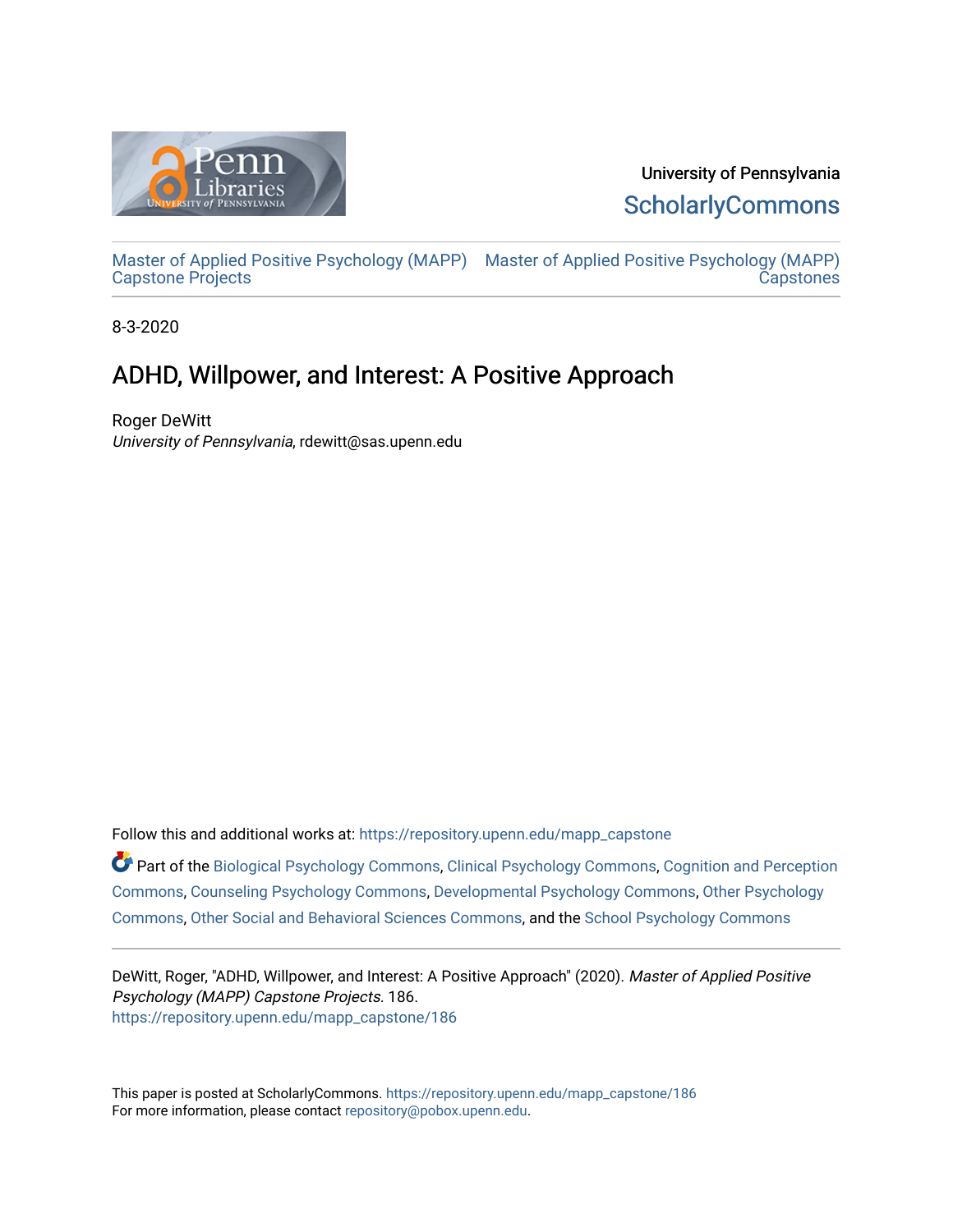# ADHD, Willpower, and Interest: A Positive Approach

# **Abstract**

Attention Deficit Hyperactivity Disorder (ADHD) is a neurodevelopmental disorder that typically presents with challenges of attention, impulsivity, self-regulation, memory, and sometimes, physical restlessness. Many practitioners, as well as the general public, often treat ADHD as a "disorder" that needs to be "cured," and precious few researchers and practitioners look to understand and work with the ADHD nervous system rather than trying to align it to the "norm." This paper will examine ADHD from a positive focus: that it is a nervous system that works extremely well as long as certain criteria are met. It will examine what ADHD is, where its unique challenges lie, and present a model of ADHD where the brain of the individual requires more interest-driven stimulation than a neurotypical brain in order to operate at its best. Positive psychology will be proposed as an essential component in any work with individuals with ADHD. Then, using the scientific debate around willpower failure (a common ADHD challenge), four differing theories of why willpower may fail will be examined and explored from the positive ADHD perspective of interest level, rather than as a dysfunction. This exploration may offer a new understanding of willpower that could greatly benefit people with ADHD, and potentially the non-ADHD population as well.

## Keywords

ADHD, ego depletion, executive function, interest, willpower, positive psychology, mindset theory, autonomous self-regulation, shifting priorities model, I Model

## **Disciplines**

Biological Psychology | Clinical Psychology | Cognition and Perception | Counseling Psychology | Developmental Psychology | Other Psychology | Other Social and Behavioral Sciences | Psychology | School Psychology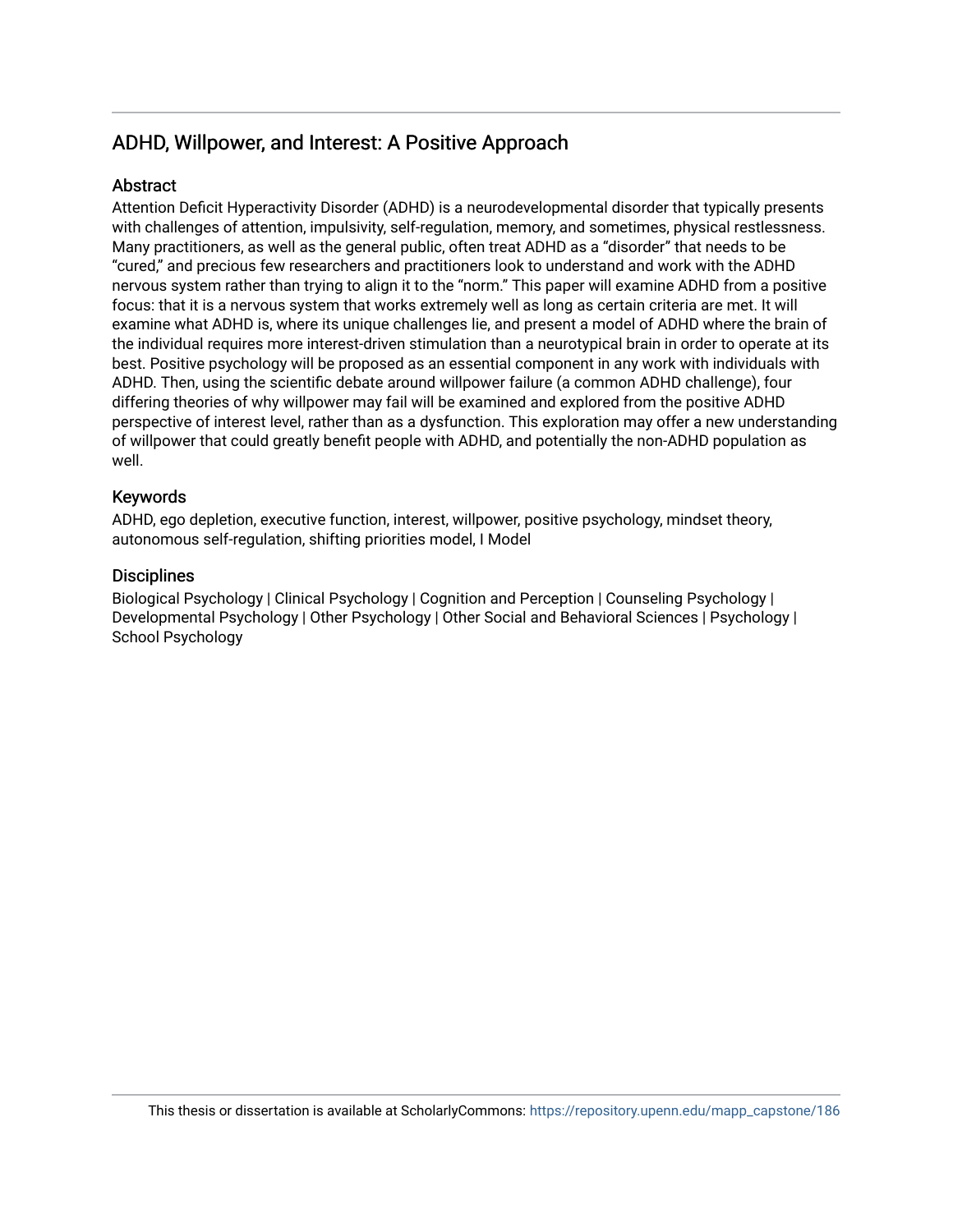ADHD, Willpower, and Interest: A Positive Approach

Roger E. DeWitt

University of Pennsylvania

A Capstone Project Submitted

In Partial Fulfillment of the Requirements for the Degree of

Master of Applied Positive Psychology

Advisor: Leona Brandwene

August 1, 2020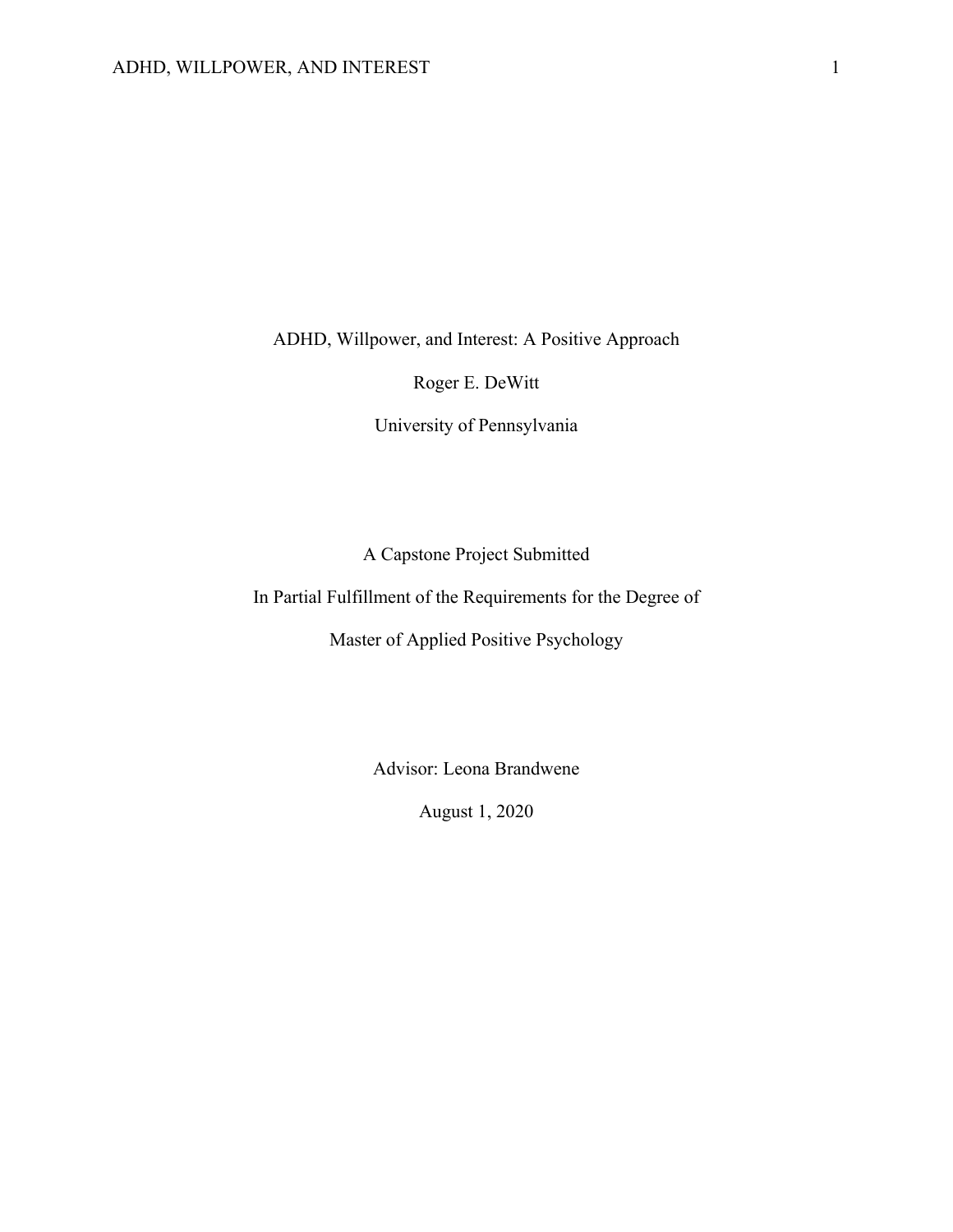ADHD, Willpower, and Interest: A Positive Approach Roger E. DeWitt rdewitt@sas.upenn.edu

> Capstone Project Master of Applied Positive Psychology University of Pennsylvania Advisor: Leona Brandwene August 1, 2020

#### Abstract

Attention Deficit Hyperactivity Disorder (ADHD) is a neurodevelopmental disorder that typically presents with challenges of attention, impulsivity, self-regulation, memory, and sometimes, physical restlessness. Many practitioners, as well as the general public, often treat ADHD as a "disorder" that needs to be "cured," and precious few researchers and practitioners look to understand and work *with* the ADHD nervous system rather than trying to align it to the "norm." This paper will examine ADHD from a positive focus: that it is a nervous system that works extremely well as long as certain criteria are met. It will examine what ADHD is, where its unique challenges lie, and present a model of ADHD where the brain of the individual requires more interest-driven stimulation than a neurotypical brain in order to operate at its best. Positive psychology will be proposed as an essential component in any work with individuals with ADHD. Then, using the scientific debate around willpower failure (a common ADHD challenge), four differing theories of why willpower may fail will be examined and explored from the positive ADHD perspective of interest level, rather than as a dysfunction. This exploration may offer a new understanding of willpower that could greatly benefit people with ADHD, and potentially the non-ADHD population as well.

*Keywords:* ADHD, ego depletion, executive function, interest, willpower, positive psychology, mindset theory, autonomous self-regulation, shifting priorities model, I **Model**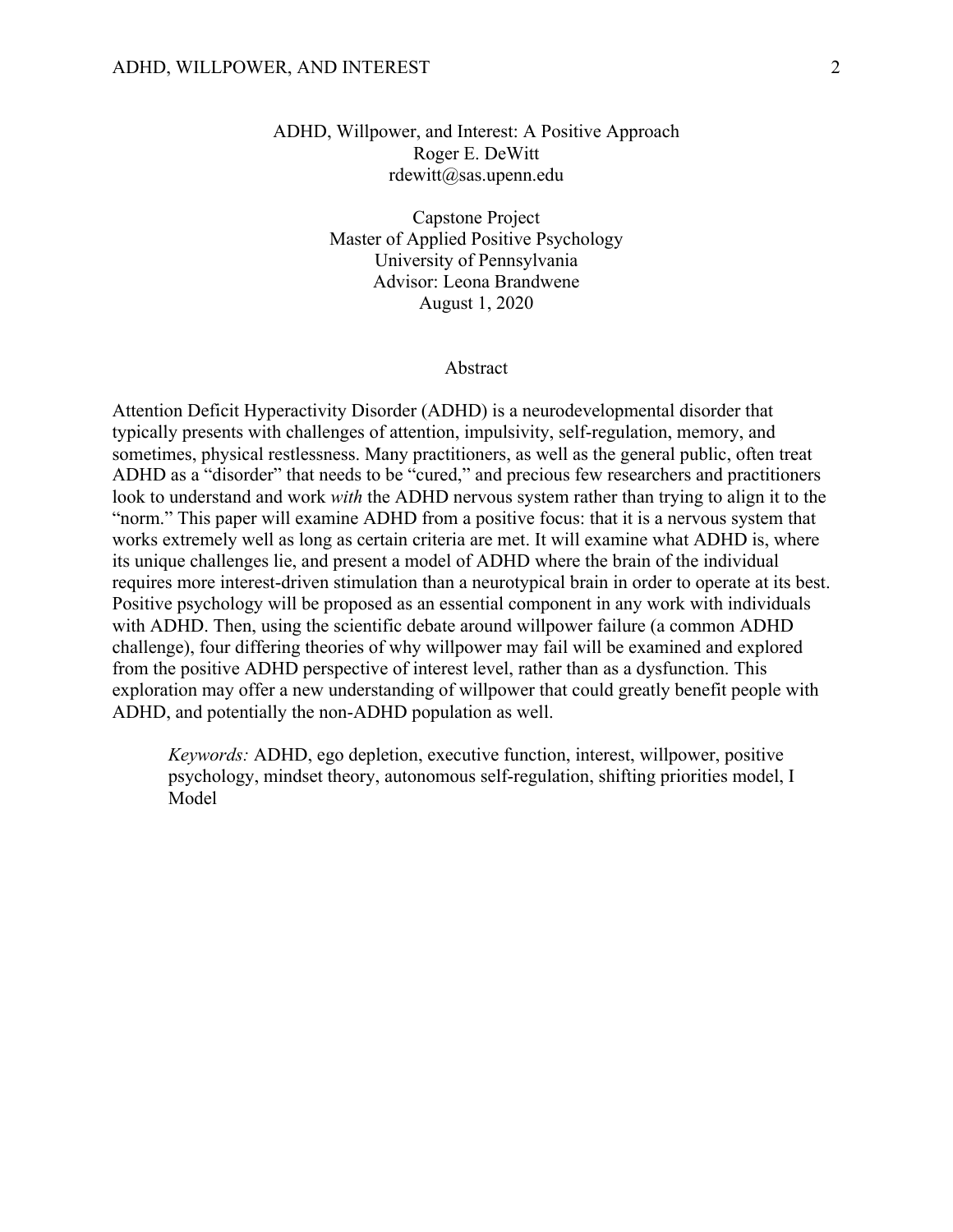#### Acknowledgements

It has been said that it takes a village to raise a child. Equally, it takes a village of support to write a capstone in your mid-fifties. Though it would be impossible to thank the entire village, I want to take the next few paragraphs to recognize some particularly important villagers

First, and most importantly, I want to thank my advisor, Leona Brandwene for her amazing guidance that began long before I first put fingers to keys. From the very beginning of the program, she listened so generously to my ideas and notions as I was synthesizing what I was learning about positive psychology with my knowledge of ADHD. The discussions were rich, and when she agreed to be my advisor, her guidance, advice, and insightful questions helped guide me to a clarity of topic I probably would not have found otherwise. During the writing process, her eagle eyes and editing suggestions helped to grow this paper, while her kindness and gentle encouragement helped keep me going when I was stuck. Thank you, Leona. I treasure your mentorship and your friendship.

Next, I would like to thank all the members of the MAPP instructional team, especially Marty Seligman for his inspiring passion, brilliance, and his profound intellectual humility and generosity as he interacted with every member of the class. I would also like to thank James Pawelski for his wisdom and skill as an educator. In every interaction, James listened to all of our comments with a reverence and respect that not only elevated the discussion, but also honored the uniqueness in each and every person by valuing each of us as vital contributors to the class. I could go on and mention each teacher and lecturer by name, but for the sake of time and space, know I am grateful to each of you for making this process special and for contributing to the growth of my critical thinking, all of which made this capstone possible.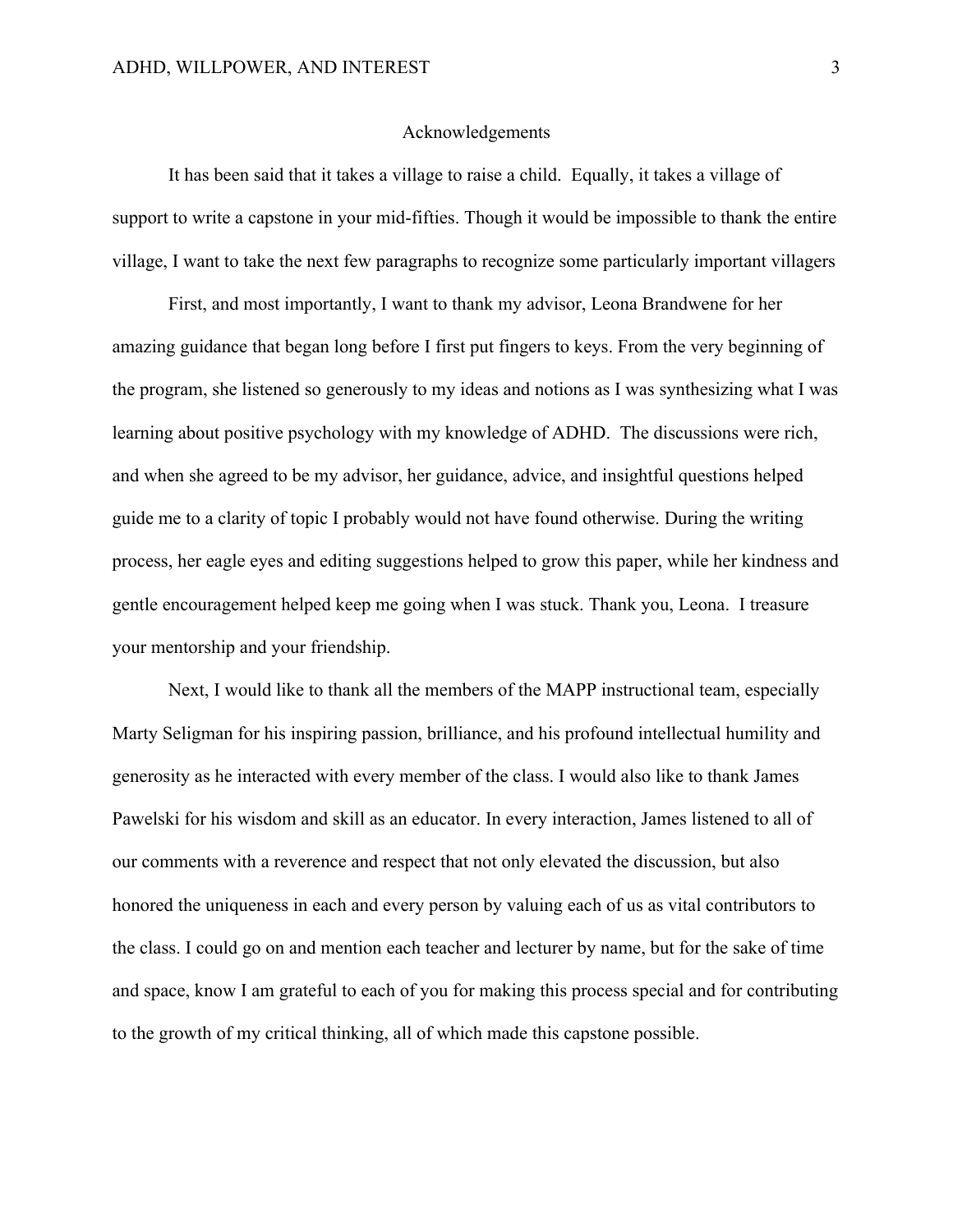I want to thank all the assistant instructors for their guidance throughout the year that has led to this finished product. In particular, Jenn Beatty for her ebullient encouragement; Henry Edwards, my brother from another mother, for his encouragement, support, and deep talks about ADHD; and Amy Rosenthal who helped me to improve my writing and my confidence this year with her direct, always kind, and forwarding feedback.

I want to thank my MAPP 15 class for amazing conversations and most especially my two group project cohorts, the Divine Nine and the Gray Geese. The Gray Geese, Iris Cai, Erica Elam, and Mary Rogers, taught me how to collaborate well with insightful questions, kindness and deeply respectful collaborations, and incredible creativity. The Divine Nine cohort from the first semester have been a rock of support though this whole process as well as throughout the year. The unwavering support from Tamara Myles, Darlene Marshall, Amanda Masters, and Claire Davenport have given me confidence when I had none, brainstorm partners when I was stuck, a hug when I needed it (even if only a socially distant one), and a cheering squad to keep me going. I adore you ladies!

Outside of MAPP I want to thank David Giwerc and Barbara Luther, as well as all the team members at the ADD Coach Academy. David and Barbara are single handedly responsible for everything I know about ADHD and ADHD coaching, and have been mentors, confidants and incredible friends. Their unwavering belief in me gave me confidence as I wrote this paper, and I hope the result will make them proud.

Finally, I want to thank my husband, Brad, who learned to cook so I could study and write this past year. His love and support have literally gotten me through it all, and I could not have done any of this without him! This paper is dedicated to you!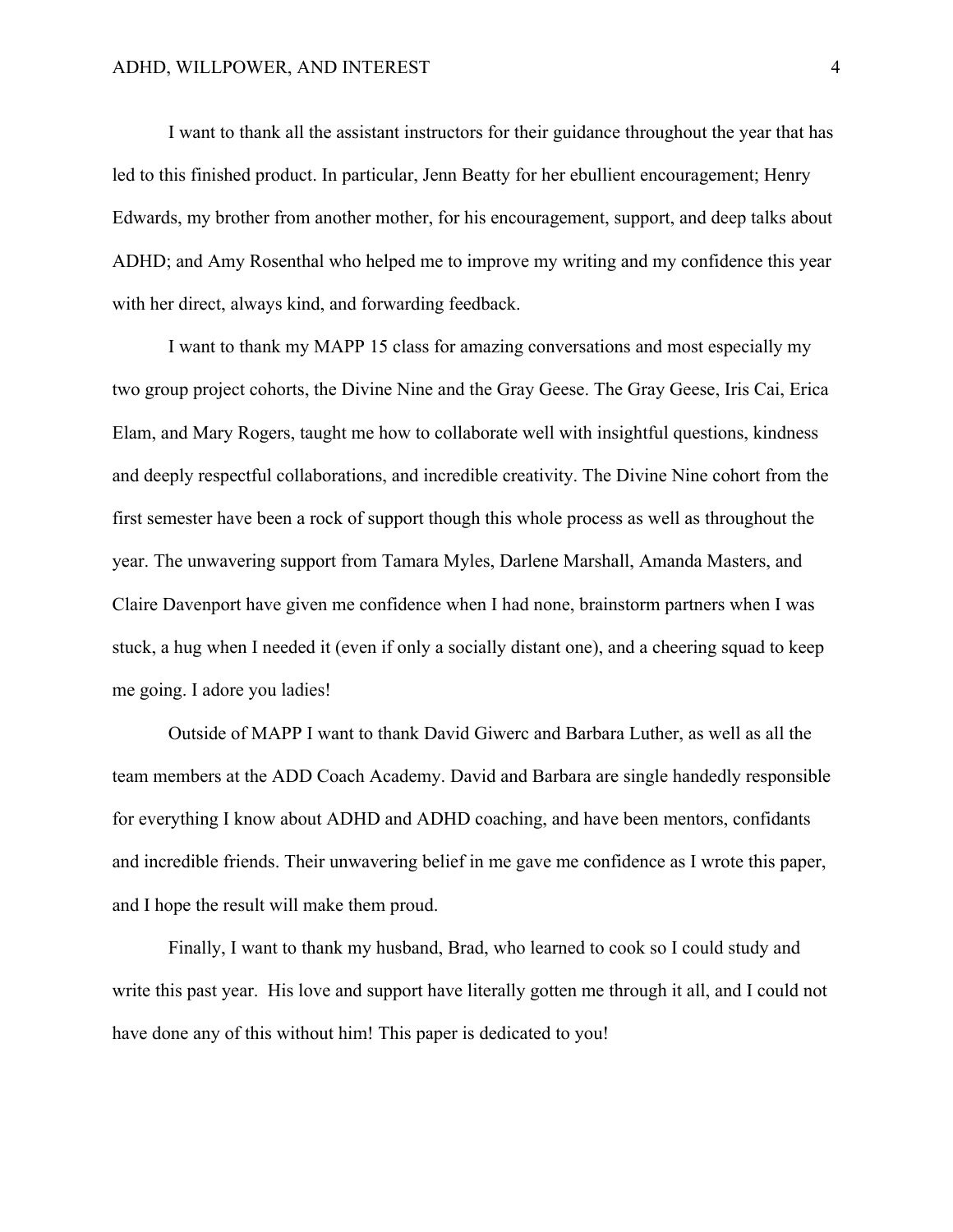# Table of Contents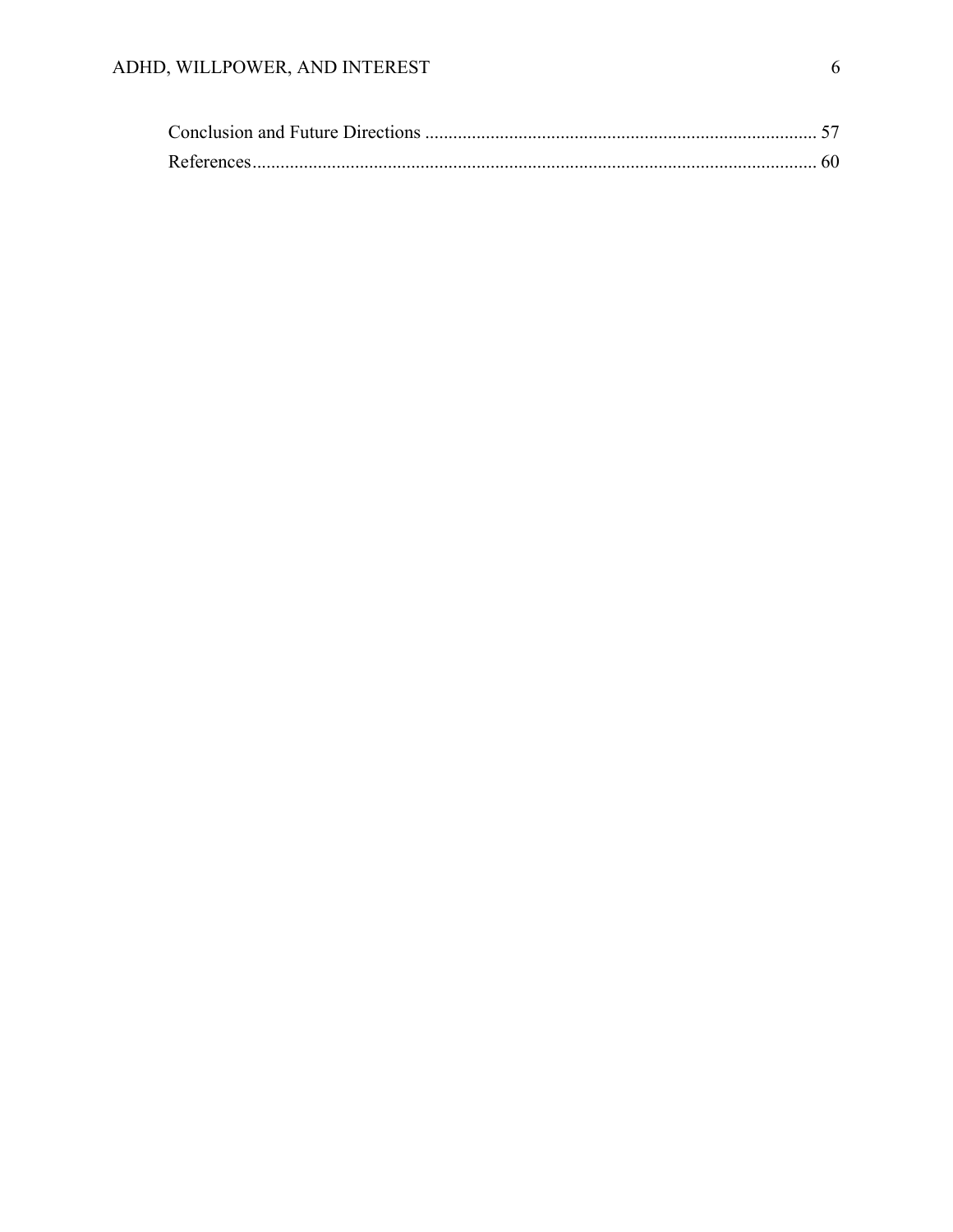#### **Introduction**

Attention Deficit Hyperactivity Disorder (ADHD) is a neurodevelopmental disorder that effects approximately 5-10% of school age children and 3-5% of adults (American Psychiatric Assocation, 2013; Fayyad et al., 2007; Kessler et al., 2006; Willcutt, 2012), and typically presents with challenges of attention, impulsivity, self-regulation, memory, and sometimes, physical restlessness. In a young adult follow up of a previous longitudinal study, Barkley and Fischer (2019) used actuarial methods to assess the estimated life expectancy of the participants with ADHD. In an analysis of 202 participants (131 hyperactive and 71 controls), they identified 14 health and lifestyle variables from the study that aligned with the required variables for analysis in an actuarial Estimated Life Expectancy Calculator. A number of these required variables are also associated with an increased risk of mortality in untreated ADHD, such as weight, driving record, sleep habits, diet, smoking, and alcohol consumption. Their analysis found that untreated ADHD that persisted into adulthood led to at least a 13-year reduction in estimated life expectancy, with that number increasing when more of those 14 variables impacted the score in a negative direction. If these results are accurate, untreated ADHD potentially brings not only functional and psychological challenges, but significant implications for health and longevity. The authors go on to propose that a combination of pharmacological intervention and either cognitive behavioral therapy or adult ADHD coaching could reduce ADHD symptomology and increase life expectancy in the process.

Given the magnitude of the impact on physical health and the profound behavioral weaknesses that are associated with ADHD, many practitioners, as well as the general public often treat ADHD as a "disorder" that needs to be "cured." The word "disorder" is embedded in the name and there are, indeed, profound weaknesses that can create dysfunction or challenge in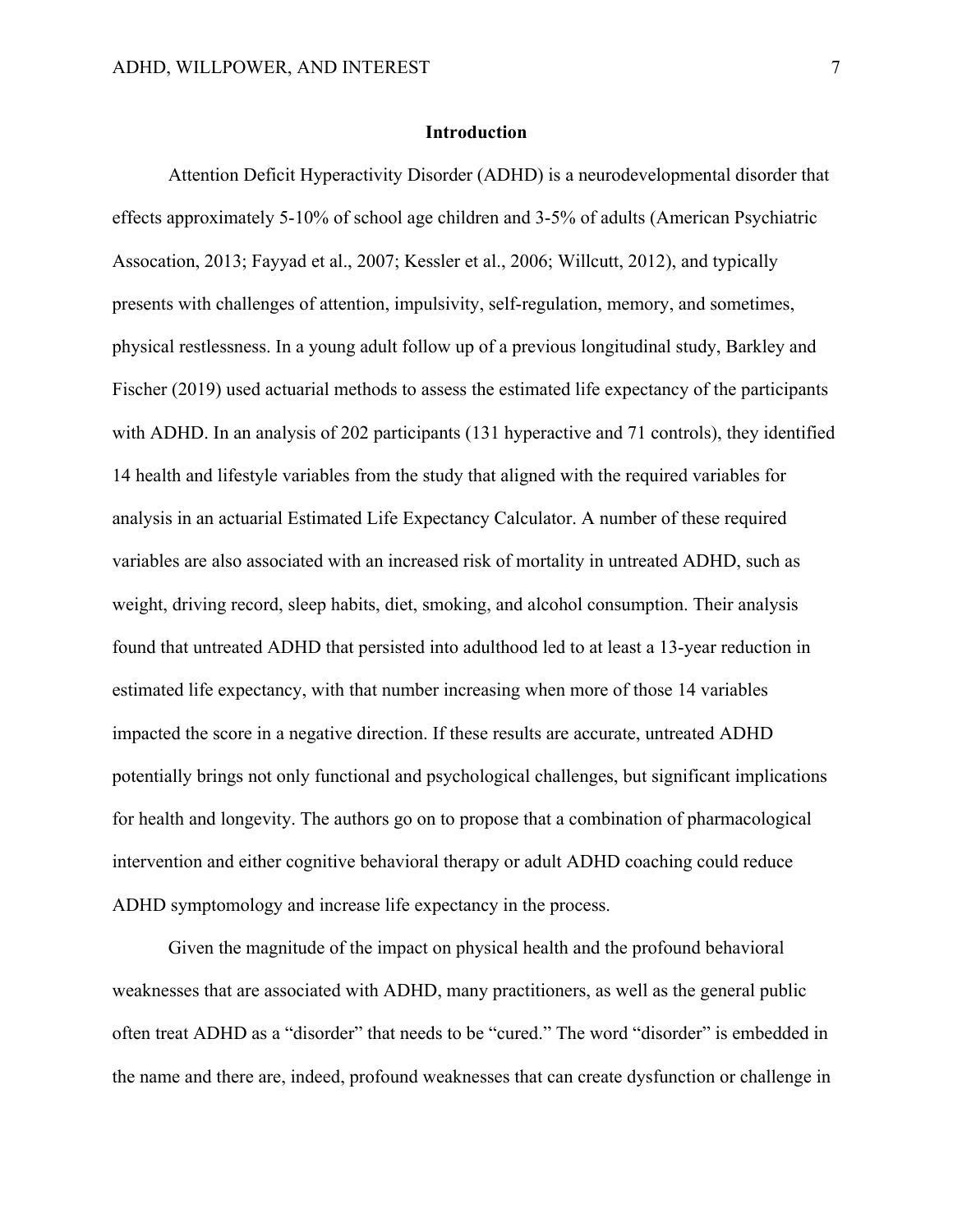different domains of life. Medical remediation is important to compensate for neurochemical differences that can exacerbate some of the weaknesses. However, it is only a part of the solution. Some ADHD traits can also be seen as valuable strengths, depending on the context. For example, while impulsivity may not be an asset in a business meeting, on a date it could be seen as spontaneity and become highly prized. Precious few researchers and practitioners look to understand and work *with* the ADHD nervous system rather than trying to align it to the "norm." As we ADHD coaches always say, "the pill doesn't give you the skill." With the advent of positive psychology and its focus on what is best in people and what is working, rather than simply focusing on illness, this paper will examine ADHD from a positive focus: that it is a nervous system that works extremely well as long as certain criteria are met. This paper will begin with an examination of what ADHD is, where its unique challenges lie, and present a model of ADHD where the brain of the individual requires more interest-driven stimulation than a neurotypical brain in order to operate at its best. Next, positive psychology will be proposed as an essential component in any work with individuals with ADHD. Using the scientific debate around willpower failure (a common ADHD challenge), four differing theories of why willpower may fail will be examined and explored from the positive ADHD perspective of interest level, rather than as a dysfunction that needs to be fixed. This exploration may offer a new understanding of willpower that could greatly benefit people with ADHD, and potentially the non-ADHD population as well.

#### **What Is ADHD?**

According to the Diagnostic and Statistical Manual of Mental Disorders (5th ed.; DSM-V; American Psychiatric Assocation, 2013), ADHD can present clinically in three different ways: primarily inattentive, primarily hyperactive/impulsive, or combined. Inattentive symptoms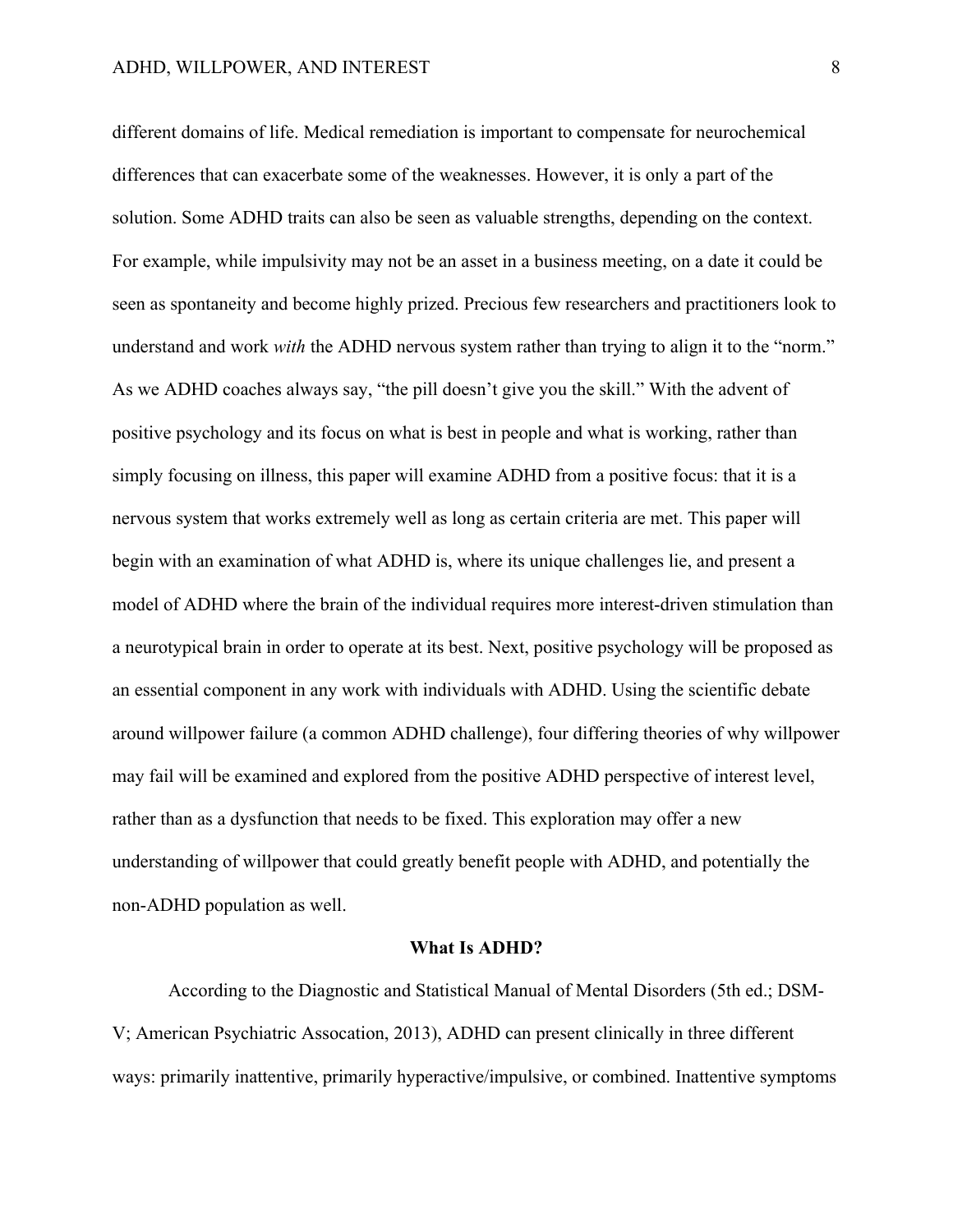include trouble following through, distractibility, trouble organizing and initiating action, difficulty sustaining mental effort, forgetfulness, etc. Hyperactive/impulsive symptoms include excessive fidgeting, the inability to remain quietly still, blurting, excessive talking, interrupting, intruding into conversations, and trouble waiting for their turn, among others. The combined type presents with both types of symptoms. For a formal diagnosis, children must display at least six symptoms while adults must display at least five. The symptoms must be recognized before the age of twelve, appear in more than one domain (e.g. work, home school, etc.), and must have a significant negative impact on the individual's life (American Psychiatric Assocation, 2013).

It is important to note that while current estimates find that ADHD will persist into adulthood in at least 50% of patients diagnosed as children, the percentage is potentially much higher and would require sustained treatment into adulthood (Barkley, Murphy, & Fischer, 2010; Faraone et al., 2015; Volkow & Swanson, 2013). This higher percentage is probable for a number of reasons. First, while the DSM-V criteria includes language about adults, they were primarily designed for use with children and may not be as applicable for adults, or symptomology may present differently in adulthood (Barkley & Fischer, 2019). Second, ADHD in children is diagnosed by report of parents and teachers, while adult diagnosis is by self-report (Willcutt, 2012). Because adult self-report of ADHD symptomology has been shown to be frequently inaccurate, possibly due to ADHD memory issues and lack of self-awareness, the symptomology needed for diagnosis is not properly conveyed by the patient. As a result, the criteria threshold is not met and those patients may mistakenly go undiagnosed and hence, adult diagnoses are very likely underreported (R. G. Klein et al., 2012; Mannuzza, Klein, Klein, Bessler, & Shrout, 2002; Manor et al., 2012; Willcutt, 2012). Third, as individuals age, they may find compensatory strategies or work in an occupation where ADHD traits cause less disruption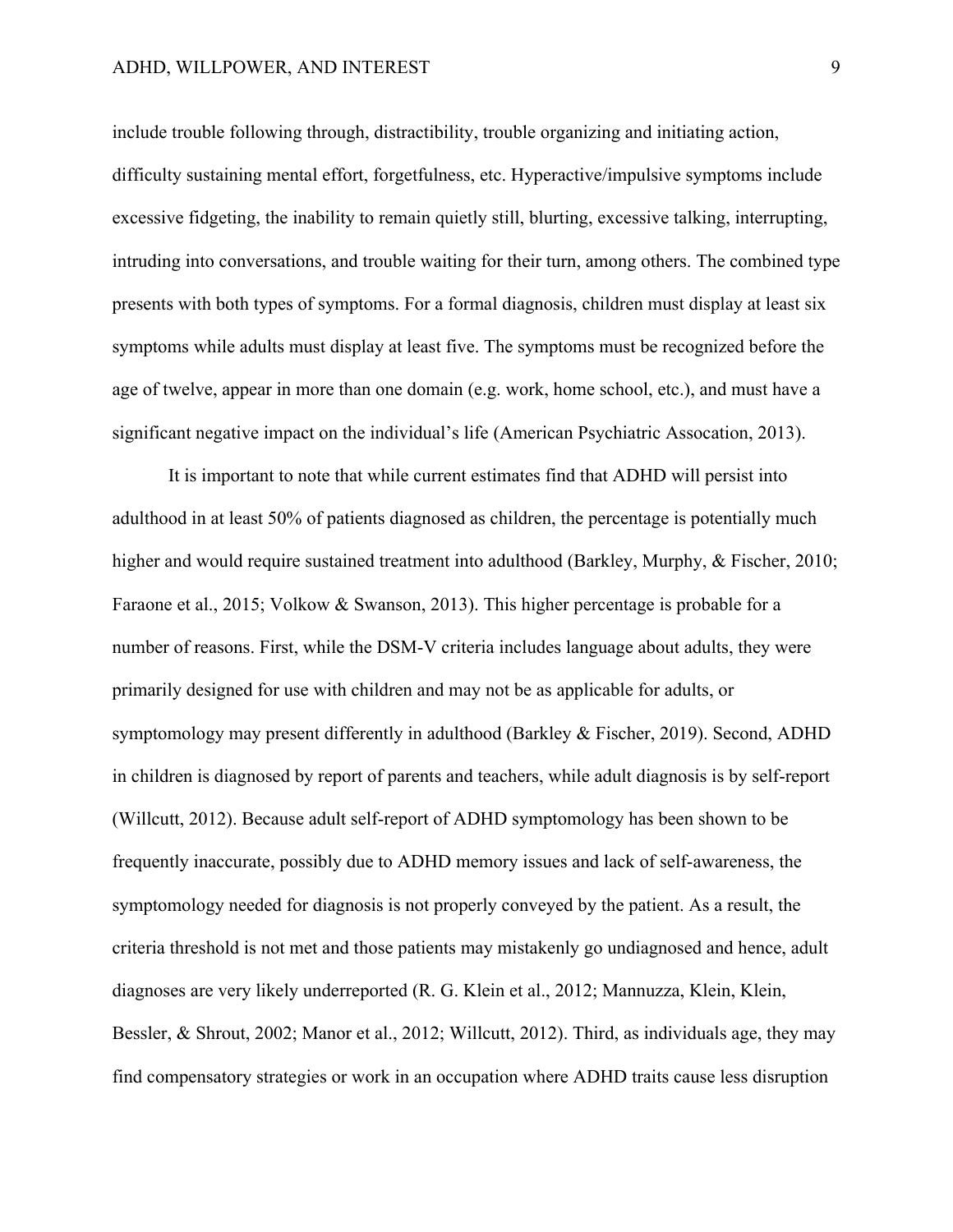or are even beneficial and hence do not seek treatment (Ginsberg, Quintero, Anand, Casillas, & Upadhyaya, 2014; Ramsay, 2017). The DSM-V authors recognize that while an individual may not meet the five-criteria threshold for a formal diagnosis as an adult, there still may be traits that have serious impact on the individual's life and also includes the option for an in partial remission diagnosis (American Psychiatric Assocation, 2013; Faraone, Biederman, & Mick, 2006).

#### **ADHD and Executive Functions**

ADHD is commonly seen as a challenge of the executive function system of the brain. For the purpose of our discussion, we will define executive functions as a series of cognitive abilities that allow us to manage a multitude of tasks required in daily life (Brown, 2006). Things like the ability to organize and prioritize tasks, effectively estimate and manage time, maintain and shift focus as needed, sustain effort and inhibit impulses, manage frustration and emotions, and regulate yourself and your actions, are all the magic of your executive functions at work (Barkley, 1997; Brown, 2006).

Though there are many models of executive functions, Thomas Brown (2009), a prominent ADHD researcher and clinician, has created a model of executive function specifically as it relates to ADHD. In his model, Brown has articulated six clusters of cognitive functions that are often challenged in people with ADHD. To understand his model, it is important to note that these six clusters are not measurable units like height or weight, but are instead a variety of cognitive functions that operate in a quickly shifting, dynamic, and often unconscious way, allowing us to do a variety of daily actions and tasks where we must regulate ourselves, manage our attention, and harness memory to direct our actions (Brown, 2006). These six clusters of functions are bundled under the headings of: *activation, focus, effort, emotion,*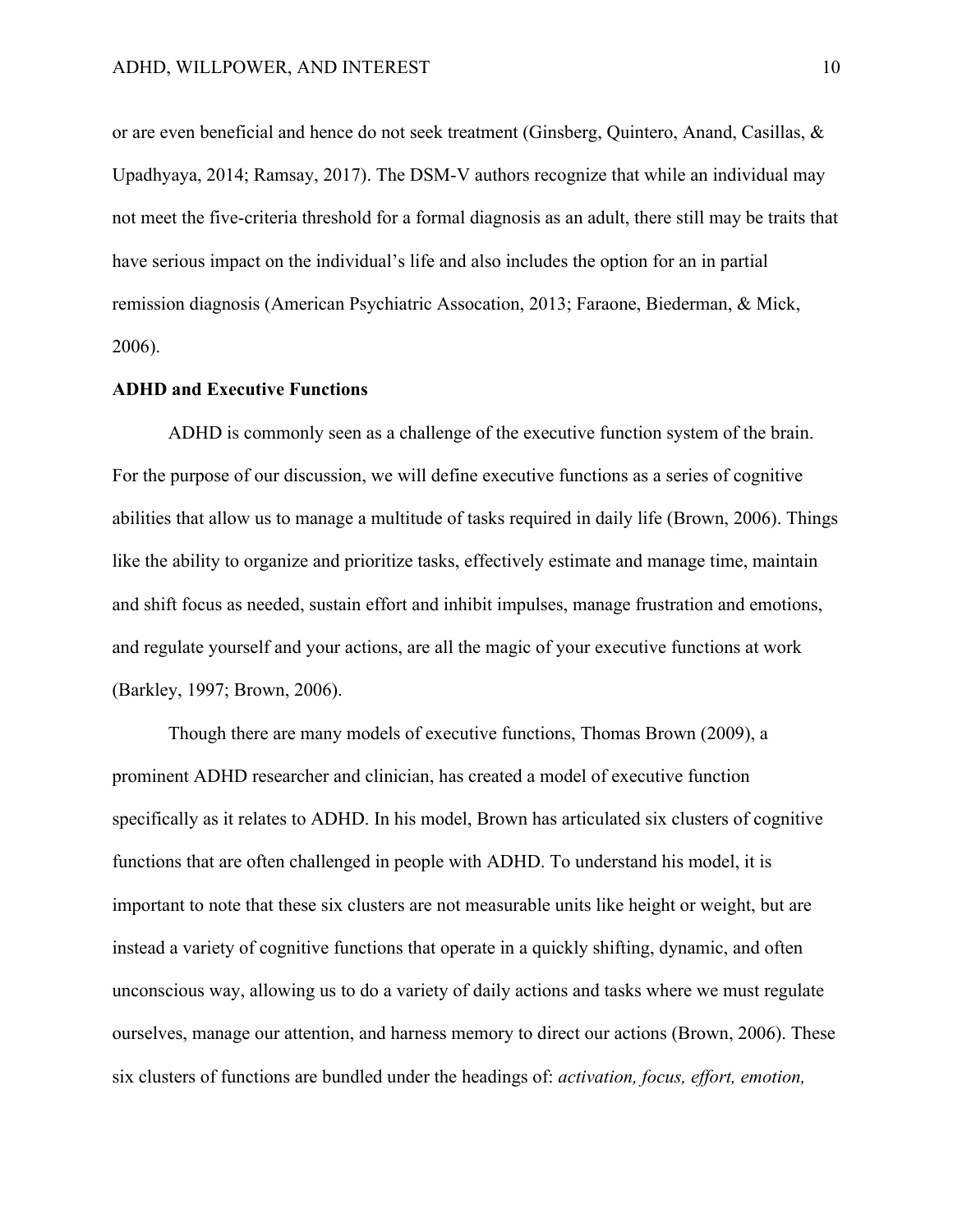*memory, and action* (Brown, 2005, 2006, 2009, 2013)*.*

**Activation.** This cluster articulates the functions that are required for an individual to initiate action. These functions include the ability to organize tasks and objects, estimate the amount of time required to do the tasks, prioritize the tasks appropriately, and then actually begin taking action. While many do this quite easily, individuals with ADHD often find organization and task initiation challenging and overwhelming, and end up chronically procrastinating, waiting to start until the very last minute (Brown, 2005, 2006, 2009, 2013).

**Focus.** This cluster articulates the functions that allows an individual to focus on what they should be focusing on, sustain that focus, and then shift their focus as is necessary and appropriate for task management. People with ADHD often get easily distracted, not only by their environment but also by their own internal thoughts. In other words, an interruption or a novel stimulus can derail their focus, as can ruminative negative thoughts or mind wandering daydreams. One challenging consequence of the frequent loss of focus can cause the individual to have trouble with reading comprehension and they must often reread the material a number of times for understanding (Brown, 2005, 2006, 2009, 2013).

**Effort.** This cluster articulates the functions an individual uses to regulate alertness and sustain effort. For many people with ADHD, maintaining effort for shorter bursts of time is doable, however they often find it difficult to sustain that effort over an extended period and, as a result, frequently fail to meet deadlines. In addition, regulating sleep and alertness can be challenging. Many people with ADHD will often stay up late, unable to quiet their mind and, once they do finally fall asleep, many find it incredibly difficult to wake up (Brown, 2005, 2006, 2009, 2013).

**Emotion***.* While the DSM-V does not officially list emotional regulation issues as an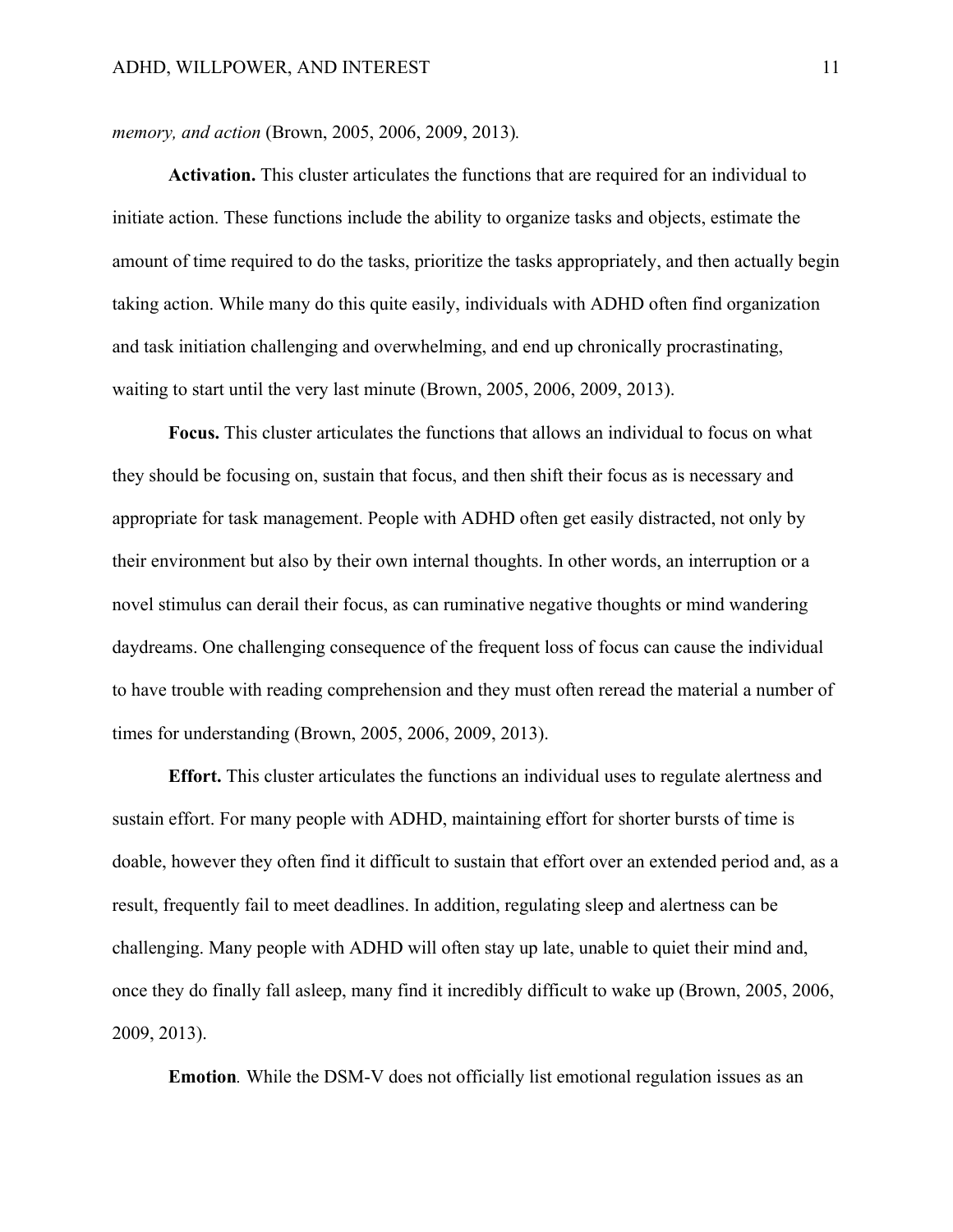ADHD criterion, many people with ADHD have challenges managing emotions like frustration, worry, anger, and disappointment, to name just a few. They often find their emotions seem to take over with a flood of intense feeling, grabbing ahold of them and making it difficult for them to let them go so that they can move forward (Brown, 2005, 2006, 2009, 2013).

**Memory**. This cluster involves functions related to accessing recall and the use of what is known as *working memory*. Working memory is different than the more commonly known shortterm memory. In essence, you use short-term memory when you briefly hold a bit of information in your mind until you can act on it, like remembering a phone number before dialing. Instead, working memory holds a bit of information in mind and processes it while also working and connecting it with other bits of information, and then further connecting it with information retrieved from longer term memory. For example, working memory allows us to listen to someone, process what they are saying in context, while concurrently formulating our response. When reading, it holds the sound of the word's syllables in mind, puts them together coherently while retrieving the multiple meanings of that word, and finally holds that meaning in mind while connecting it to the meaning of the other words. For the average individual, these processes happen extremely quickly and intuitively. However, for people with ADHD, their working memory is often impaired. They will often forget what they were about to say or why they walked into a particular room. They may also forget what someone just said to them, have trouble pulling information they learned out of their memory when needed, and may blurt or talk over people for fear that they will forget what they wanted to say. In addition, as with the focus cluster, reading comprehension may also be impaired (Brown, 2005, 2006, 2009, 2013).

**Action***.* This cluster of functions is responsible for monitoring and regulating our actions. More commonly known as self-regulation or self-control, people with ADHD often find it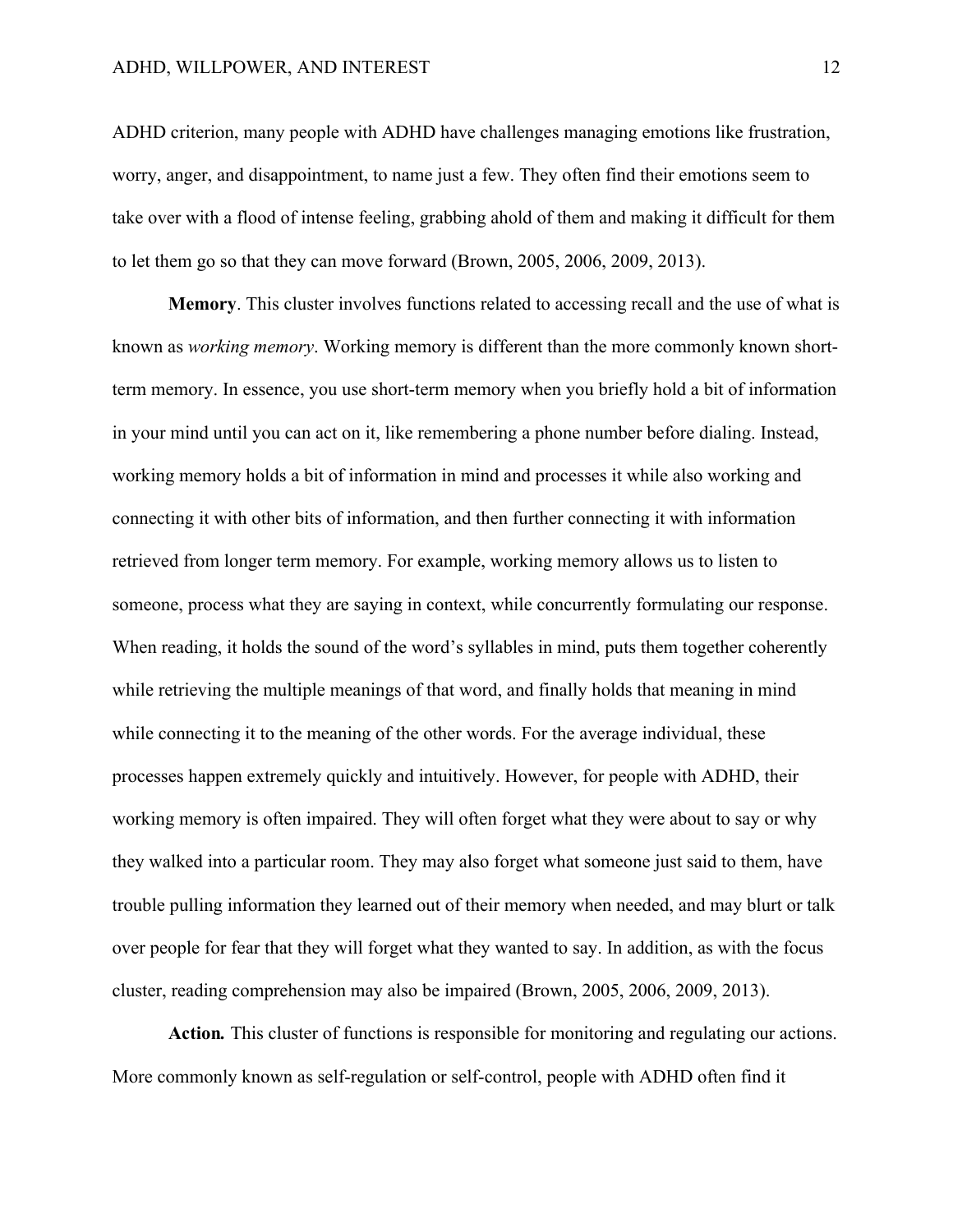difficult to inhibit impulses. They may display impulsive behavior, fail to slow down enough to listen to instructions, or blurt comments without thinking. Unable to monitor and inhibit those impulses, they are often are unaware of the effects that their words and actions have on others. They may not realize that their actions or words have annoyed or hurt someone, and consequently may not change their behavior to match the circumstance. Russel Barkley (1997, 2012); (Brown, 2005) has argued that self-regulation of impulses is the master executive function and the primary challenge of people with ADHD. Brown (2005, 2013), on the other hand, argues that the ability to monitor and inhibit is important but must be viewed in the context of, and in conjunction with, the other executive functions needed to manage daily life and tasks. Thus, ADHD symptoms must be examined as a complex set of processes and not merely as a problem of self-control (Brown, 2005, 2006, 2009, 2013).

While all of us may have challenges in these systems from time to time, like procrastinating or inhibiting an impulse, what distinguishes the person with ADHD is the experience of significant and chronic impairment in these areas, and they suffer significant life impact (American Psychiatric Assocation, 2013; Brown, 2009, 2013). In addition, given the dynamic nature of the interplay of the clusters of functions, ADHD can look quite different from person to person and in differing situations (Brown, 2009). So, how might a person with ADHD look different from someone without ADHD in a typical daily routine?

Functionally, for someone without ADHD, you might plan your day and assemble a number of activities on your to-do list. You assess the level of importance of these tasks and are able to organize your list for both necessary and important tasks. You can realistically estimate how long these tasks should take and then, set your schedule for the day. You don't get overwhelmed because you know you have estimated reasonably well and, barring any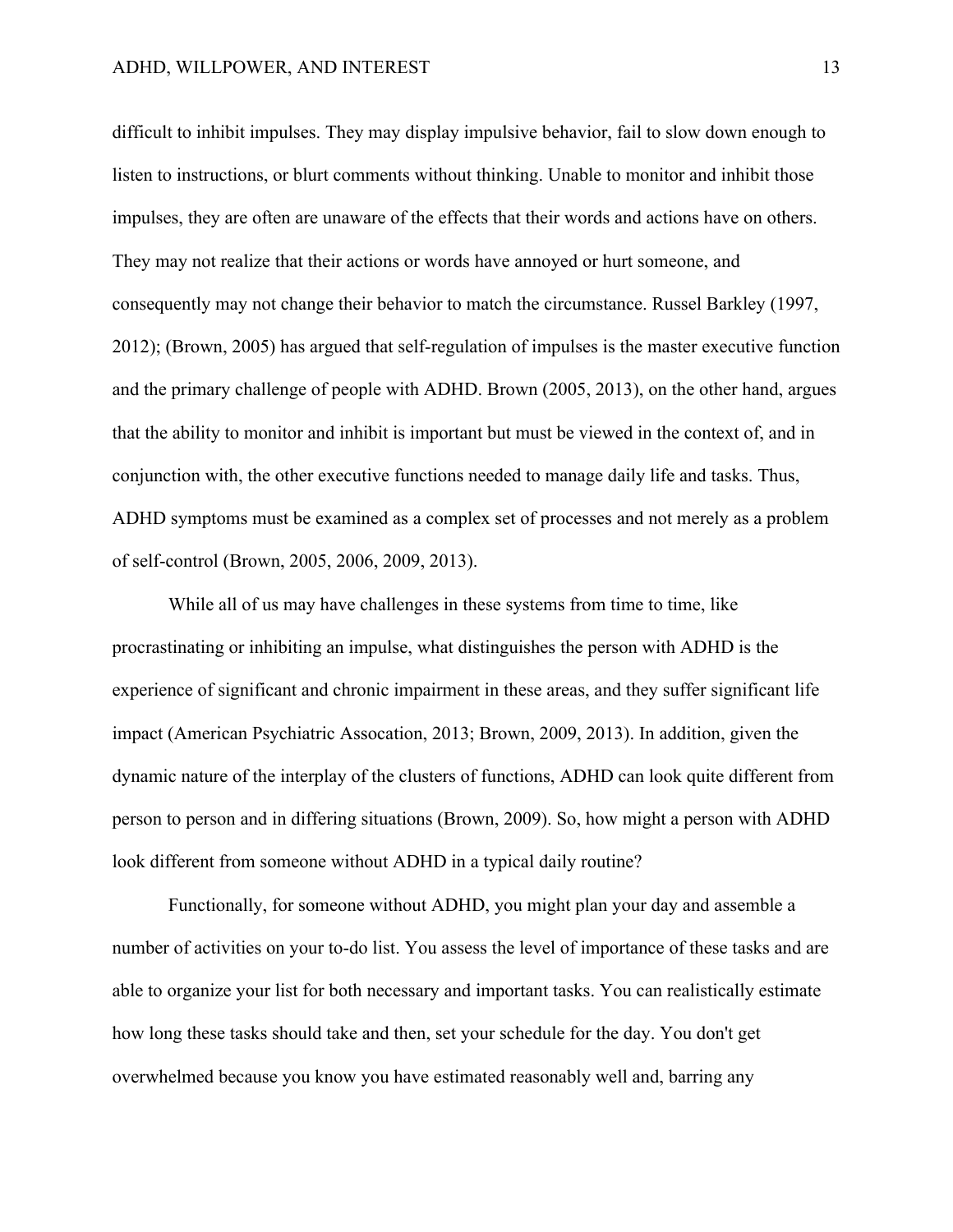unforeseen interruptions, you are reasonably certain that you will be able to get through your list. Some of these activities may not be very interesting, but cleaning your toilet is necessary because you have guests arriving this evening. You may feel resistance and dread at having to do some of these tasks, but you are able to move through that feeling and start them. You are able to sustain the effort that's required to do them, and you generally stay on task. When doing activities that take mental energy, you are able to sustain that mental energy and not get distracted down a YouTube rabbit hole. If you do get distracted, you realize it relatively quickly and are able to shift your attention back to what you were supposed to be paying attention to.

For the individual with ADHD, that same scenario could look quite different. On a day when they feel particularly motivated, they might sit down to write a to-do list. Just the act of sitting down to write it feels like an accomplishment. At which point, they will begin putting down all sorts of tasks on the list. The problem is all of the tasks feel incredibly important. There's very little distinction between cleaning out your closet and paying the electric bill that was due a week ago, or writing up that report for work that's due the day after tomorrow. They all feel so important that overwhelm quickly sets in. In addition, the thought of doing many of these dull tasks may feel like running into a brick wall and other, more appealing things will jump in and take your attention, and the "just one more YouTube kitten video," can turn into hours of distraction. Further, an absolutely appropriate internet search for a work project can somehow devolve into far afield (but interesting!) topic searches that have nothing to do with the work project and burn hours of precious time. It often will take the intense pressure of a looming deadline or a terrible consequence to finally get them to initiate and sustain activity.

While both of these scenarios are extremes, the importance of executive functions in daily life are undeniable. For the person with ADHD, many seemingly simple tasks can be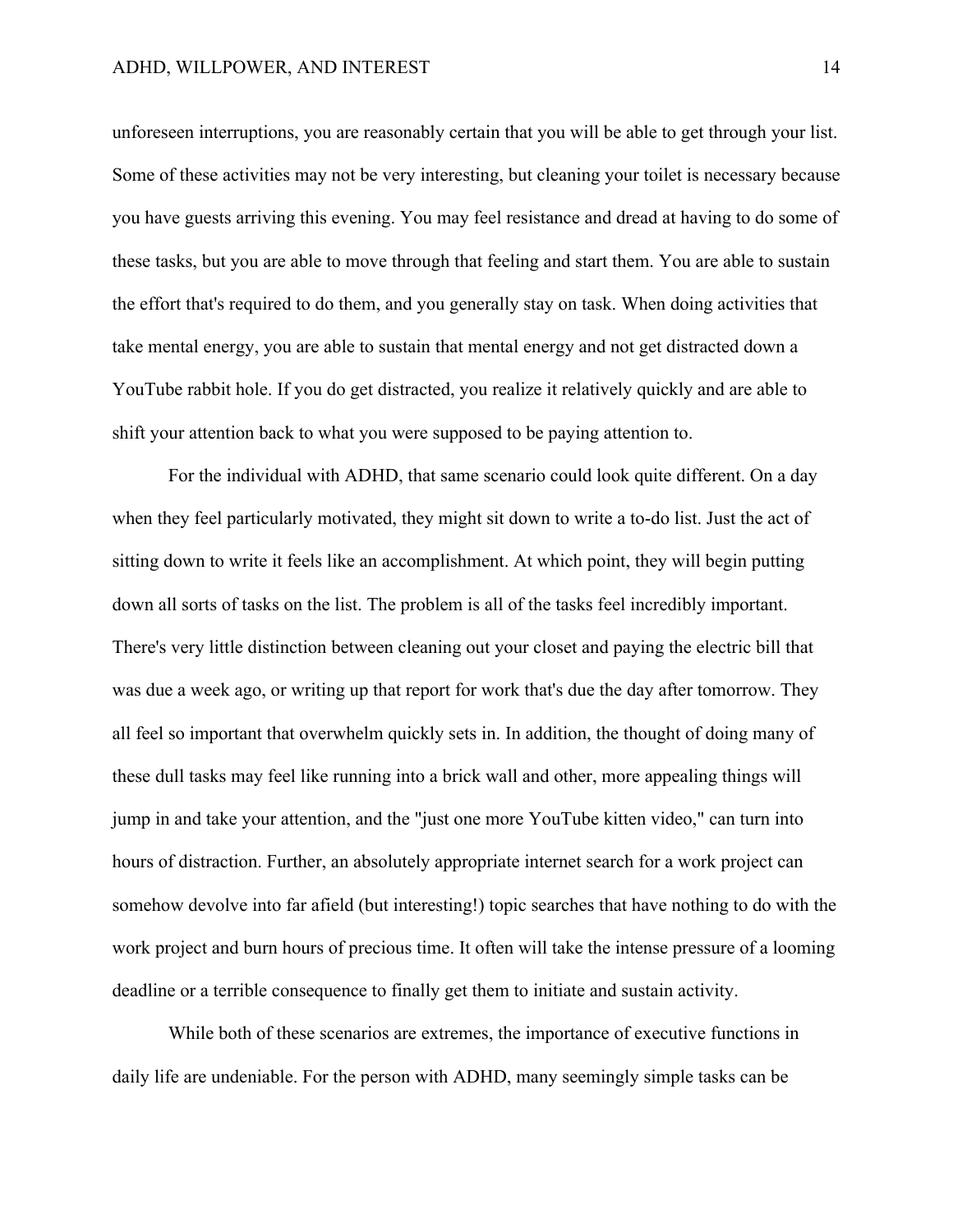exhausting and overwhelming. They rush though tasks at the last minute and berate themselves for not starting earlier. They vow to be better next time and will use their willpower to avoid those evil (but oh-so-adorable) kitten videos. They may think that they are lazy or crazy as they compare themselves to other people, and think that this lack of willpower is a terrible character flaw. However, this is a gross misunderstanding. While the challenges with executive function are clear, there are two other components of ADHD that are critical for a complete understanding of how the different ADHD traits manifest: situational variability and the "interest driven" brain.

# **Situational Variability**

There is a confusing paradox with ADHD that has led many a well-meaning parent, teacher or friend to do unwitting emotional harm to an ADHD impacted individual. There are situations where they can focus, pay attention, stay on task and organize themselves beautifully. However, in other, seemingly similar situations and tasks, they lose focus, procrastinate, jump from task to task, and often find themselves lost in non-essential busy work. People will often say things to them like, "you can pay attention to your video games, you are just being lazy in math class," or, "I saw you do an amazing job on your report for work at the last minute. You just have to stop procrastinating and use your willpower so you can live up to your potential!" Unfortunately, these well-meaning individuals are mistakenly attributing a very real but littleknown ADHD element, to a character flaw. That element is known as *ADHD situational variability* (Barkley, 2010; Barkley et al., 2010; Brown, 2009, 2013; Brown, Reichel, & Quinlan, 2009; Volkow et al., 2011). In different situations, ADHD will present differently. In an area of high interest, ADHD traits tend to be relatively low whereas in areas of low interest, ADHD traits tend to be high (Barkley et al., 2010; Barkley, Smith, & Fischer, 2019; Brown, 2005, 2013; Brown et al., 2009). Thus, while playing a game of Fortnite, the teenager with ADHD is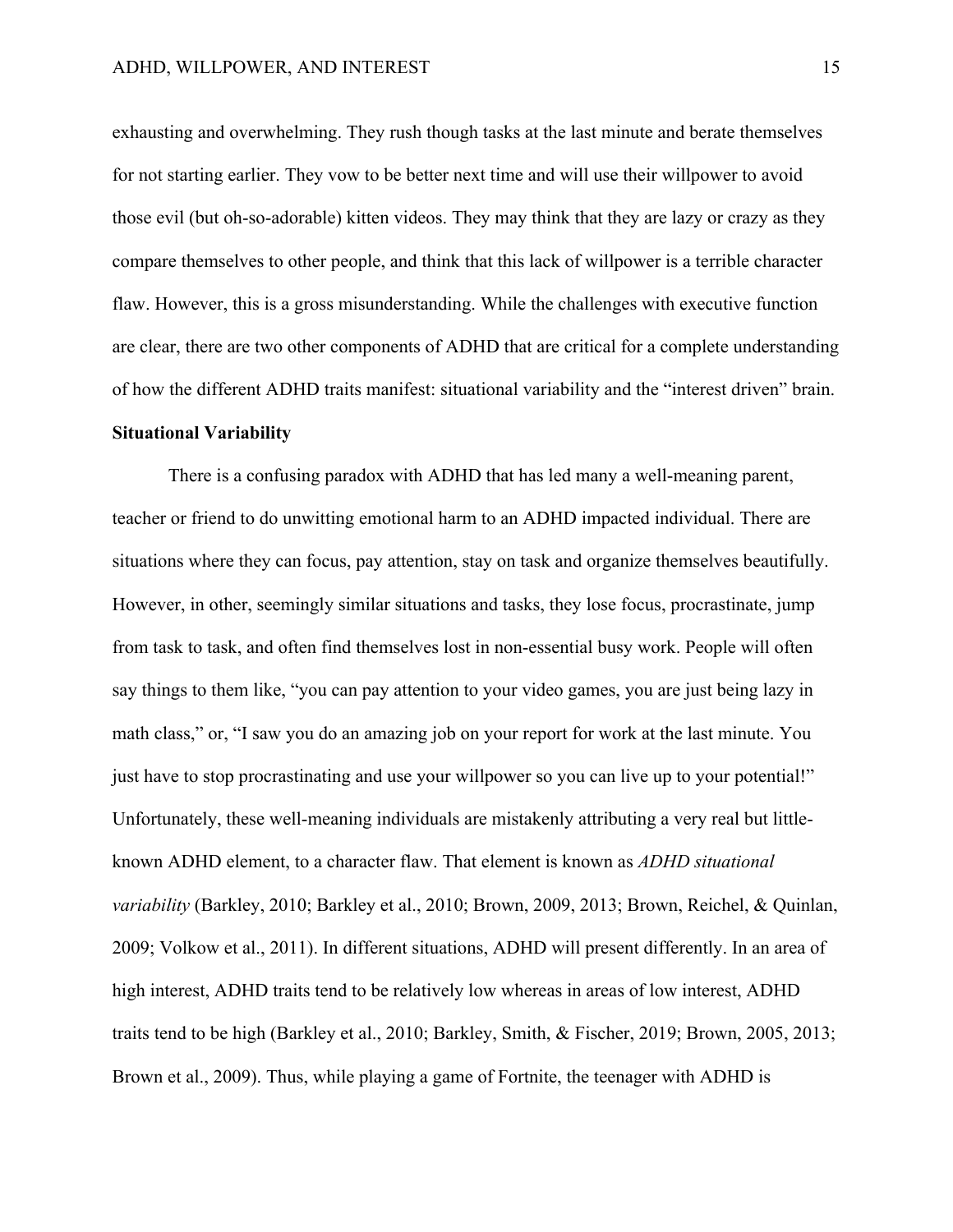absorbed in rapt attention and can practice for hours but can't focus or sit still long enough to even complete a single homework math problem. While the parents may attribute this to a lack of self-discipline, willpower, or a rebellious nature, from an ADHD practitioner's viewpoint, these two situations are affecting their ADHD very differently due to the differing interest levels.

In addition, in situations where there is an imminent deadline with an immediate and extremely unpleasant consequence, they will also often be moved to action (Brown, 2013; Brown et al., 2009). In this case, the magnitude and immediacy of the consequence is key. That would explain why the report that is being presented to the CEO the next morning gets done while the gas bill deadline gets missed. While the gas bill payment is critical and the potential consequence severe, that consequence is farther off into the future and does not have enough energy to ignite action. This preference for immediate rewards over distanced rewards is called *temporal discounting* and is a cognitive bias that is seen in the general population across the lifespan. However, because of the ADHD propensity towards impulsivity, it is seen significantly more often in people with ADHD (Barkley, Edwards, Laneri, Fletcher, & Metevia, 2001; Luman, Tripp, & Scheres, 2010).

One factor that affects situational variability in ADHD is novelty. Novelty has been associated with a decrease in ADHD symptoms. For example, children with ADHD display fewer behavioral problems in a new environment, but behavior problems increase as the novelty of the new environment wears off (Zentall, Falkenberg, & Smith, 1985). In addition, academic performance can increase with novel materials. In one study, 48 male children ages seven to eleven years old were studied to assess the effect of story novelty on reading comprehension. Participants, all of equal IQ were divided into 3 groups: a group at risk for a reading disability, a group at risk for ADHD, and a normally developing control group. Age appropriate Aesop's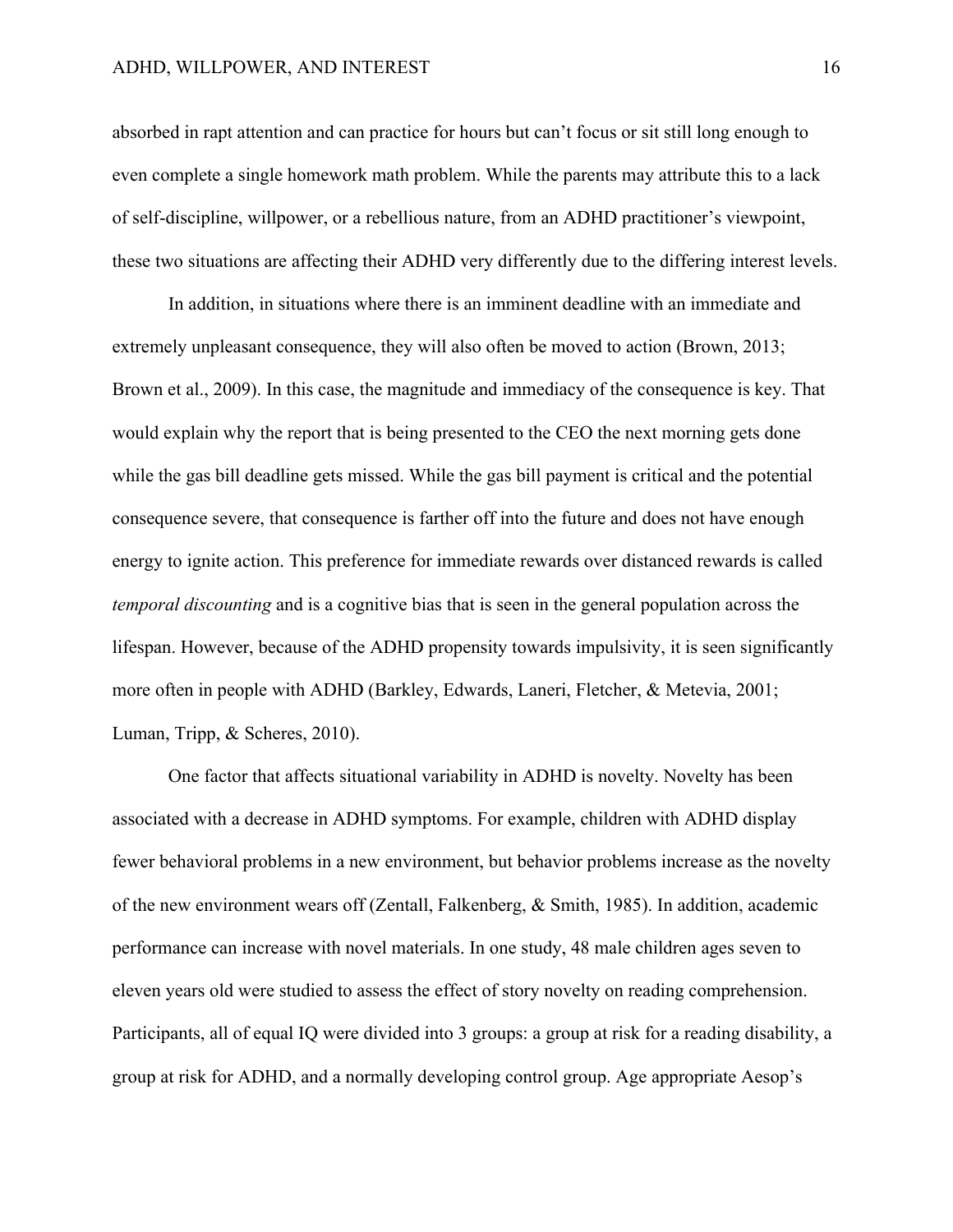Fables were rewritten to be either low novelty (more familiar characters, fewer active verbs, less vivid adjectives, and more predictable endings) and high novelty (more novel characters, more active verbs and vivid adjectives, and more surprising endings). After reading the stories, the children were then assessed on their reading comprehension. The study found that the children at risk for ADHD performed significantly worse (strong effect size) than non-ADHD children on attention and recall with reading material that was familiar. However, when presented with a novel story, they performed indistinguishably from their non-ADHD counterparts (Beike & Zentall, 2012).

The amount of stimulation the environment or task provides can also alter how ADHD presents. For example, very stimulating educational materials improve attention in children with ADHD. In addition, they are also less impulsive in high stimulation environments, and while performing highly stimulating tasks (Antrop, Roeyers, Van Oost, & Buysse, 2000; Antrop et al., 2006; Lee & Zentall, 2002). It is important to note that while a stimulating environments and stimulating tasks both can have beneficial effects on the ADHD children, if both the environment and the task are very stimulating at the same time, they may compete with one another, lessening the beneficial effects of the stimulation, and the ADHD traits may reappear. In a study of 17 students between the ages of 8 and 14, all with a primary clinical diagnosis of ADHD, Lee and Zentall (2002) randomly assigned the students to a two by two experimental design of four conditions, low or high task stimulation (either math problems on a computer in simple black and white, or with colors, transitions, and movement) and low or high external competing stimulation (a second screen with either a simple gray screen or one with movement, colors and patterns). Students in the high competing stimulation conditions answered fewer questions and were more physically restless (looked more often at the competing computer screen) than the students in the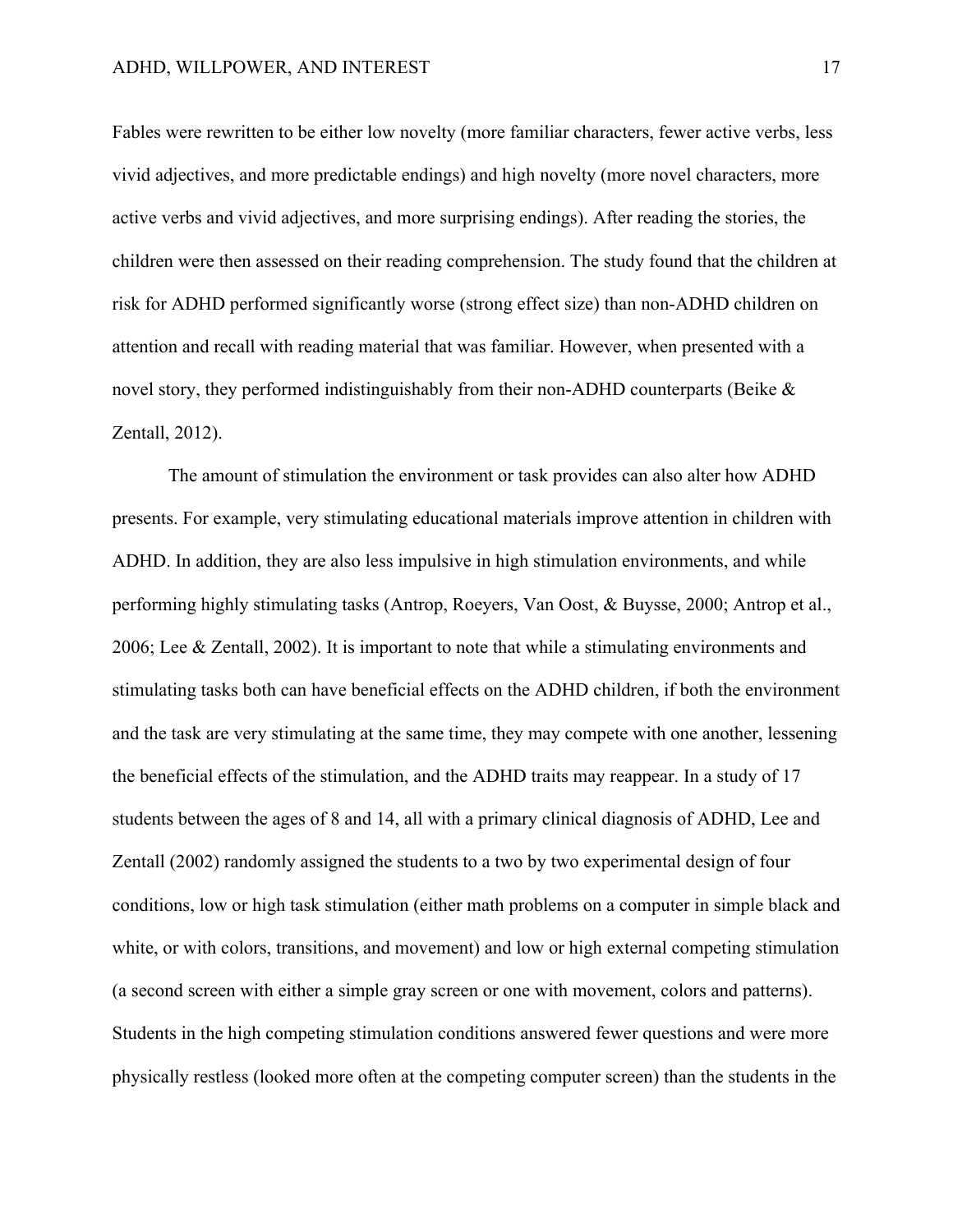low competing stimulation conditions. While much of this research has been done with children, clinicians see the same traits in adults (Barkley, 2010; Barkley et al., 2001; Brown, 2005, 2013). More research with adults would help confirm this.

#### **ADHD, Interest, and Dopamine**

The brain of an individual with ADHD needs stimulation and interest in order to ameliorate some ADHD traits. One factor that may account for this need is dopamine. Dopamine is a neurotransmitter in the brain that is involved in a number of functions including physical movement, cognition, sleep, mood, attention, and many others. It is also involved in a number of physical and psychological dysfunctions including Parkinson's disease, Huntington's disease, and schizophrenia (M. O. Klein et al., 2019). A full accounting of all of dopamine's functions are beyond the scope of this paper. Instead, this paper will focus solely on the role it plays in the activation of the reward and motivation centers of the brain (Lieberman & Long, 2018; Volkow et al., 2009; Volkow et al., 2011; Volkow, Wise, & Baler, 2017).

The dopamine reward and motivation pathway of the brain is not focused on the here and now, it is focused on future attainment and wanting more. Lieberman and Long (2018), describe dopamine not as the pleasure or satisfaction molecule, but rather as the anticipation molecule. As we go through daily life, our brains are constantly making predictions about what we will or won't experience in the world so that we can better navigate it. When something unexpected happens, our brains are alerted by dopamine to sit up and take notice. That surprising find of a berry bush, the unexpected water source, or that mysterious and attractive stranger across the crowded room, all stimulate dopamine. It is not the satisfaction of having the berry bush or the mysterious stranger, it is the surprise of finding it. Thus, from an evolutionary standpoint, one of dopamine's jobs was to help us maximize resources that will be available to us in the future, and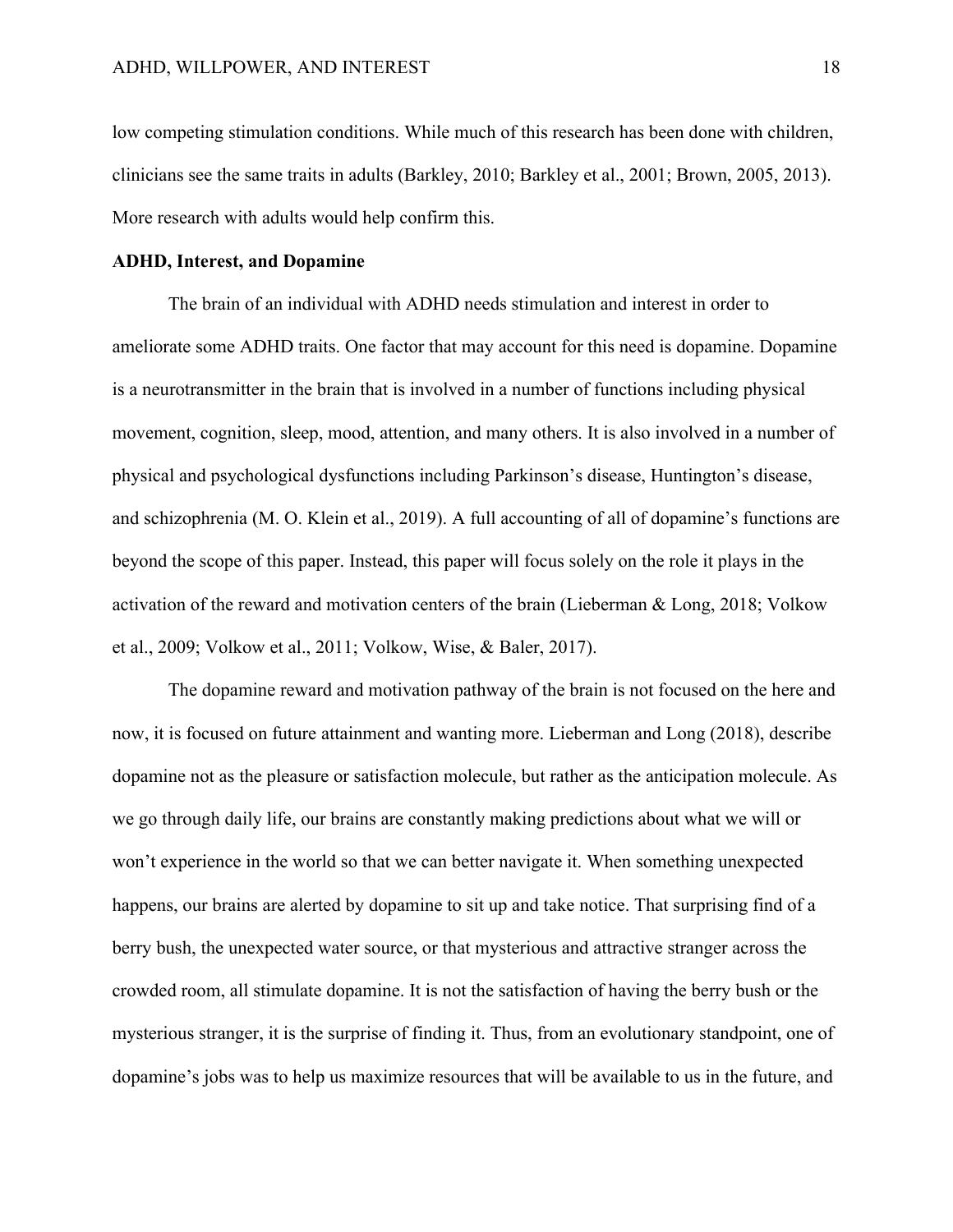to seek out a better life. The surprise of finding a new source of food or water was very beneficial for our survival, and so our brains evolved to seek out the unexpected and to be thrilled when we find it. However, once it is attained, that thrill wanes and dopamine calls us to continue to seek other resources for a better life. Think of it this way: that berry bush was thrilling the first time you find it but after you have passed it three or four days in a row, that thrill wanes. It may be satisfying to know it is there, but the thrill has passed. The bush has become something that we can predict. Thus, dopamine is stimulated by what is known as *reward prediction error* (Lieberman & Long, 2018), or the discrepancy between what we predict a reward will be, and what it actually is.

In modern life, dopamine is what is responsible, in part, for the thrill of new love, it helps keep the artist honing their skill even after they have reached financial success, and keeping retirees pumping nickels into slot machines deep into the wee hours of the morning in Vegas. Thus, dopamine is less about enjoying what you have, and more about seeking out what you want and, as a result, its role in motivation becomes salient (Lieberman & Long, 2018; Volkow et al., 2011).

In a seminal study of ADHD patients, Volkow et al. (2009) over an eight-year period used positron emission tomography (PET) scans to examine dopamine synaptic markers in 53 non-medicated subjects with ADHD and 44 healthy control subjects. They found that there was an association between fewer dopamine receptors in the reward pathway and less dopamine transporter (a protein that facilitates the synaptic flow of the molecule), and symptoms of inattention in the brain of an individual with ADHD. In this study, though they found that there was decreased function in the dopamine reward pathway, they did not measure reward sensitivity, so they could only hypothesize the possibility that the brain of an individual with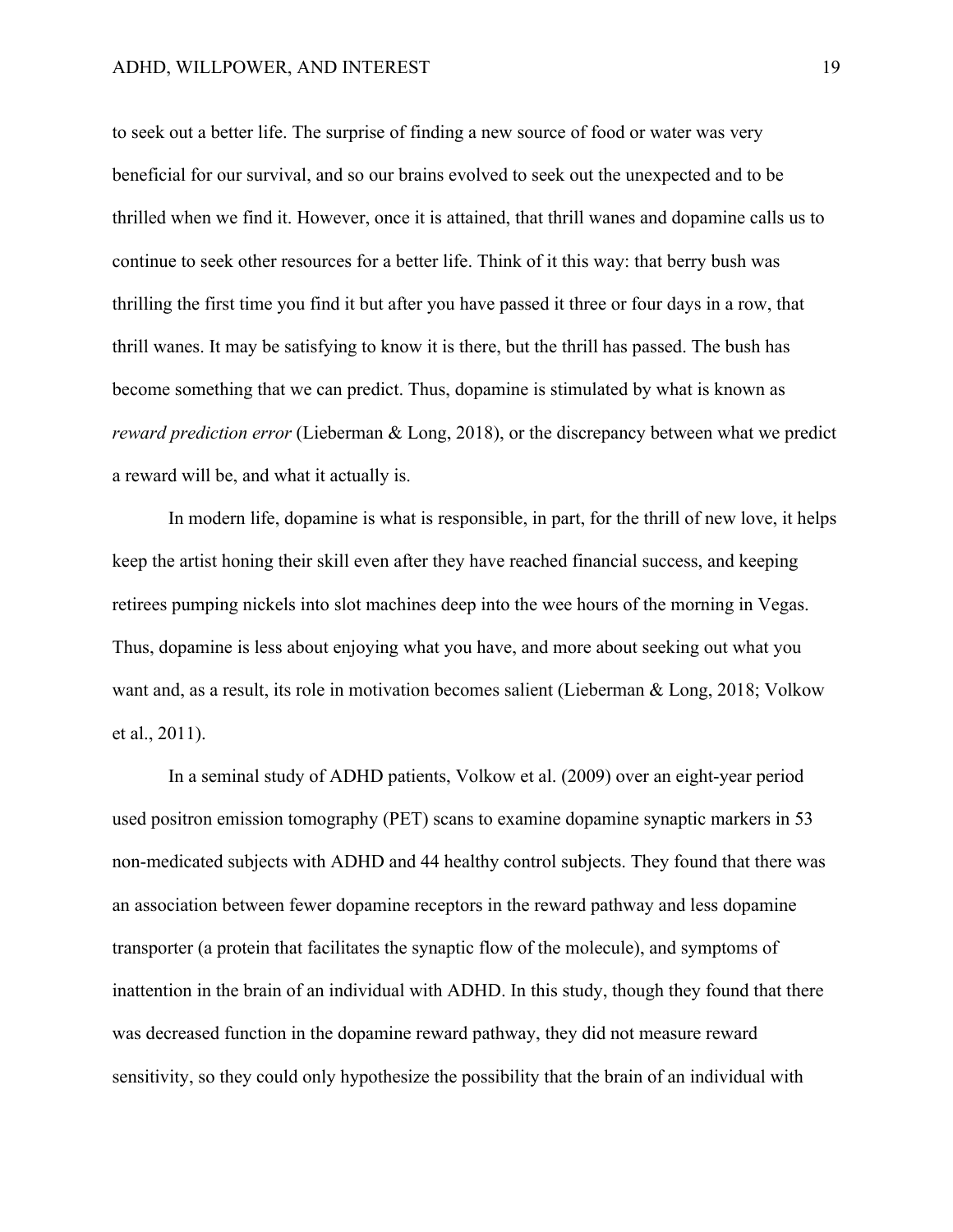ADHD had an impaired reward experience. However, in a follow up study, Volkow et al. (2011) tested their hypothesis. In this study they again used PET scans to measure dopamine receptors as well as dopamine transporter in the dopamine reward pathway of 45 ADHD subjects and 41 control subjects. However, in this experiment they also evaluated motivation sensitivity by administering the Multidimensional Personality Questionnaire (MPQ) and focused on the Achievement scale of the MPQ, which measures aspects of motivational disposition. As before, the ADHD subjects had fewer dopamine receptors and less availability of the dopamine transporter relative to the control subjects, but this time, there was also an association with lower MPQ scores in the trait of motivation. The researchers posited that these reward pathway weaknesses could explain the decreased motivation in the ADHD subjects. In addition, because there is also an association between motivation and the symptom of inattention, they note that these findings are also consistent with the clinical experience that ADHD traits are most prevalent in tasks that are considered uninteresting or mundane. Volkow et al. (2011) found these associations so significant that they suggested that there may be a "need to consider the possibility of including 'motivation or interest deficit' as part of the core pathology of ADHD" (p. 1152).

Given the evidence above, we could therefore describe ADHD as a *deficit of interest,* meaning that when interest is low, ADHD traits tend to be high, but when interest is high, ADHD traits tend to be low (for example: Antrop et al., 2000; Brown, 2005; Giwerc, 2011; Roberts, Milich, & Barkley, 2015). Master ADHD coach David Giwerc (2011) takes it one step further. He recognizes that interest is multifaceted, and thus, for our purpose, he defines interest as anything that stimulates the brain, positive or negative. This designation of interest as positive or negative is not designed to propose a moral valuation of a particular action but is, instead,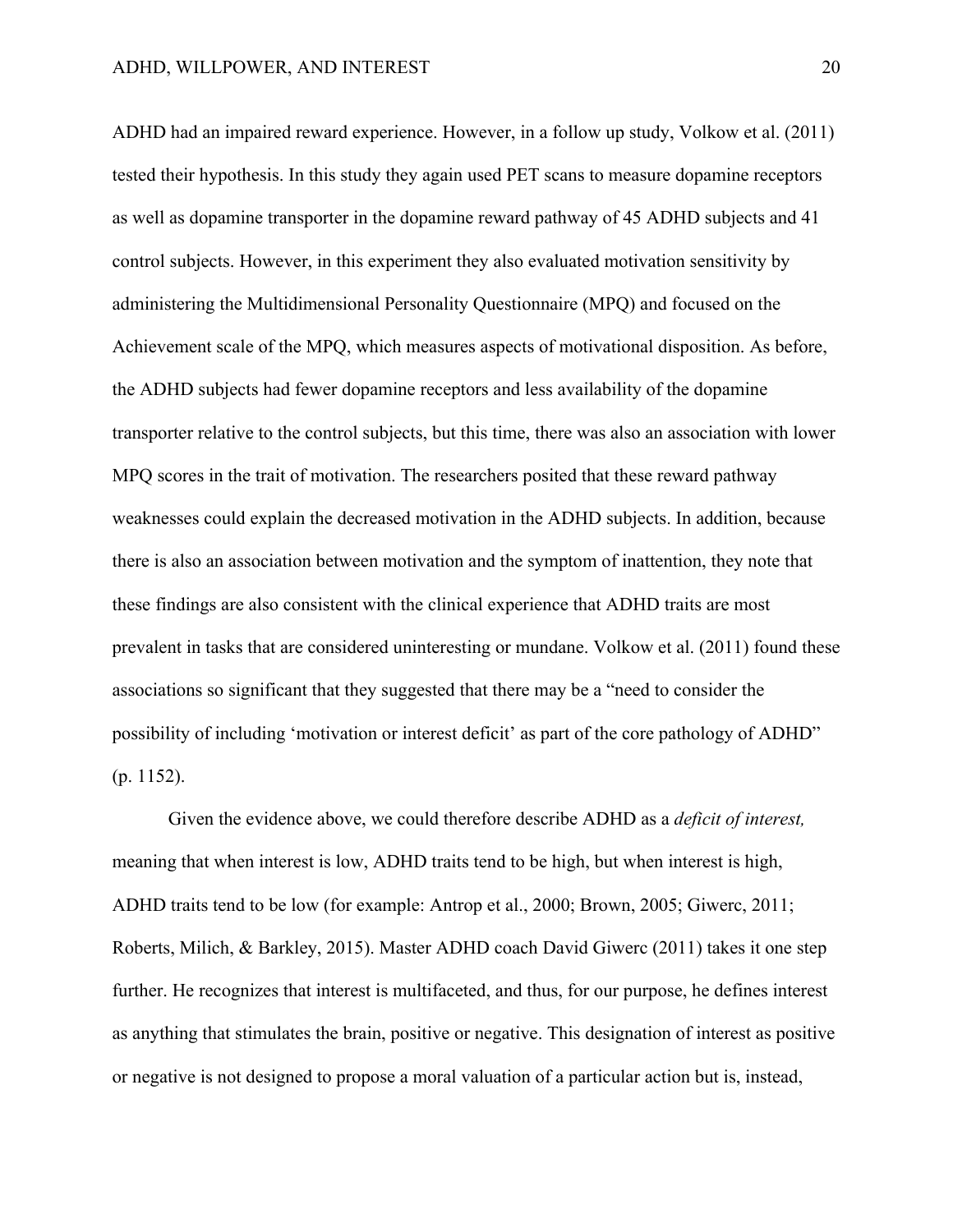more about alignment with an intention. Interest that is aligned with an intention that moves an individual forward would be considered positive, while interest that distracts or move the individual in a non-aligned or random direction would be negative. Thus, a fascinating hobby, an amazing book, and an interesting class would all be considered positive interest, while worry, stress, anger, frustration, driving too fast, risky behavior, and so on would be negative interests. In other words, while all of these will stimulate the brain of an individual with ADHD, not all of these types of interest are beneficial, nor are they all oriented to move the individual forward positively.

One common question is often raised when it comes to the ADHD orientation toward interest. Often people will ask something like, "but we all procrastinate or lose focus or get bored from time to time, so what makes ADHD different?" While it is true that most of the ADHD traits exist in the general population, the DSM-V emphasizes as one of the diagnostic criteria: the level of life impairment to the individual's life (American Psychiatric Assocation, 2013). As an example, everyone feels sad from time to time, however in order to be diagnosed with clinical depression, the individual must experience these feelings for a sustained period of time that significantly disrupts their life. Similarly, while all people experience boredom, distraction and impulsivity from time to time, these traits must significantly impair the life of the individual and be enduring in nature in order to receive a diagnosis of ADHD. Further, as discussed above, there is a growing body of evidence for a biological difference in the wiring of the brain impacted by ADHD (Barkley et al., 2019; Volkow & Swanson, 2013; Volkow et al., 2009; Volkow et al., 2011). Due to the dopamine pathway deficits, it is also theorized that it takes more reward stimulation for the individual with ADHD to achieve the same amount of reward as a neurotypical brain (Blum et al., 2008). Thus, it would make sense that the brain of an individual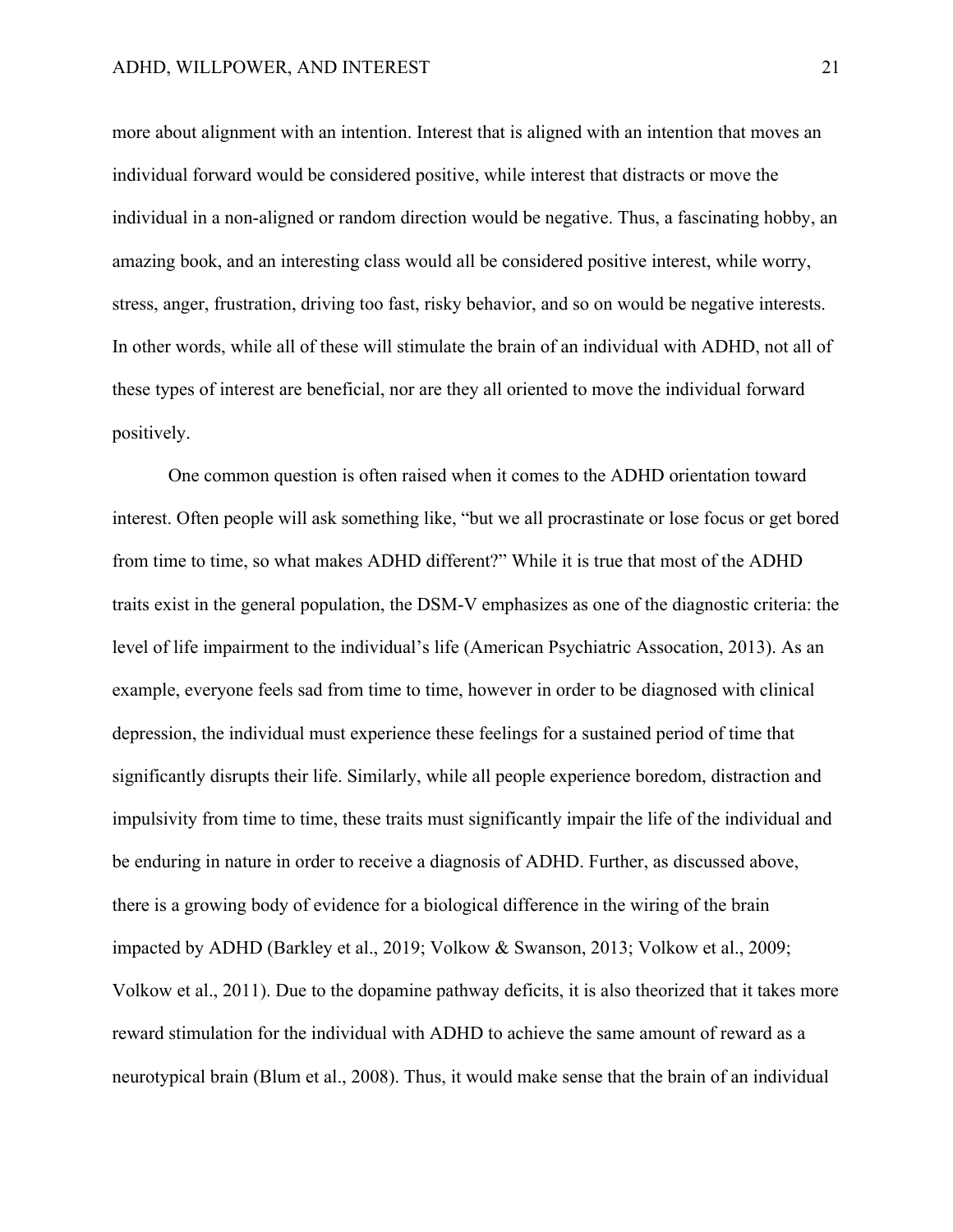with ADHD would, of necessity, seek out more stimulation in situations of low interest, resulting in the presentation of "symptoms" like distractibility, impulsivity, risky behavior, and the like.

# **The I Model**

To this point we have identified ADHD as a factor of self-regulatory and executive function challenges moderated by level of interest. With that understanding, it would be valuable to articulate a model that practitioners could use as a guide for both inquiry and understanding of their ADHD clients and their symptomology. The *I Model* (Giwerc, 2011) consists of five components that help the practitioner and the client dissect the various factors involved in a presentation of ADHD symptoms. Those components are *interest, inhibition, intention, ignition*  and *intuition.*

**Interest**. As defined above, interest for the Individual with ADHD is anything that stimulates the brain, positive or negative. Things like a passionate project, a last-minute deadline, an exciting video game, or pornography would all qualify as interest. However, not all interest is created equal. For example, an individual may be doing research for a paper and become sidetracked by a tantalizing tidbit that they find interesting but is not completely related to the goal of the paper. For the individual with ADHD, that sparkling bit of novelty can take them down a Google rabbit hole that can burn many hours of research time and end them on a Wikipedia page examining the mating ritual of the tsetse fly. Certainly, interesting and stimulating, but not necessarily valuable for moving toward the goal of that project. Pornography would be another example. Stimulating to say the least, but not necessarily valuable from a goal seeking perspective, (depending on the goal at that particular time!). While interest stimulates, there are other factors that need to be put in place to guide that interest.

**Inhibition and intention***.* The individual with ADHD must then be able to pause and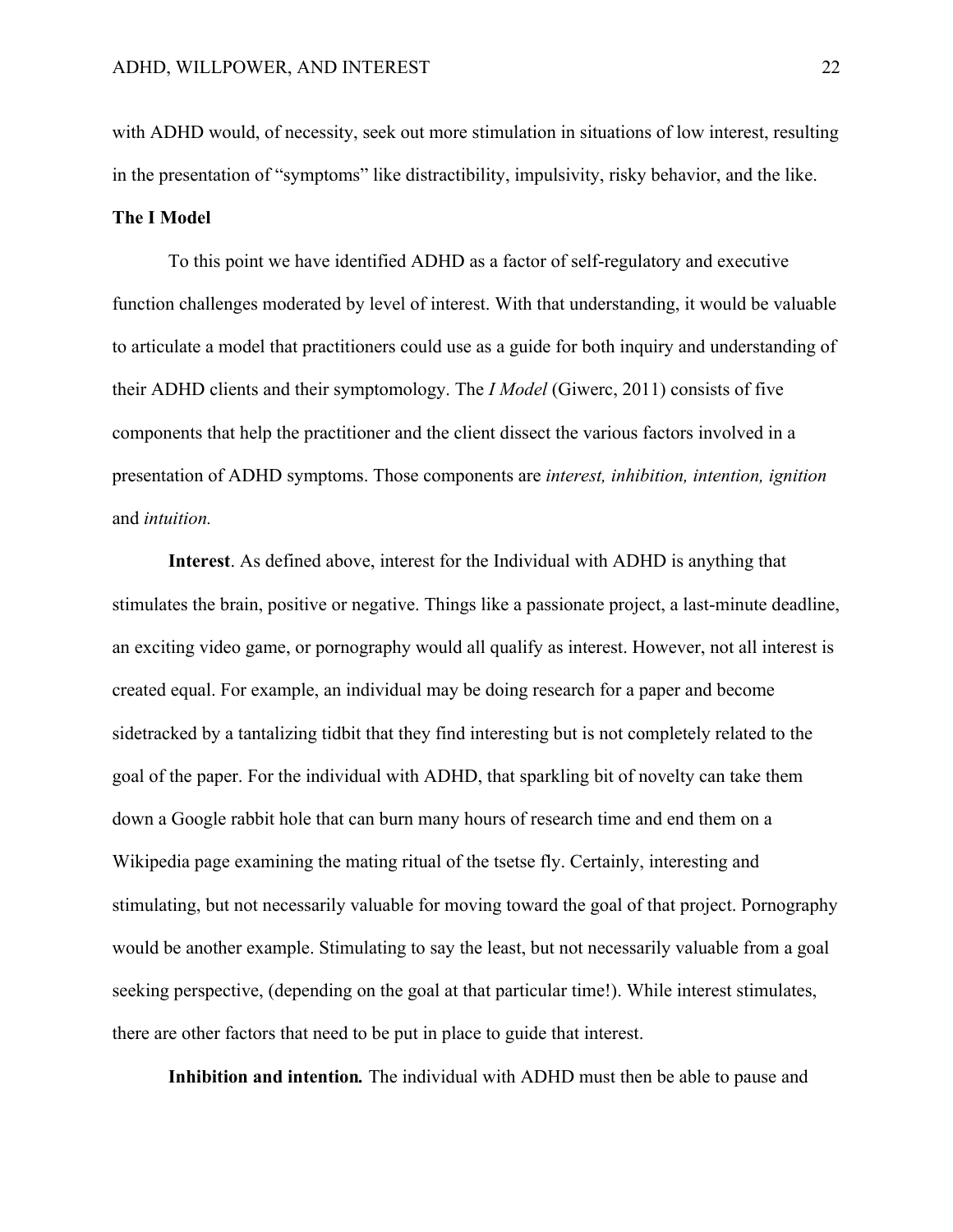inhibit their impulses so that they can notice where their interest and attention is going. Giwerc (2011) teaches his clients to pay attention to where they are placing their attention. At regular intervals, the person must be able to pause and examine where their interest is pointing their attention and ask if that direction is in alignment with where their attention needs to be going. In order to judge that alignment, the individual must articulate an authentic, powerful, and purposefilled intention. That intention will act as a guidepost and criterion for them to measure the type and direction of interest consuming them. If it is not in alignment with their intention, they can recalibrate and reorient towards an action that will serve them better.

**Ignition***.* It is the combination of interest and intention that create a powerful source of motivation and ignition that engages the brain. When the brain is engaged, as we have seen above, ADHD traits tend to be lessened in severity and in some cases, non-existent. Thus, the interplay between positive interest, inhibition, intention and ignition help the individual to work with their brain wiring and move toward their goals.

**Intuition***.* The final factor in Giwerc's (2011) I Model is intuition. Because of ADHD impulsivity and lack of self-awareness, along with the potentially sidetracking effect of bright and shiny interest, these first four steps can take time and effort for the individual to implement. Over time, however, in his experience with coaching clients, he has noticed that as they listen to the messages of their body, they become more and more attuned and skilled at noticing potential "danger zones" where they can be hijacked by their ADHD. Giwerc (2011) characterizes this as an "ADHD intuition" that helps to guide and warn individuals as they navigate everyday life.

While there has been very limited research around the efficacy of adult ADHD coaching, ADHD researchers are beginning to explore this area. As mentioned earlier, Barkley and Fischer (2019) sees the gold standard of ADHD treatment to be a combination of pharmacological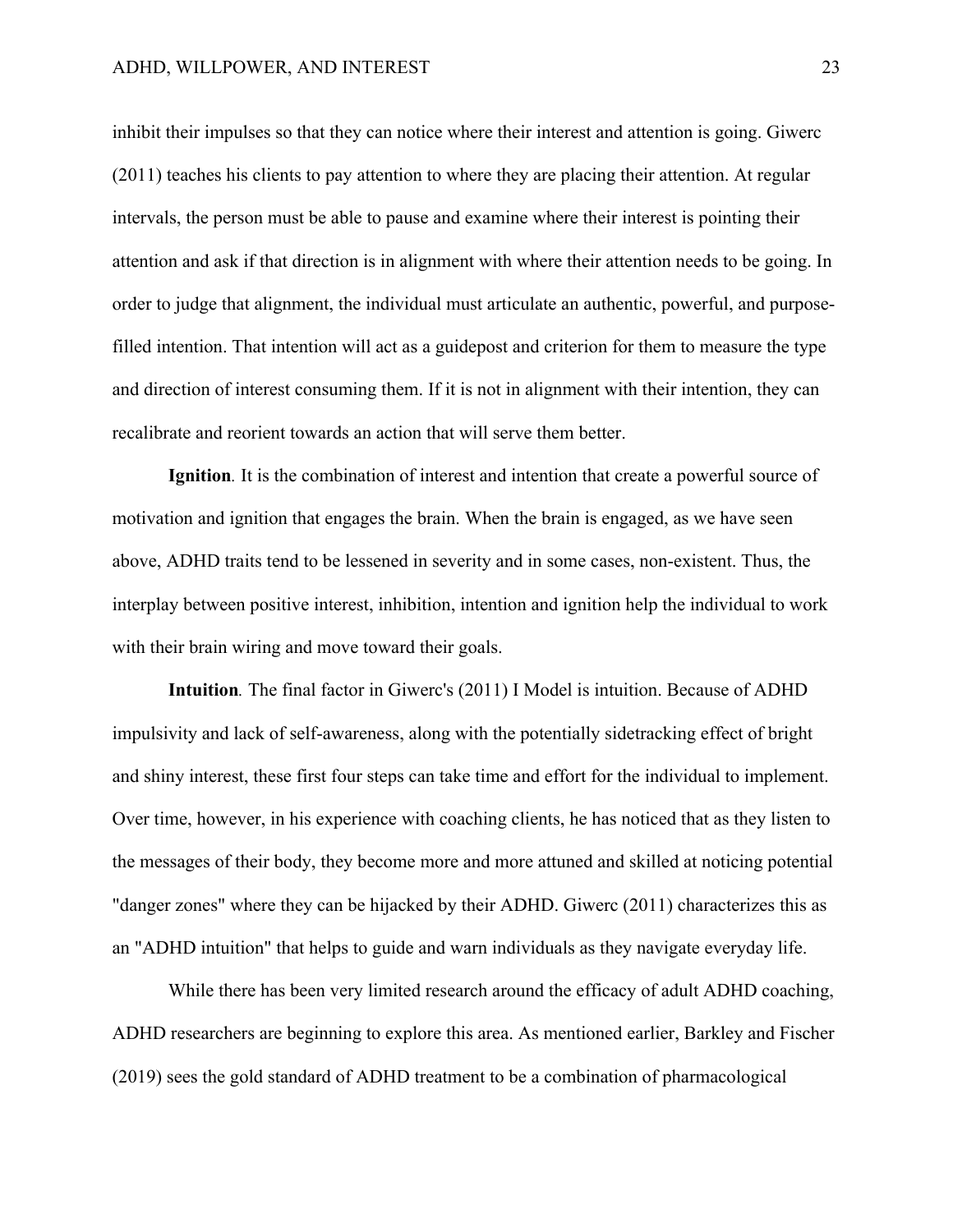intervention and either cognitive behavioral therapy or ADHD coaching. A full, scientific evaluation of the I Model would be valuable in moving the science of ADHD coaching forward.

#### **What is Positive Psychology?**

Renowned psychologist Martin Seligman had a flash of insight after an interaction with his five-year-old daughter, Nikki. In that interaction where Nikki scolded him saying, "if I can give up whining you can stop being a grouch," (Seligman & Csikszentmihalyi, 2000, p. 6) he realized in a deep way that the role of a parent was not to simply correct their child's faults, but, instead, to nurture and magnify their strengths, help them to orient and live their lives around them, and in so doing, helping to buffer them against their weaknesses. In that flash of insight, he also realized that psychology needed to do the same (Seligman & Csikszentmihalyi, 2000).

Since World War II, the focus of psychology had shifted to a primarily deficit-centered model focused almost exclusively on curing mental illness and alleviating suffering. With the founding of the Veterans Administration and the National Institute for Mental Health, psychologists were called to meet the demand of huge numbers of veterans who were experiencing adjustment disorders due to their exposure to the horrors of war. To meet the needs of the time, the focus of psychological research shifted to the treatment and cure of pathology. While huge strides were made toward the remediation of mental illness, little was done to foster or explore what helps people who are basically well, thrive (Seligman & Csikszentmihalyi, 2000). In essence, psychology was focusing most of its energy on a much smaller subset of people's experience. It was bringing people from negative ten to zero, but doing relatively little to take people from zero to ten.

In his presidential address to the America Psychological Association, Seligman (1999) coined the term "positive psychology" and articulated his mission for a reorientation of the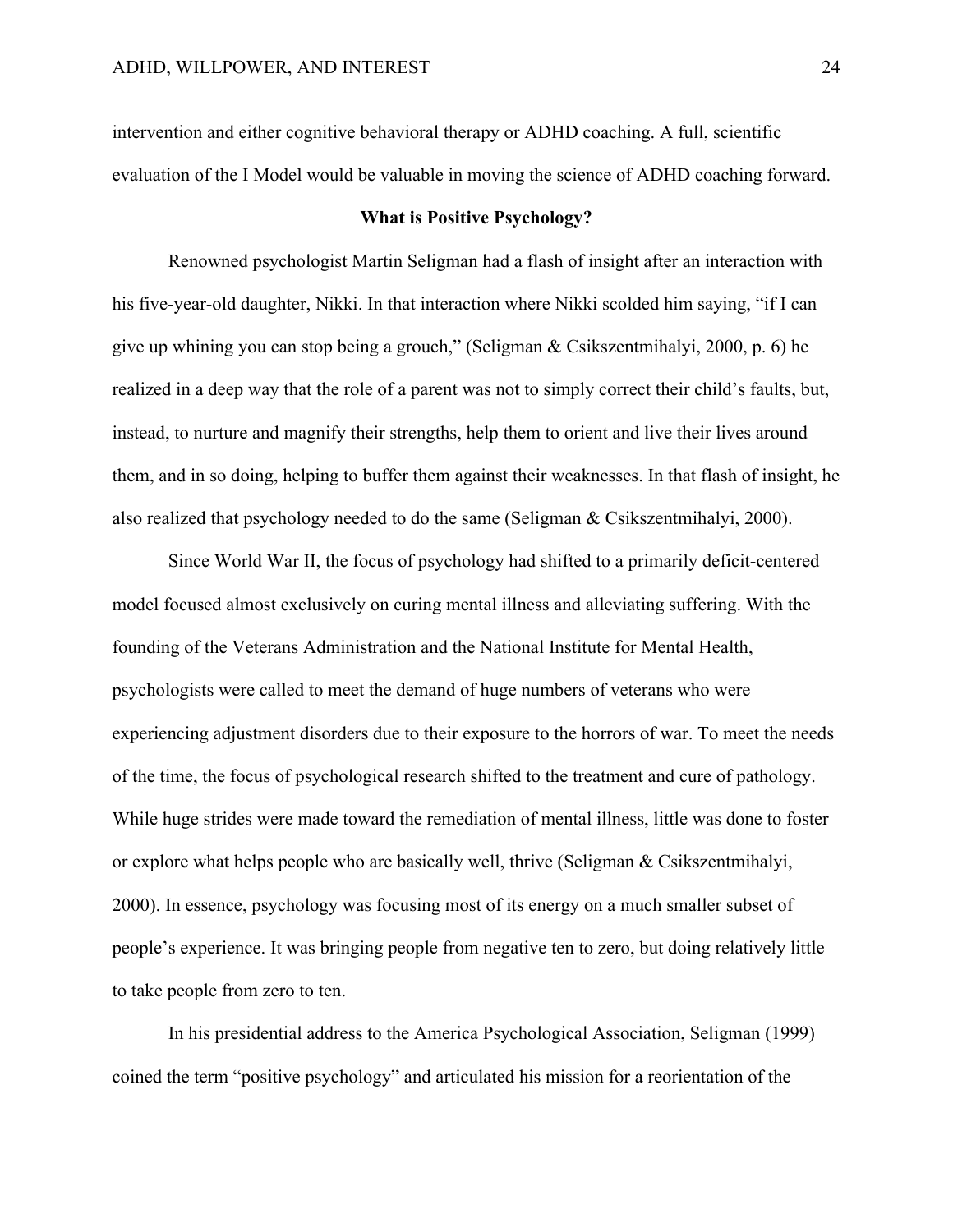discipline of psychology to include the empirical study and articulation of well-being and what it is that helps individuals, institutions, and cultures to thrive. He also announced that he had formed a network of 18 scientists who were working on issues related to positive psychology to help lead the way in this reorientation. They included the likes of Barbara Fredrickson with her work on the benefits of positive emotion, Ed Diener with his work on the measurement of subjective well-being, and Mihaly Csikszentmihalyi with his study of flow and optimal experience, to name just a few (Seligman, 2018).

One of the early positive psychology research questions arose as a result of an attempt to identify a positive youth development program that could be studied and rolled out nationally (Niemiec, 2018). What Seligman and his team realized during that process was that they needed to first articulate a language for what is best in people before they did anything else. To that end, he assembled a team of 55 scholars across multiple disciplines under the leadership of psychologist Christopher Peterson, to begin a historical review of theological, philosophical, psychological and ethics literature across a 2500 year period to uncover what universally describes the best in people across cultures and time periods (Niemiec, 2018; Peterson & Seligman, 2004). The initial results identified the six virtues of wisdom, courage, humanity, justice, temperance and transcendence that were both universal and cross-cultural. A further expansion of the research to include a broader range of sources included greeting cards, tombstones and even the Klingon Code from Star Trek (Niemiec, 2018). The end result of this exhaustive study produced a list of 24 character strengths that are measurable, universal and scientifically valid. While we all have all 24 of these strengths, each person also has what they call signature strengths. These are strengths that are core to who we are. They feel authentic and essential to us, and instill a sense of energy, excitement and joy when used. Seligman (2002)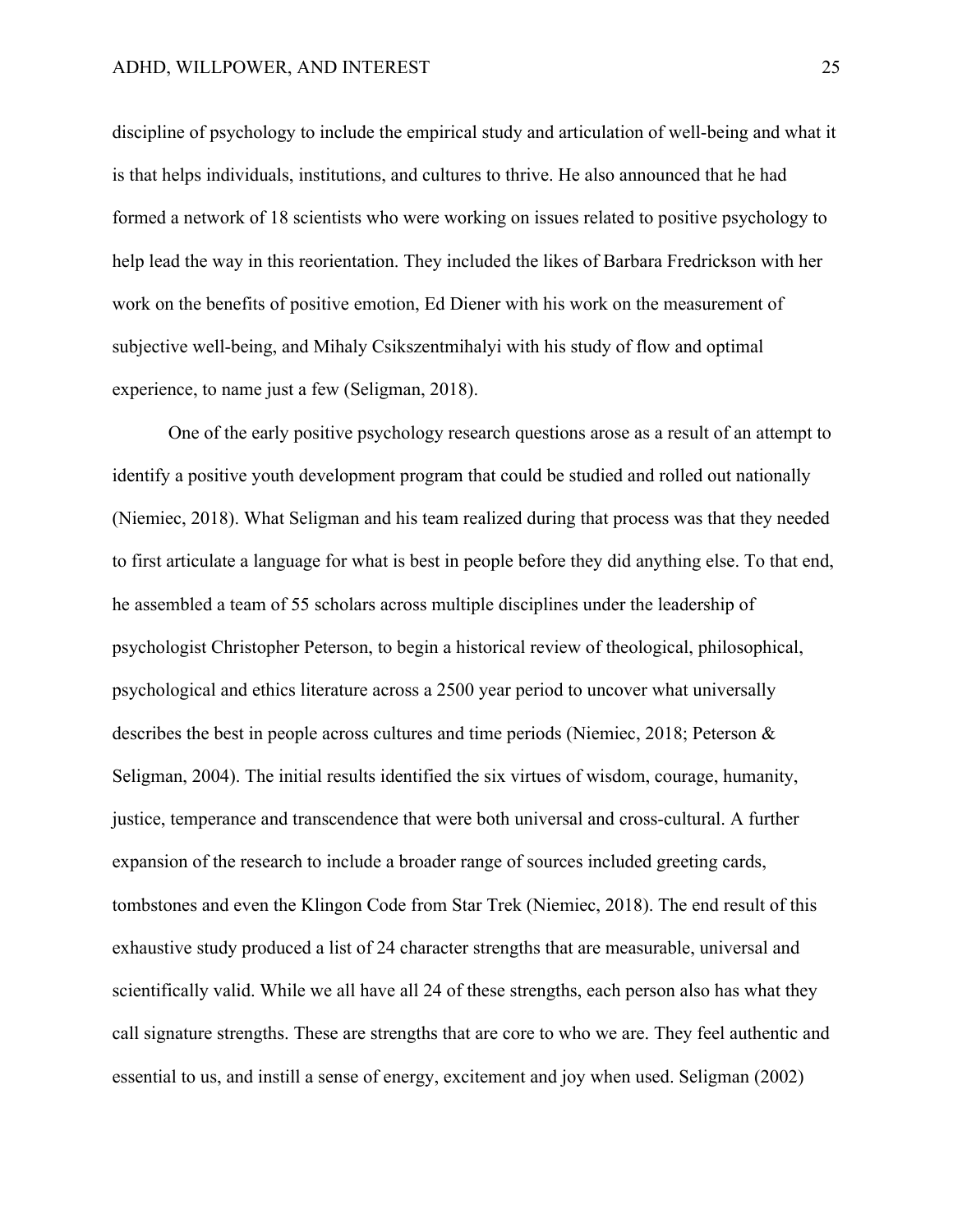considers character strengths to be the core foundation of positive psychology.

Later, Seligman (2012) also went on to create a theory that articulated the core components of a flourishing life. In his PERMA model, he identified positive emotion, engagement, positive relationships, meaning, and achievement as the five factors that, when cultivated, lead to the manifestation of a flourishing life.

In the more than 20 years since the Seligman APA president's address, positive psychology has fostered research and training in multiple domains across the globe (Donaldson, 2020). Positive research has been conducted and continues in fields such as education, neuroscience, public health, economics, healthcare, government, management, organizational scholarship, leadership, and youth development, to name just a few. In addition, training programs have gone beyond just academic scholarship and have branched into applied positive psychology programs with the goal to create an army of positive psychology practitioners across all domains in real-world settings. Seligman (2012) created the first Masters of Applied Positive Psychology program at the University of Pennsylvania that to date has graduated nearly 500 practitioners, and other universities have followed suit ("Penn LPS MAPP," n.d.; "UEL MAPPCP," n.d.). Thus, positive psychology and its focus on what is best in people, fostering well-being globally, and empowering a flourishing life has become firmly entrenched.

#### **ADHD and Positive Psychology**

Positive psychology informs well-being coping strategies that can support the individual with ADHD. As we have defined above, the brain with ADHD has a unique need for stimulation by interest, and interest is anything that stimulates the brain, positive or negative. In addition, individuals with ADHD must pause or inhibit their impulse to simply go with the interest and, instead, compare that interest to their intention which, when examined, will ignite action in a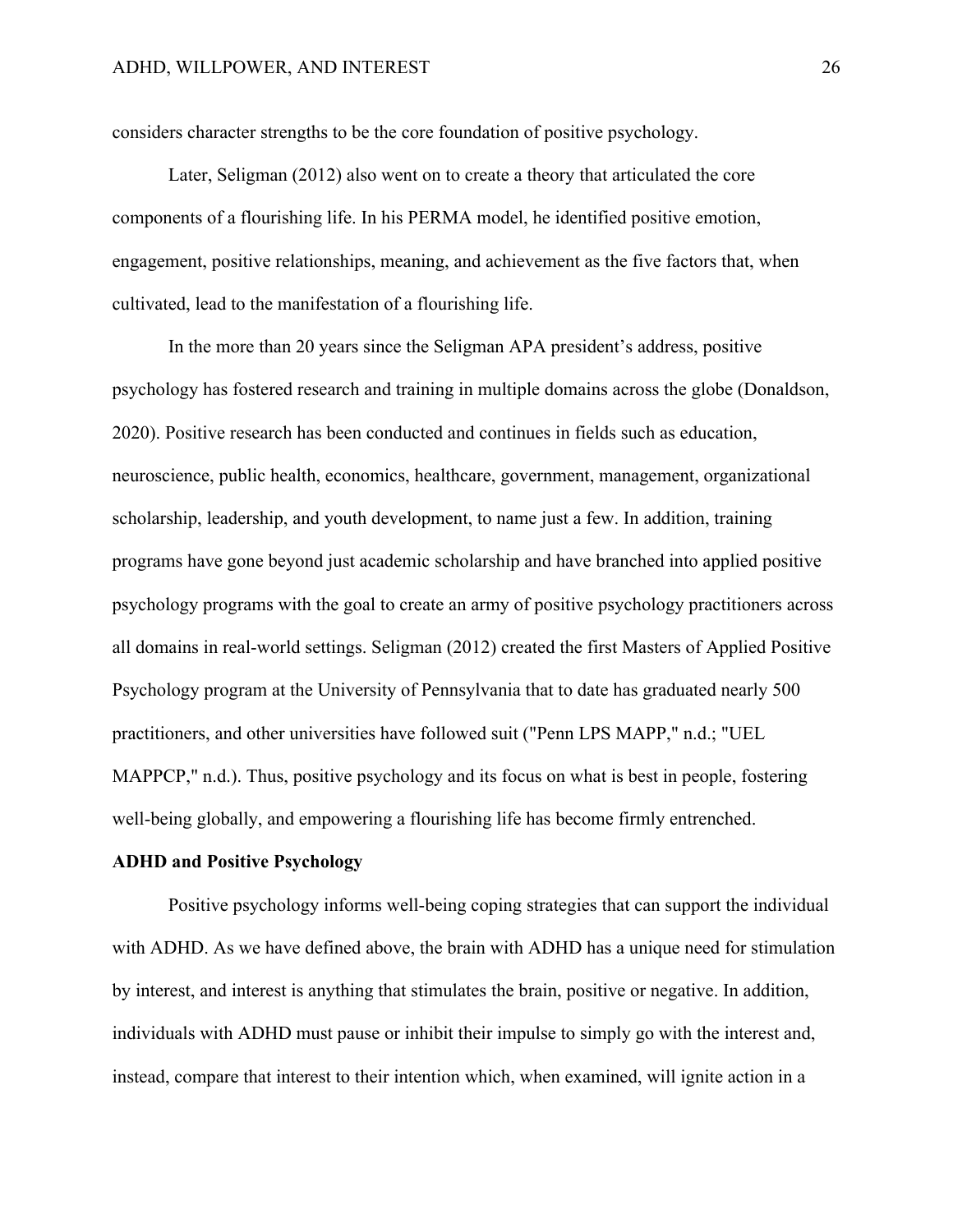direction that is aligned with where they need to be going (Giwerc, 2011). Simply by looking at the PERMA model, it is easy to see how its elements provide necessary components for the ADHD impacted.

*Positive emotion* is a cornerstone of well-being theory and a flourishing life. However, research has shown that the human brain is much more affected by negative events than positive ones, a concept called negativity bias (Baumeister, Bratslavsky, Finkenauer, & Vohs, 2001; Rozin & Royzman, 2001). For the individual with ADHD, this means that they are going to be much more susceptible to negative interest as the fuel for their brain. Thus, cultivating positive emotion is critical for them. Fredrickson (2001, 2009) has identified ten positive emotions that broaden the mind, expand possibilities, feel good, and counteract negativity. Interestingly, one of them is interest. Positive interest calls forth increased attention, skill building, and an intense urge to explore and take action (Fredrickson, 2001, 2009). These are all critical to focusing and igniting the brain of an individual with ADHD. It is also a critical component in perseverance and grit (Duckworth, 2016), both areas of significant challenge for people with ADHD (Barkley, 1997, 2010; Barkley et al., 2010; Brown, 2013). Thus, positive emotions help stimulate the brain of an individual with ADHD and ignite action.

*Engagement* is the second component of PERMA. In this state, we go into a deep and focused attention where there is a loss of self-consciousness and the individual merges with the object of attention in a deep state of flow (Csikszentmihalyi, 1997; Seligman, 2012). For the individual with ADHD, engagement and flow are powerful sources of interest that allow them to inhibit distracting impulses and ignite action. The flow state is very similar to the ADHD trait of hyperfocus, a long-lasting period of intense focus and attention where there is often a complete loss of time (Hupfeld, Abagis, & Shah, 2019). The critical distinction here is a powerful, goal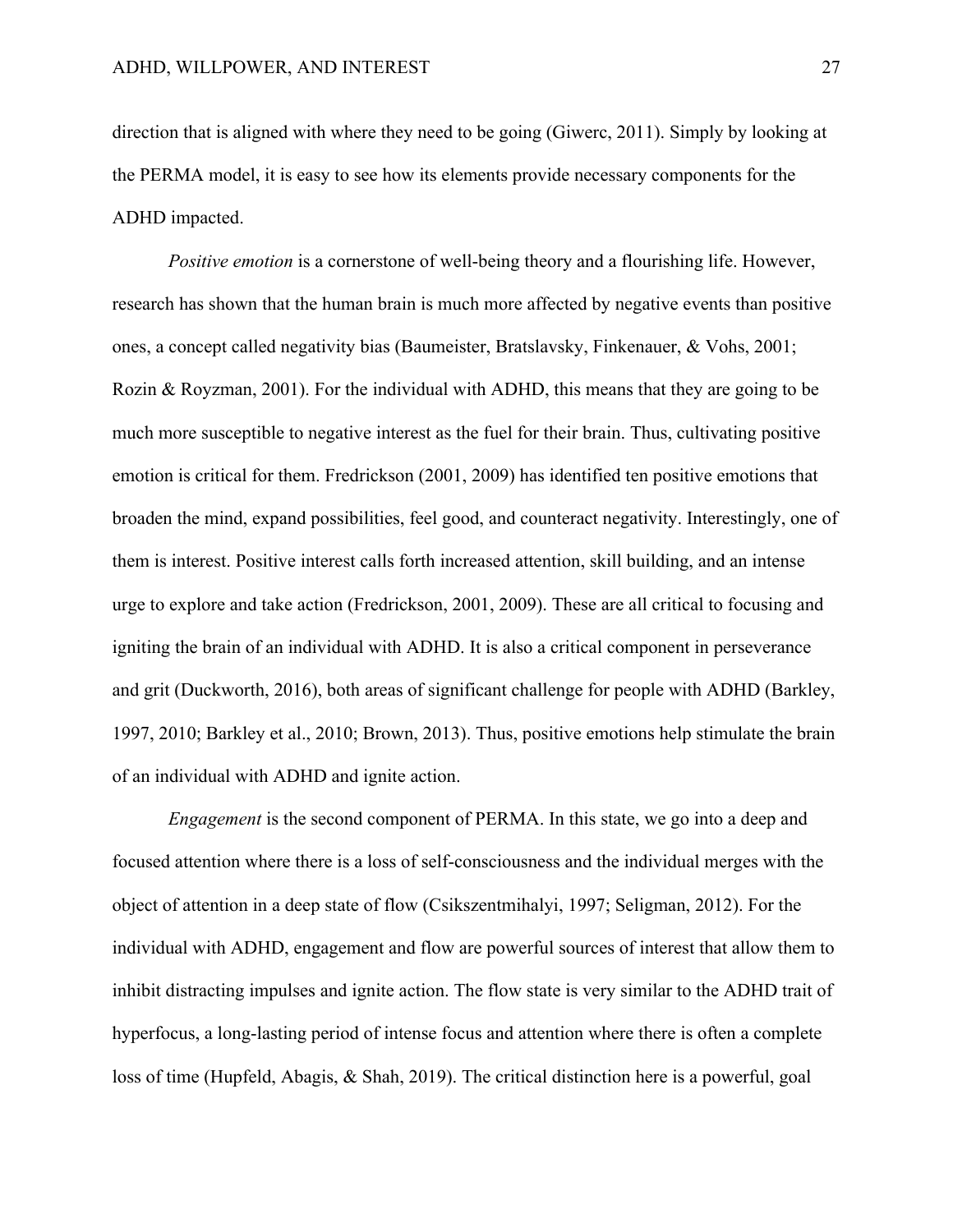centered alignment for this absorption (Csikszentmihalyi, 1997) what the I Model would call a powerful intention (Giwerc, 2011). Without that, the individual with ADHD may or may not be engaging in the activities that will continue to move them forward. In other words, they could hyperfocus on what they should be doing like writing a paper due tomorrow or instead, on a distraction like video games. Thus, a powerful intention needs to guide engagement. Seligman (2012) suggests the use of signature character strengths as one of those guides. From the ADHD perspective, using your top strengths not only have a natural interest and can ignite action but can also create a powerful intention for engagement in the individual with ADHD.

*Positive relationships.* Research tells us that they are linked to better health, well-being, happiness and more satisfaction with life (Diener & Seligman, 2002; Gable & Gosnell, 2011). In addition, Chris Peterson (2006), is famous for saying that all of positive psychology can be summed up in 3 words, "other people matter" (p. 249). For the individual with ADHD, social support provides an important source of structure and support. In my experience as a coach, people with ADHD have such a history of disappointing people and feeling broken, they often feel like they must be self-sufficient in order to prove themselves and often don't ask for help where they need it. Unfortunately, people with ADHD can be infinitely more successful when there are structures or "scaffolds" put in place to shore up some of the ADHD traits that cause dysfunction in their daily life (Mazursky-Horowitz et al., 2018). Often these structures require the active involvement of other people for things like accountability and planning: the administrative assistant that rewrites the memo and reminds the boss she has to get to the airport, the parent who helps the child with the planning and structure of their day and homework, etc. The support of other people is important to everyone, but perhaps even more so for the individual with ADHD as it provides structure and accountability which enables them to focus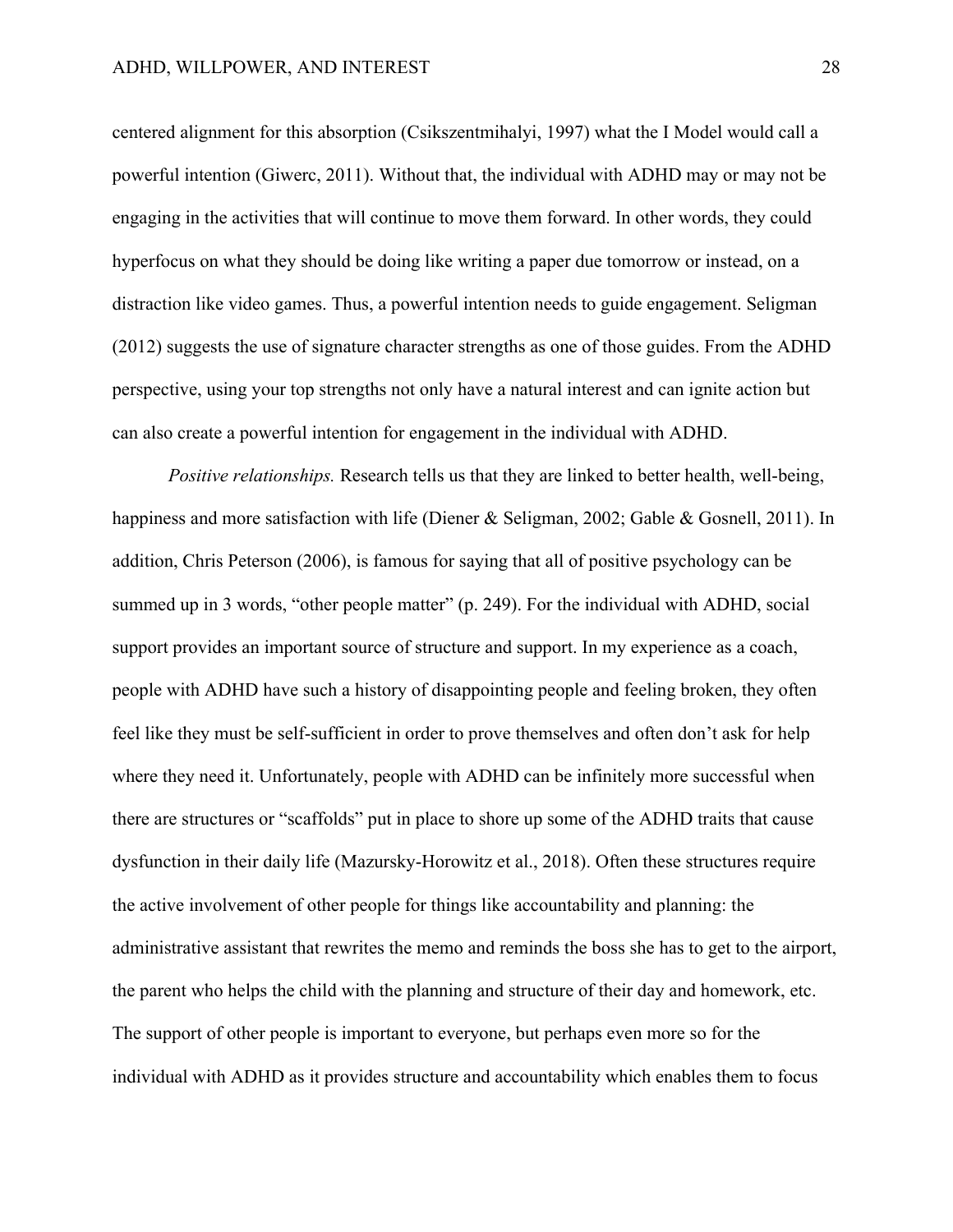on their strengths while mitigating some of their weaknesses. Thus, other people are critical for ADHD success in areas of intention and ignition.

*Meaning* is found in serving a larger purpose (Seligman, 2012). Meaning gives direction, organization and motivation to your actions, and when what you do is aligned with meaning and purpose, you do it for its own sake (Smith, 2017). In an interesting study among nations, increases in suicide rates were not linked to poverty in those nations but instead to a lack of meaning (Oishi & Diener, 2014). For the individual with ADHD, serving a larger purpose, of necessity, implies that natural interest is involved. In addition, it ignites action, inhibits impulses that would lean them astray and, most importantly, acts as a powerful intention to guide their choices of action. For example, if my purpose is to help students thrive, working on aligned projects will be interesting to me, guide my choice of projects, focus my actions, and motivate me to follow through. Thus, meaning helps satisfy four elements of I Model: interest, inhibition, intention and ignition (Giwerc, 2011).

Finally, *accomplishment* builds flourishing through success and mastery (Seligman, 2012). As we accumulate successes, these successes become reference points that build belief in our own efficacy, engendering hope and encouraging the continued pursuit toward what we want (Magyar‐Moe & Lopez, 2015). However, for the ADHD impacted, there is often a problem with memory (Barkley, 2012; Barkley et al., 2010; Brown, 2006, 2009). Because of the negativity bias that is seen in all people, individuals with ADHD have a unique challenge. Because of executive function issues like memory problems and inattention, they often don't pay attention to successes in the moment, have trouble recalling them later, and thus, can't access positive memories of previous successes, only their failures. As a result, they go into new situations only remembering their failures and, subsequently, will often avoid and procrastinate, creating a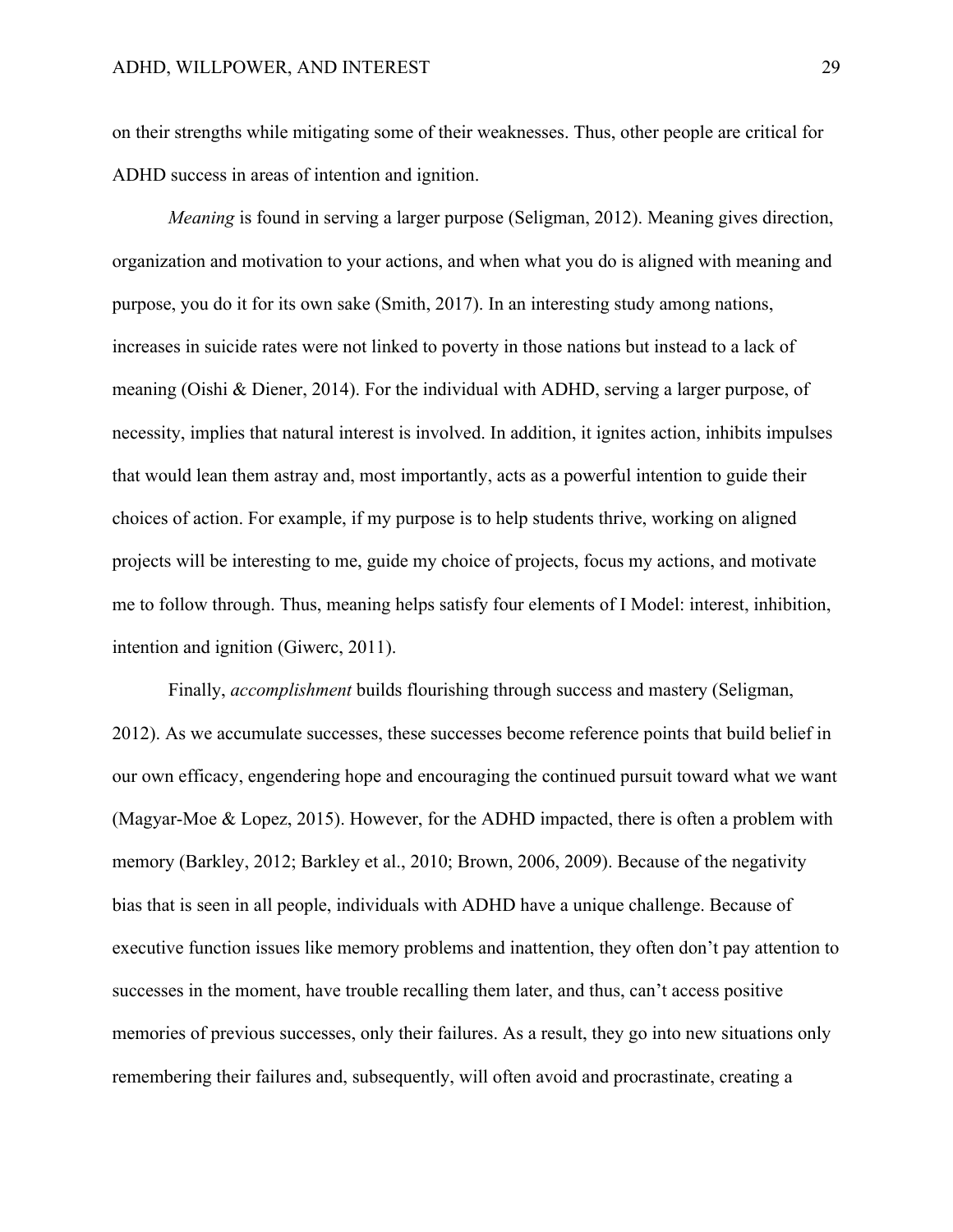vicious cycle of failure and avoidance. That is why it is critically important to help the individual with ADHD pause and savor those memories of success, imbuing them with positive emotions so they will have access to those memories and use be able to use them as reference points in new situations. Thus, remembering accomplishments can create powerful ignition in the brain of an individual with ADHD.

A positive focus and an understanding of ADHD as a challenge of interest might inform a deeper understanding of the willpower failure debate.

#### **Willpower Failure: A New Perspective**

The quest to understand willpower and self-regulation failure has spawned decades of research and opened the topic for significant scientific debate. Discourse around willpower failure has been vigorous and, at times contentious. In addition, this topic is of significant importance to individuals impacted with ADHD who often find regulating their behavior and following through in areas of low interest, challenging at best. Further compounding the executive function regulatory challenges, is the mystery of situational variability which can often make an inability to follow through look like a character flaw or laziness. Thus, researchers on the ego depletion theory and the ADHD impacted population have a vested interest in the exploration of willpower failure and, I propose, have much to teach one another.

What if we have been looking at the topic of willpower failure from the wrong perspective? What might happen if we reexamined this topic from a positive lens: not just focusing on the deficit but also focusing on what is working that supports flourishing? As an ADHD coach, I propose that every negative action as a result of negative interest has a positive intention. For example, being distracted and derailed by a dozen YouTube videos has a negative result, but it is the brain's positive intention to create interest and stimulation in that specific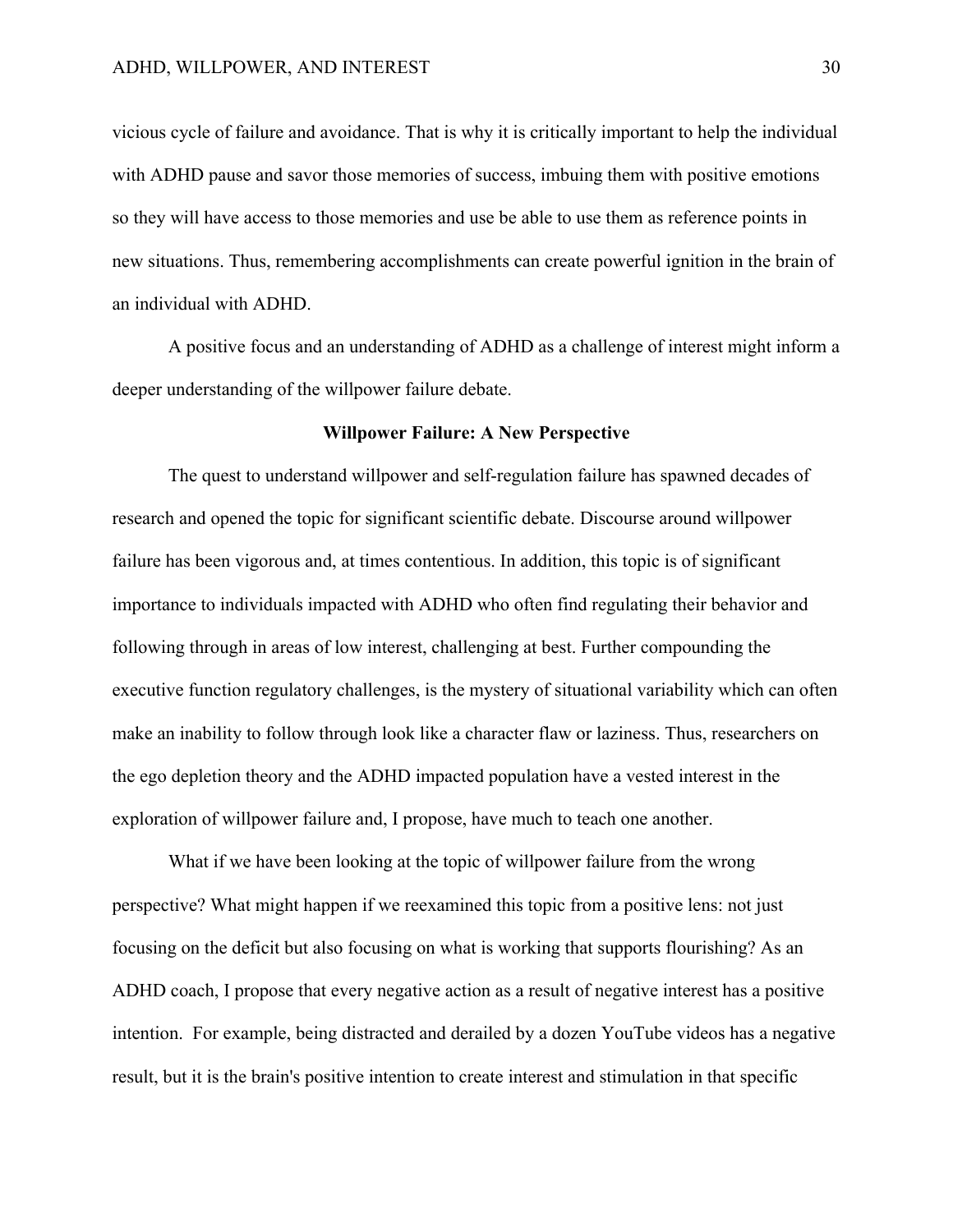situation. If we seek out the positive intention of an action, we are able to identify the source need and get that source need met in a better way. If we see an ADHD "willpower failure" not as a factor of poor self-discipline, but instead from the perspective of a dopamine-seeking brain with a high need for interest, we can find ways to support the boosting of interest rather than exhorting them to "stop being so lazy." Both the research around ego-depletion as well as the practitioners working with the ADHD impacted could benefit from this new perspective. ADHD is defined with "deficit" in its title and, while there are clearly unique physical challenges that need to be addressed, when the needs of this uniquely structured system are understood, support and interventions change; you can maximize the efficacy of the system by working with it rather than simply fixing. In addition, the study of ego depletion is equally focused on deficit with "depletion" in its title and concentrated on the aspects that fuel willpower "failure." Examining ego "depletion" and willpower "failure" from the positive ADHD lens of a system seeking interest, rather than a failure/deficit perspective may provide a new series of willpower research questions to ask, as well as further support the ADHD impacted.

If we look at ego depletion with an eye towards interest, executive function, and a query about positive intention, all of the theories around willpower failure have a relevant piece of the puzzle.

#### **Theories of Willpower Failure**

The inquiry into self-control and why it sometimes fails is not a new topic. In fact, in the New Testament, even Saint Paul laments, "I do not understand my own actions. For I do not do what I want, but I do the very thing I hate" (Romans 7:15, Revised Standard Version). Over the centuries, scholars, philosophers and, more recently psychologists have posited reasons and explanations for why we sometimes fail in our attempts to align our actions with our intentions.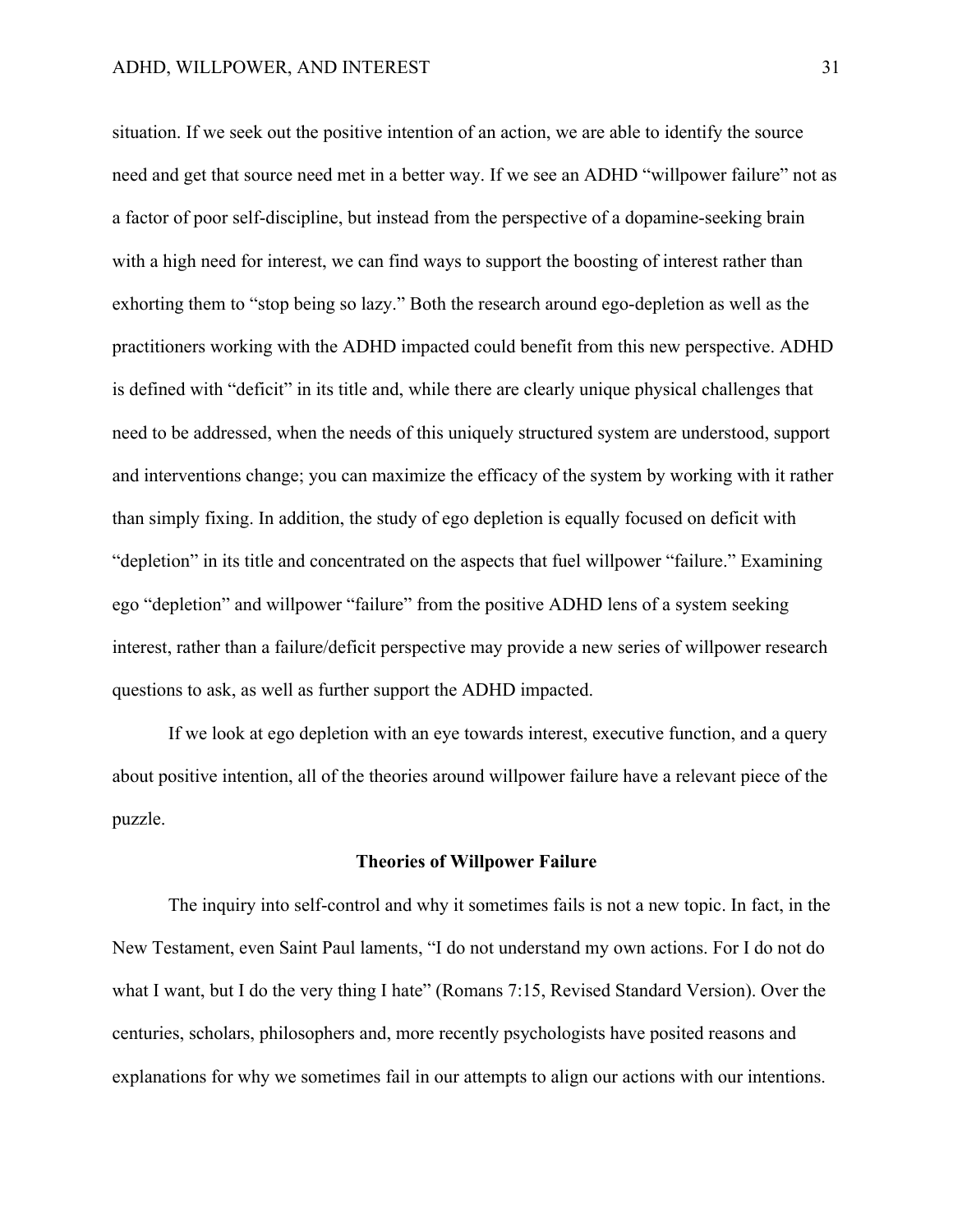The term self-regulation has been defined as "the ability to alter one's responses based on rules, goals, ideals, norms, plans, and other standards" (Baumeister & Vohs, 2016, p. 68), and is often used interchangeably with terms self-control or, more colloquially, willpower. Thus, whether I am a dieter trying to resist that chocolate cake, an individual trying to control their temper in a political debate, or a student stopping a video game to sit down and write a capstone, all of these actions require me to regulate myself so that I can do what I need to be doing at any given moment. Failures of self-regulation are central in any discussion of ADHD. One prominent and controversial theory related to self-regulatory failures is *ego depletion theory*.

## **Ego Depletion as a Limited Resource**

The original theory of ego depletion posited that all volitional acts of self-control or willpower draw upon some sort of limited resource of energy. Because it is a limited resource, once it has been used, further acts of willpower have less of that resource to draw upon, increasing the likelihood of willpower failure in proximal regulatory acts. Thus, acts of selfcontrol will be more difficult and failure more likely until that resource is replenished which usually occurs after a period of rest (Baumeister, Bratslavsky, Muraven, & Tice, 1998). This process is metaphorically similar to that of a muscle where, after exertion, that muscle must take time to replenish its energy, before being able to perform effectively again. In the original iteration of this theory, the source of this limited resource was not identified nor was it explained how this energy differs from other expenditures of energy.

In one of the first studies of this theory, Muraven, Tice, and Baumeister (1998) designed a series of experiments to study regulatory depletion and set an experimental protocol that many future ego depletion studies would follow. In these experiments, they designed two tasks that both required self-regulation. The first regulatory task was designed to be taxing enough that it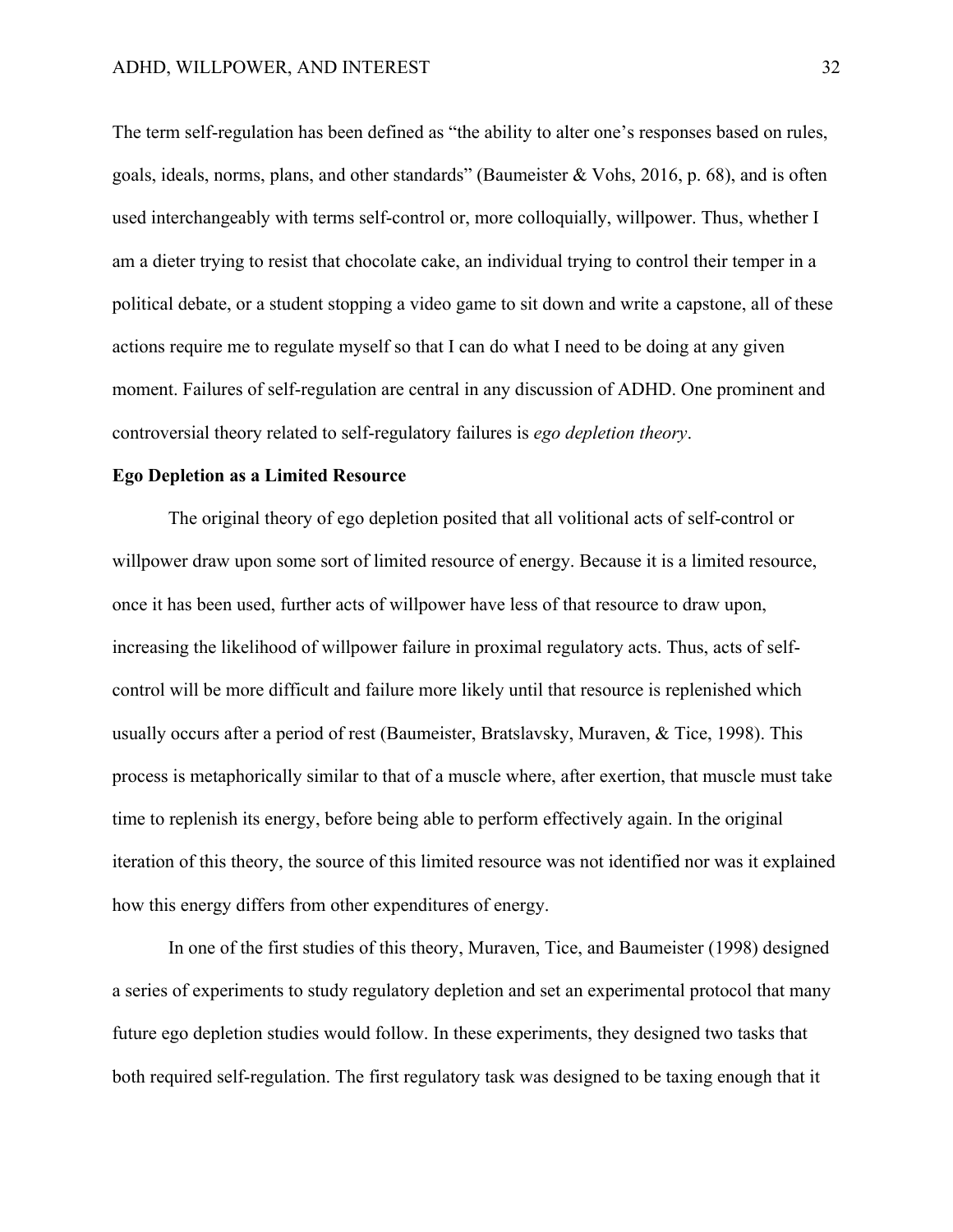would exhaust the energy source for the willpower action. The second task, different from the first, would again require some sort of regulation. The overarching theory was that participants who performed an initial depleting task would perform worse on a second task than participants who performed a non-depleting first task. In one of their experiments, 58 undergraduates (30 men and 28 women) were randomly divided into three conditions and asked to write down all their thoughts for 6 minutes. One group was instructed to think about a white bear as much as possible, another group was told to suppress any thoughts of a white bear, and the third group was given no specific thought instructions. Upon completion, all participants were asked to complete a series of anagrams (but were not told that they were unsolvable), and told that when they wished to stop, they were to ring a bell. Results found that the participants who were instructed to suppress the thoughts of a white bear, the regulatory exertion condition, gave up sooner on the anagram task than those who did not suppress thoughts on the first task. In another result, participants who were instructed to alter or suppress their emotions while watching a movie, subsequently showed decreased stamina while squeezing a handgrip. These initial experiments suggested that the exertion of self-regulation activities depleted a limited resource, reducing the amount of self-regulatory energy that could be expended on other tasks requiring self-regulation.

Baumeister et al. (1998) coined the term ego depletion to refer to the state of diminished capacity to self-regulate following a previous self-regulatory exertion, and followed up with an additional series of experiments. In one of the foundational experiments, chocolate chip cookies were baked in the laboratory to fill the room with a delicious smell of fresh baked cookies. The table was set up with two different foods, a plate of the cookies and a bowl of radishes. The study group of 67 college students, 31 males and 36 females were instructed to skip a meal and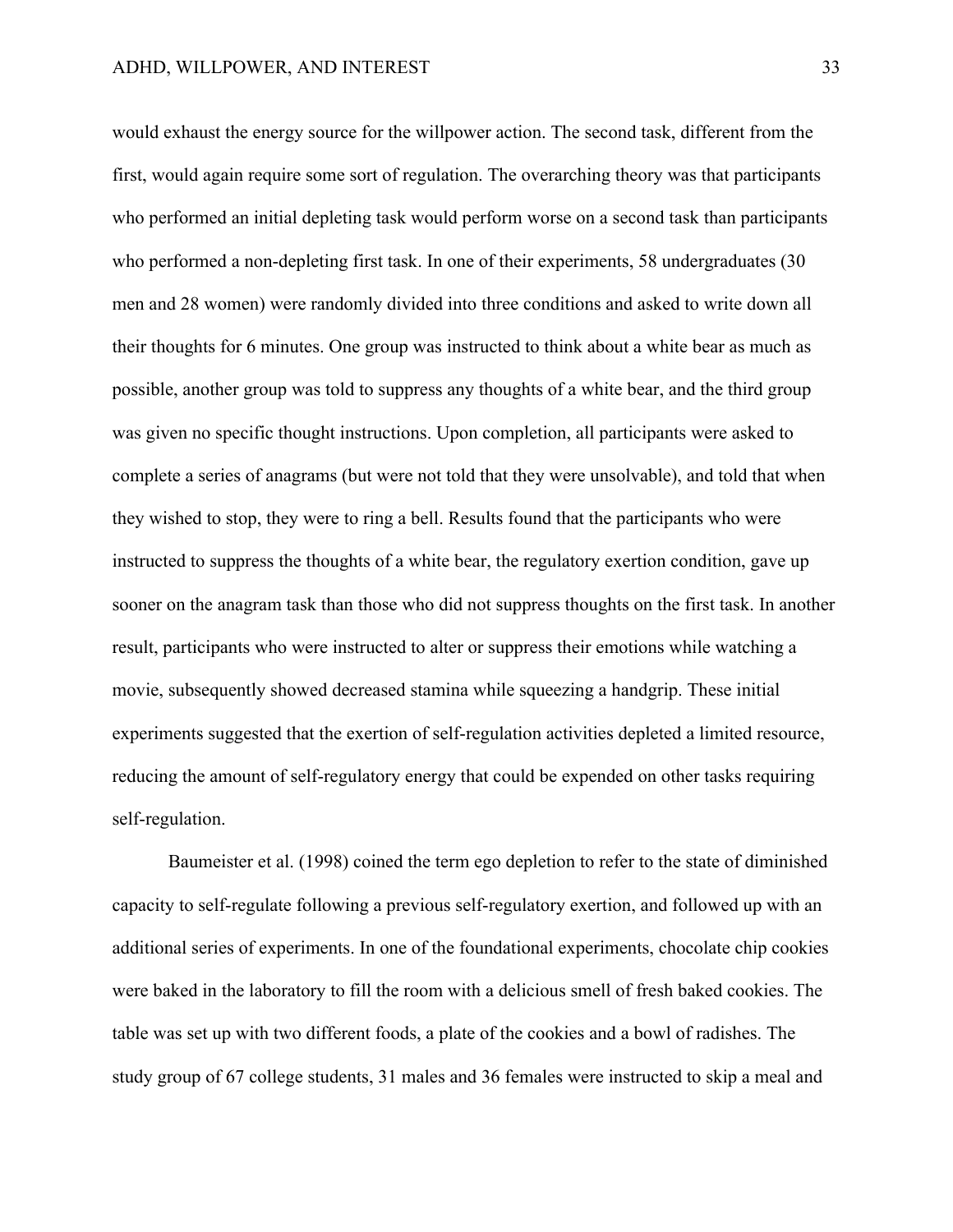were then divided into three conditions. In the self-control exertion condition, the participants were asked to eat at least two or three radishes but avoid eating any cookies during the fiveminute period where the experimenter was out of the room. In a second condition, participants were instructed to eat two or three cookies but avoid the radishes, (non-self-control condition). After the five minutes were up, participants were given an unsolvable puzzle and were timed to see how long they persisted. The control condition did not have any food manipulation and instead went directly to the task portion of the experiment. Results showed that the group that had to exert their willpower (the radish group) gave up faster on the puzzle than those who did not.

In another experiment, 30 undergraduates (11 males and 19 females) were divided into two conditions. One group was instructed to try not to express or feel any emotions while watching a film clip of either a humorous or sad movie. The other group was told to let their emotions flow. Afterwards, both groups were given a solvable anagram to work on for six minutes. They found that those who were asked to suppress their emotions performed worse on a solvable puzzle than those who did not (Baumeister et al., 1998).

Other results that they discovered in this initial series of experiments included that participants who were given a complex task with a meaningless piece of text were more likely to display passivity after the exertion and that participants who were asked to make meaningful choices showed reduced persistence on subsequent tasks of exertion (Baumeister et al., 1998). In summary the initial research lent credence to the hypothesis that willpower was a limited resource that could be depleted with use.

**The strength model***.* Further refinement to the ego depletion model was made as more research was conducted. Theoretically, this model used the physical strength model, wherein a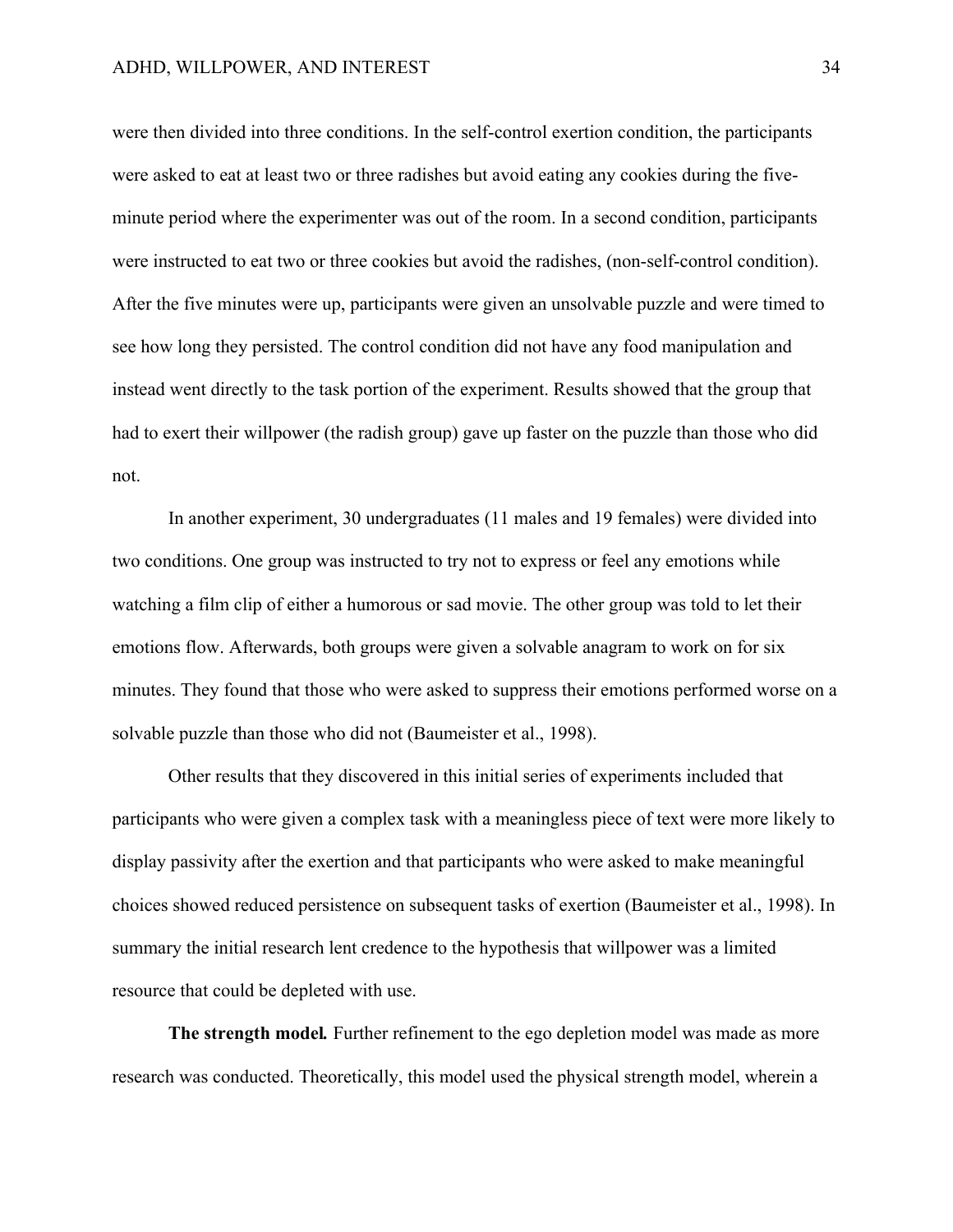muscle depletes from use in the near term, however when it is stressed progressively and repetitively and allowed adequate recovery, it grows stronger over time. Muraven, Baumeister, and Tice (1999) conducted research with 69 college students who were given one of three selfcontrol tasks to practice for two weeks. At the end of that period, the participants who practiced the tasks showed less vulnerability to ego depletion in unrelated self-control tasks and lent credence to the possibility that self-regulation also had a muscle-like quality, where practice improved capacity and performance. In addition, other research found that people who completed a regulated two-month exercise program showed significant improvement in tests of self-regulation as well as self-reports of regulatory improvements in multiple life areas including smoking, stress reduction and alcohol consumption (Oaten & Cheng, 2006). Similar results were found with people who practiced financial monitoring exercises (Oaten & Cheng, 2007), and people who practiced small acts of self-control over a two week period were more successful with smoking cessation and abstained longer than those who did not practice (Muraven, 2010).

Many of the behavioral manifestations of ego depletion are very similar to ADHD symptoms. Impulsivity has been shown to increase in depleted people. Vohs and Faber (2007) found that depleted individuals had a more intense urge to buy thing, and were not only willing to spend more money, but actually did so in an unexpected purchase situation. Underage social drinkers were more likely to exceed their self-imposed drinking limit during times when they had more self-control requirements (Muraven, Collins, Shiffman, & Paty, 2005). Depleted persons have also been found to show more social impulsivity like talking too much or oversharing personal disclosures too intimately (Vohs, Baumeister, & Ciarocco, 2005). Salmon, Adriaanse, Fennis, De Vet, and De Ridder (2016) found that people, especially those on diets, are more likely to buy unhealthy snacks when depleted. Interestingly, they also propose that there are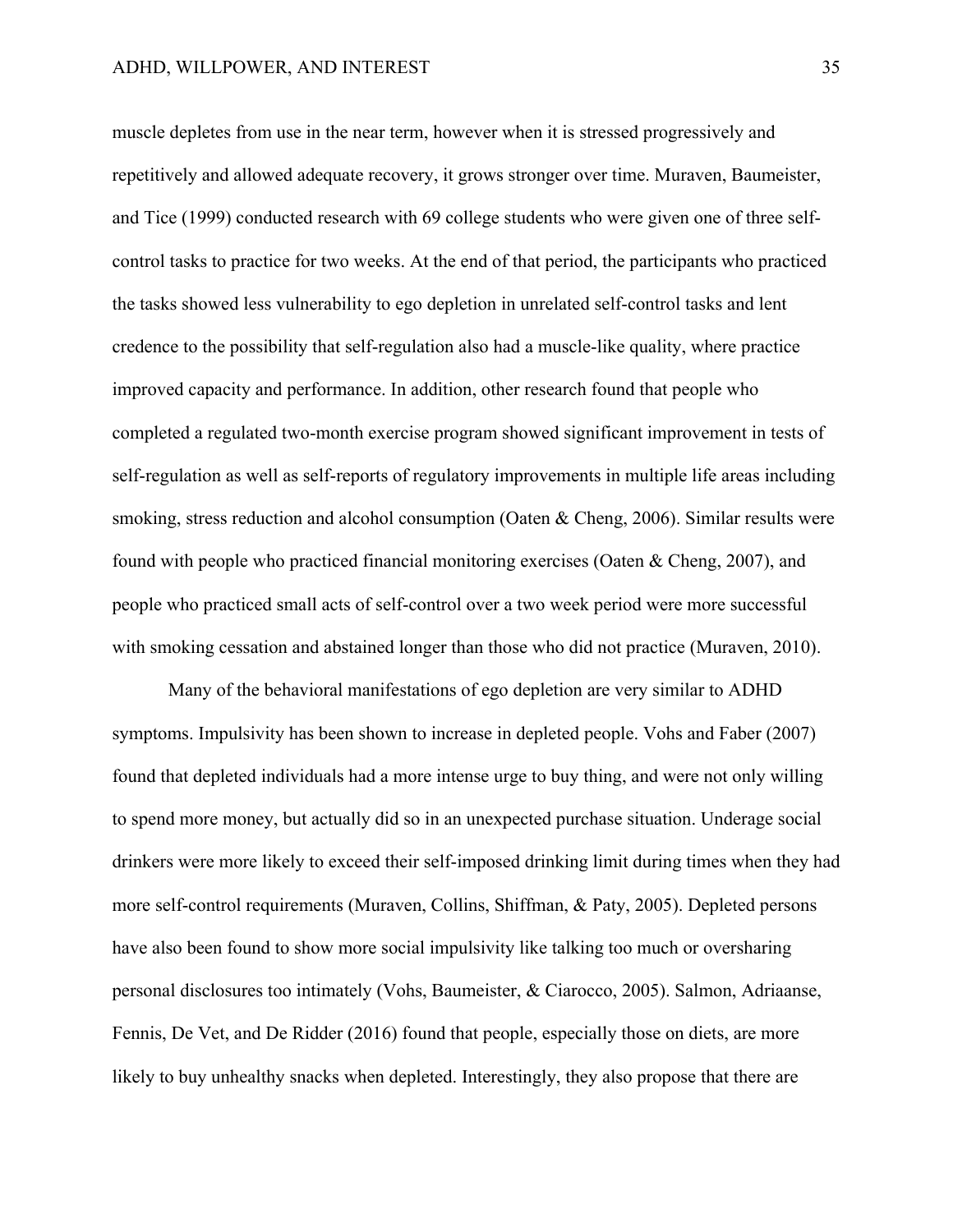individual differences in the sensitivity to depletion among individuals. For example, one person might lose their self-control after an hour of studying while it might take another person half a day to reach that same level.

Depletion also seems to effect decision making. Depleted subjects tend to take more risks and are less likely to consider other options in making decisions (Bruyneel, Dewitte, Franses, & Dekimpe, 2009; Freeman & Muraven, 2010; Pohl, Erdfelder, Hilbig, Liebke, & Stahlberg, 2013). In addition, the act of decision-making itself has been found to be depleting. Having to make choices may lead to less persistence when confronted with failure and increases in procrastination. Interestingly, while making a few pleasant choices may not be depleting, making many choices of any type is depleting (Vohs et al., 2014).

As research continued, questions about the completeness of the strength model of ego depletion resulted from studies that found that the effects of depletion could be mitigated. Tice, Baumeister, Shmueli, and Muraven (2007) conducted a series of four experiments and discovered that positive emotion could eliminate the effects of depletion. In one study, 51 introductory psychology students were divided into either a thought suppression condition where they were asked not to think of a white bear while writing down their thoughts for a 5 minute period (depletion condition) or simply to write down their thoughts with no conditions (nondepletion condition). Participants were then either given a surprise gift (positive mood induction) or a receipt for participating (neutral mood induction). They were all then taken to another room where they were asked to drink as many glasses as they could of a healthy beverage that tasted bad. Depleted participants who received the gift performed as well as the non-depleted participant on the beverage task. The researchers hypothesized that the positive emotion eliminated self-regulation impairment.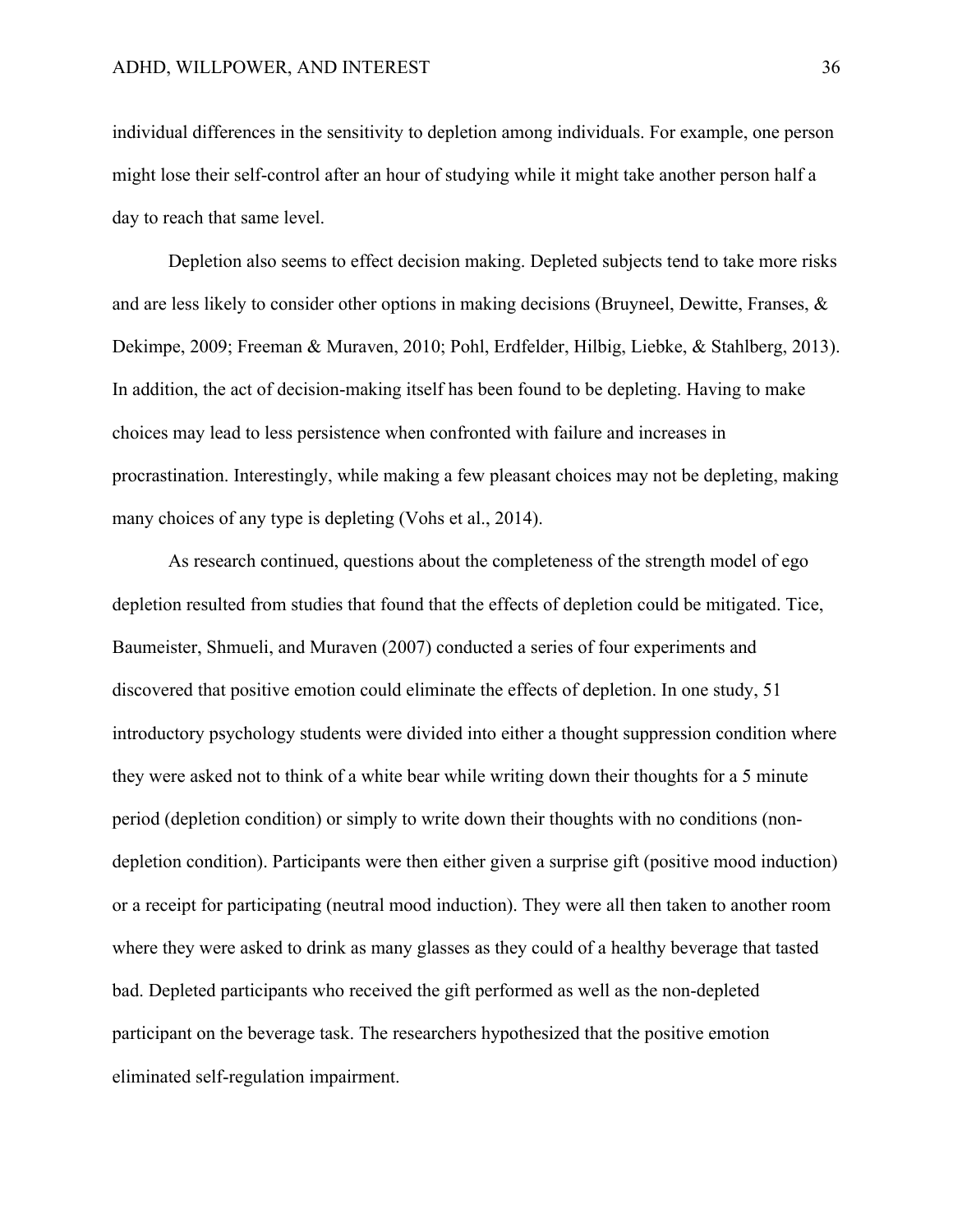In other studies, priming participants with motivational phrases in anagrams or on a screen saver lead to improved self-control performance in depleted individuals (Alberts, Martijn, Greb, Merckelbach, & de Vries, 2007), as did priming participants with phrases designed to increase self-awareness (Alberts, Martijn, & de Vries, 2011; Kelly, Crawford, Gowen, Richardson, & Sünram-Lea, 2017). In addition, encouraging self-talk improved selective attention after a depleting task (Jón, Antonis, Evangelos, Nikos, & Athanasios, 2017).

Another mitigating effect seemed to include the level of motivation of the individual. If participants believed that their performance would significantly impact others, in this case help with future Alzheimer therapies, the depletion effect was mitigated. 43 undergraduate students (20 men and 23 women) were divided into a depletion condition (thought suppression) and nondepletion condition (no thought suppression). They were then given an unsolvable puzzle. Those participants in the depletion condition who were also told that their work on this puzzle would help Alzheimer's research performed better than depleted participants that were told nothing (Muraven & Slessareva, 2003). Other studies also found that, if there was direct benefit to the participants themselves in the form of money, or if they used religious concepts as motivation, depleted individuals also performed better on self-control tasks (Muraven & Slessareva, 2003; Rounding, Lee, Jacobson, & Ji, 2012).

In a particularly interesting study of motivation and ego depletion, DeWall, Baumeister, Mead, and Vohs (2011) manipulated a power differential in the form of a leadership role to uncover its effect on ego depletion. After showing in an initial experiment that a leadership role increased self-control generally, 112 participants made up of 81 women and 31 men were told they would be working with a partner to complete a building task later in the study, (actually they would complete the study alone), and that they would be assigned to a role based on their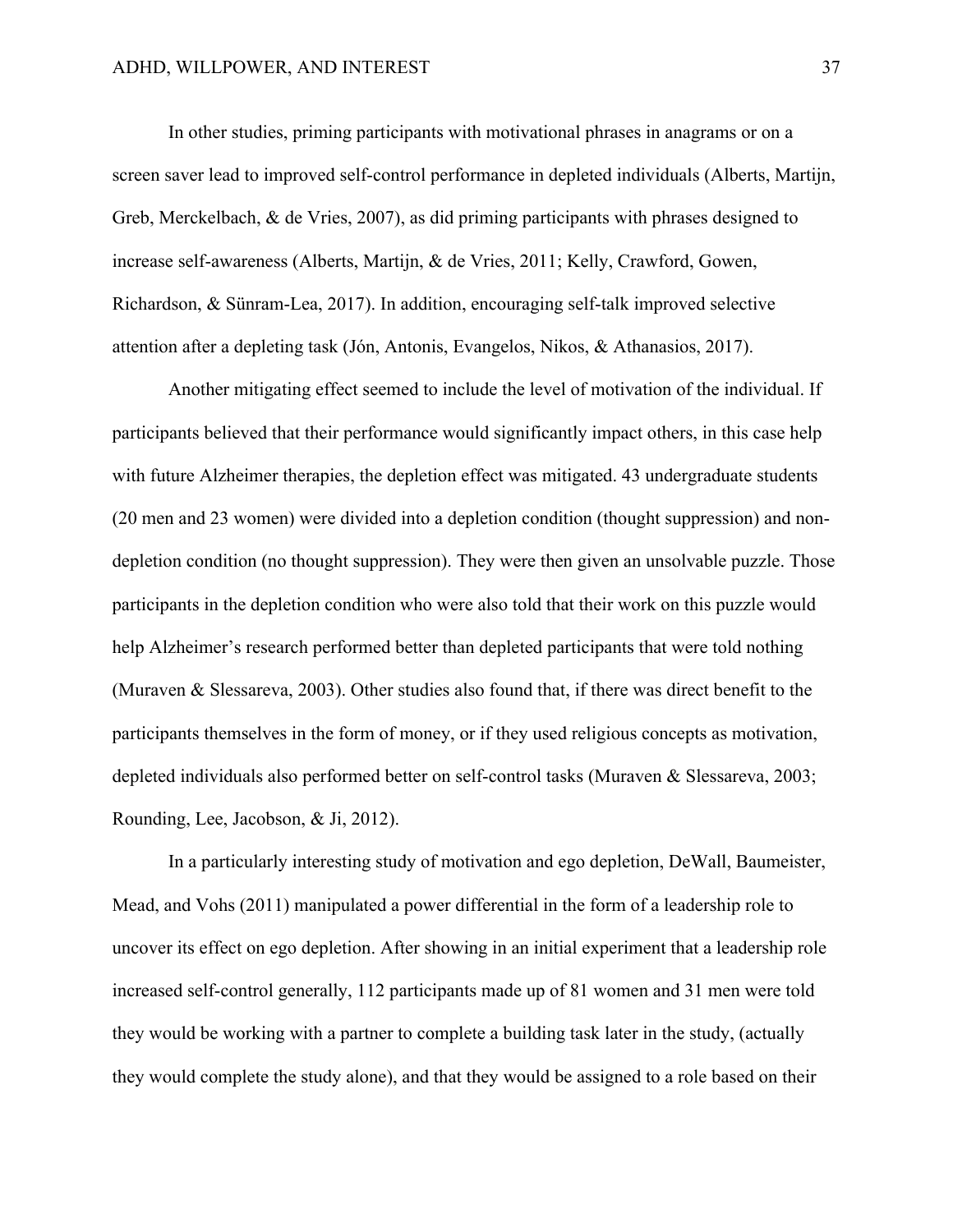answers to a leadership questionnaire they were asked to fill out. While the experimenter pretended to score the survey, they were told to watch a silent video of a woman being interviewed that had words flashing at the bottom of the screen. Half of the participants were assigned to the depletion condition, where they were instructed to ignore words flashing in the lower corner, while the non-depletion groups were simply instructed to watch the video. After watching the video, participants in the high-power condition were told that as "managers," they would decide the building process of the task, be able to write a review of their partner's performance on the task, and decide how the bonus money would be distributed. In the lowpower condition, "subordinates" were told that they were to follow the manager's instructions, that their performance would be reviewed by the manager, and that they would be given the allotment of the bonus money that the manager deemed appropriate. The control group was told that they would get their role later. They were all then given a self-control listening task. The researchers discovered that a leadership role with high-power counteracted the depletion effect. While this may seem to lend credence to a motivation moderator effect, they also found that there were limits to that effect. Leaders who continued to exert high effort even in a depleted state led to much worse performance later and a seeming willpower depletion rebound effect.

**Conservation model and the 'Central Governor' theory**. While the strength model of self-control had spawned significant research, questions also arose as to what the biological basis of this metaphorical resource actually was. Gailliot et al. (2007) used nine studies to test the hypothesis that the resource in self-control was actually glucose in the brain. In one of those studies, 103 undergraduates (64 women) were asked not to eat for three hours in order to stabilize their blood glucose. Blood glucose was examined before and after either a self-control condition where they had to ignore the words in the corner of a video or the control condition of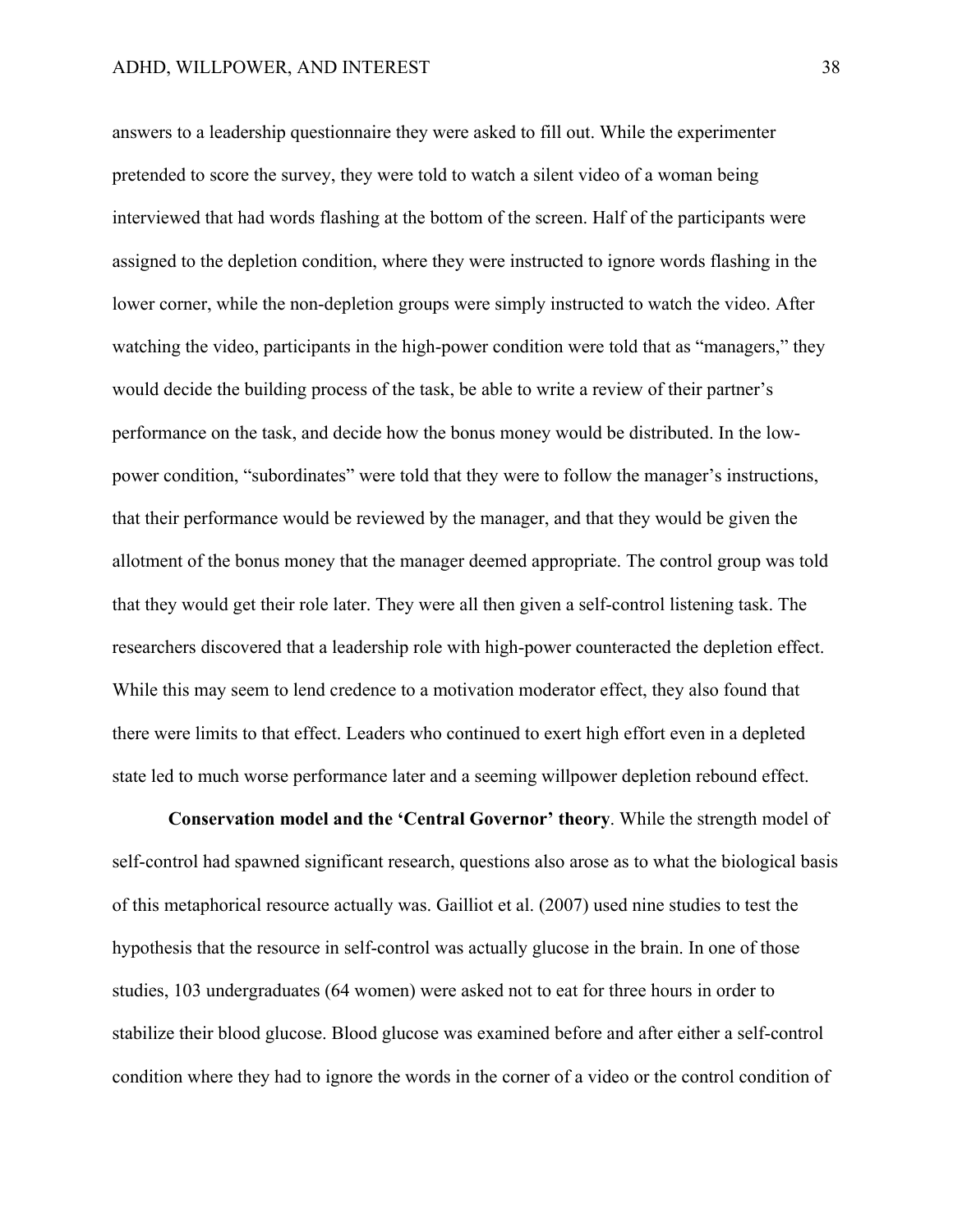simply watching the video. This study showed that after an exercise in self-control, there was a significant drop in blood glucose levels. In subsequent studies they also found that reduced glucose levels that were linked to an ego depletion effect (Gailliot et al., 2007) and when glucose was manipulated in the form of drinking a sugary beverage, the depletion effect lessened or was eliminated (DeWall, Baumeister, Gailliot, & Maner, 2008; Masicampo & Baumeister, 2008).

In other studies, however, counter evidence also arose to the glucose hypothesis. Molden et al. (2012) studied 44 university students (28 females) who were randomly divided into a high visual vigilance task where they had to follow very specific and complex rules for crossing out letters in the text, and a low vigilance task with very simple, straightforward instructions. After the task, participants were either given a sugary mouth rinse or a sugar substitute mouth rinse. Subsequently, their endurance was measured on a handgrip task. Results found that simply rinsing their mouth with a sugary liquid immediately mitigated the depletion effect even though the beverage was not consumed. Subsequent research found that a glucose mouth rinse lead to improved performance on a depleting task, but had no effect on the performance of non-depleted participants (Hagger & Chatzisarantis, 2012). In a more recent experiment, Zahn et al. (2019) studied 30 healthy university students (15 women) and used a hyperinsulinemic euglycemic glucose clamp, a reliable and validated procedure to measure glucose level while performing a standard dual-task protocol depletion experiment, in this case using the standard crossing out of specific letters in a text. They found no difference in glucose usage between the self-control depletion group and non-depletion controls. However, they also acknowledged that due to the complexity of the procedure with the clamp method, the sample size was small.

Due to the conflicting evidence, it was unclear as to what role glucose actually played in self-control failure. One of the premises that Gailliot and Baumeister (2007) put forth in their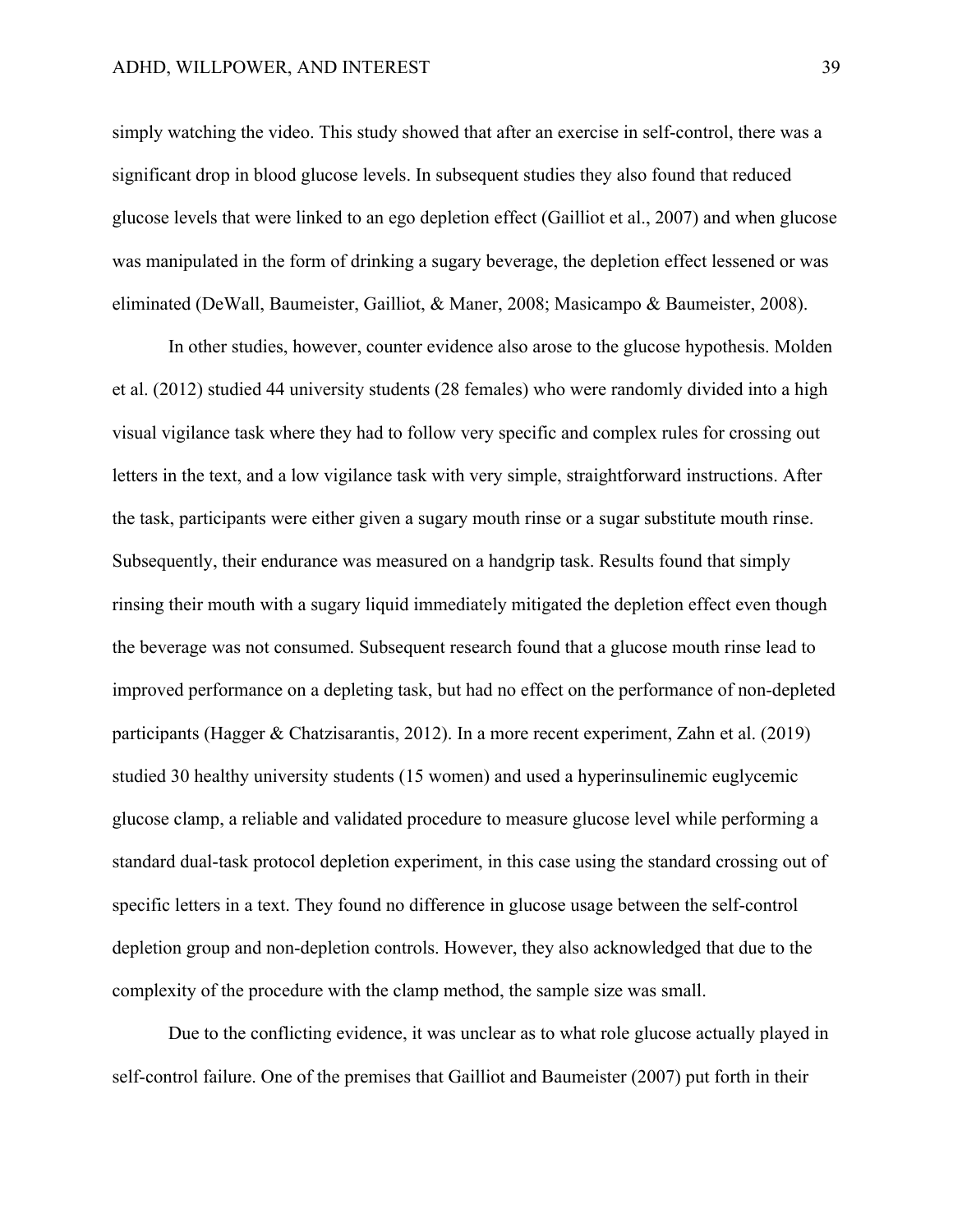original glucose hypothesis said that glucose could be used in the brain faster than it can be restored and it is that depletion effect that is the result of the observed self-control failure. However, Kurzban (2010) argued that a conservative estimate of region-specific brain glucose usage, even in the most intense activity would probably use no more than 1% of the available brain glucose. Beedie and Lane (2012) offered a hypothesis to bridge the gap. Instead of thinking of self-control failure as the result of the draining of the glucose resources, they propose that it is the result of a selective allocation that the body already does. For example, when we are in a state of fear, the body directs blood flow and nutrients away from digestion and internal organs and sends them to the extremities to meet the potential needs to ward off a frightening situation. They posit the same process occurs in the brain. When the brain uses glucose in a specific task and then anticipates that more will be needed, even though the brain has enough glucose, it will selectively allocate only when it deems necessary based on the individual's personal priorities (ie. important or urgent). Thus, if the self-control activity is prioritized, the brain will instruct the liver to release glucose to maintain the motivation and persist. If, however, the self-control activity takes up too much of the resource or there are repeated self-control efforts, the brain causes motivation towards self-control to be lessened in order to conserve glucose, it reallocates glucose resources to more important functions, and self-control failure results. For example, a dieter in a bakery is resisting their favorite dessert. They love the dessert but losing weight is very important to them. The brain will release glucose to allow them to resist for a while until that level of self-control goes on for too long or the system has multiple self-control demands thrust upon it. In those situations, the motivation to resist will wane so that the glucose can be reallocated, and they will succumb to the temptation.

Beedie and Lane (2012) significantly moved the needle away from the conception that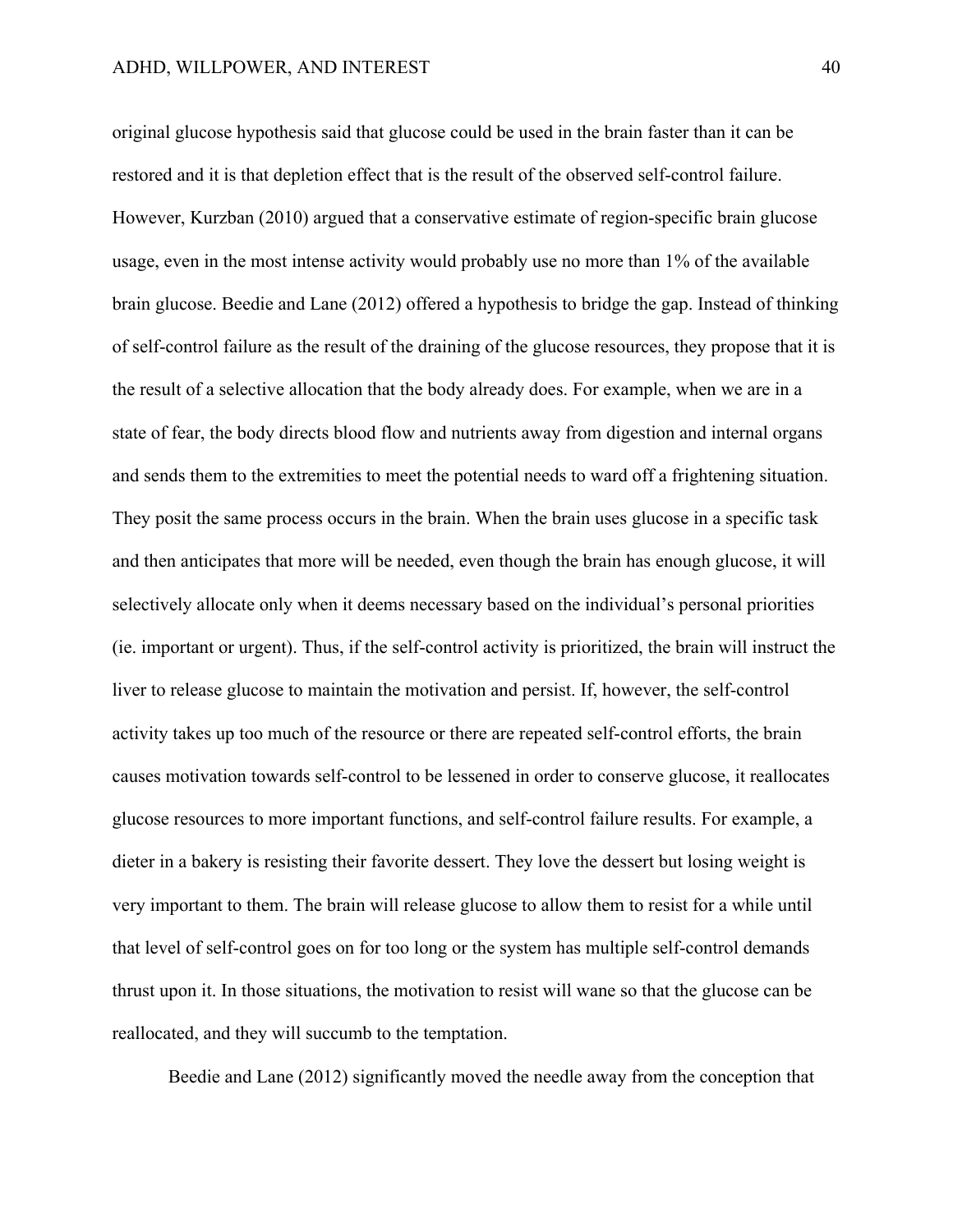self-control drew from a limited well of resource that could be depleted to a resource allocation model. While Baumeister and Vohs (2016) accept the premise that the reallocation of resources should be the focus of study, there was still a puzzle as to why the body would activate ego depletion to conserve glucose when there was still more than enough to avoid the risk of running out. Evans, Boggero, and Segerstrom (2015) proposed an addition to the model that came from the world of physical fatigue. They proposed that the ego depletion phenomenon was akin to a muscle beginning to fatigue long before it had exhausted its reserves so that it would no longer function. They built their hypothesis from previous theoretical work (Noakes, 1997) that proposed that there was a central nervous system mechanism dubbed the *central governor* that would limit the exertion of a muscle to avoid total failure and maintain homeostasis. This central governor keeps track of multiple signals like metabolic rate and fuel reserves, and deploys a subjective feeling of fatigue that continues to increase as exertion increases. They propose that the system of self-control works similarly. The central governor is generally aware of the needs of the body and takes into account things like experience, motivation, current workload, anticipated future energy requirements, and the like. Synthesizing all those markers, the central governor then determines when the subjective feeling of self-control fatigue should begin to set in, eventually leading to self-control failure so that it can reallocate the resources to other areas. The elegance of this model brings together both a motivational *and* physical component and would explain that since the actual glucose resource is not depleted, in the presence of sufficient motivation, the individual could potentially continue to persevere. It would also explain why there is a significant depletion rebound effect after forcing self-control, as was observed in the DeWall et al. (2011) study. Thus, the ego depletion theory as it currently stands posits that selfcontrol failure is not the result of a complete exhaustion of the resource but rather a conservation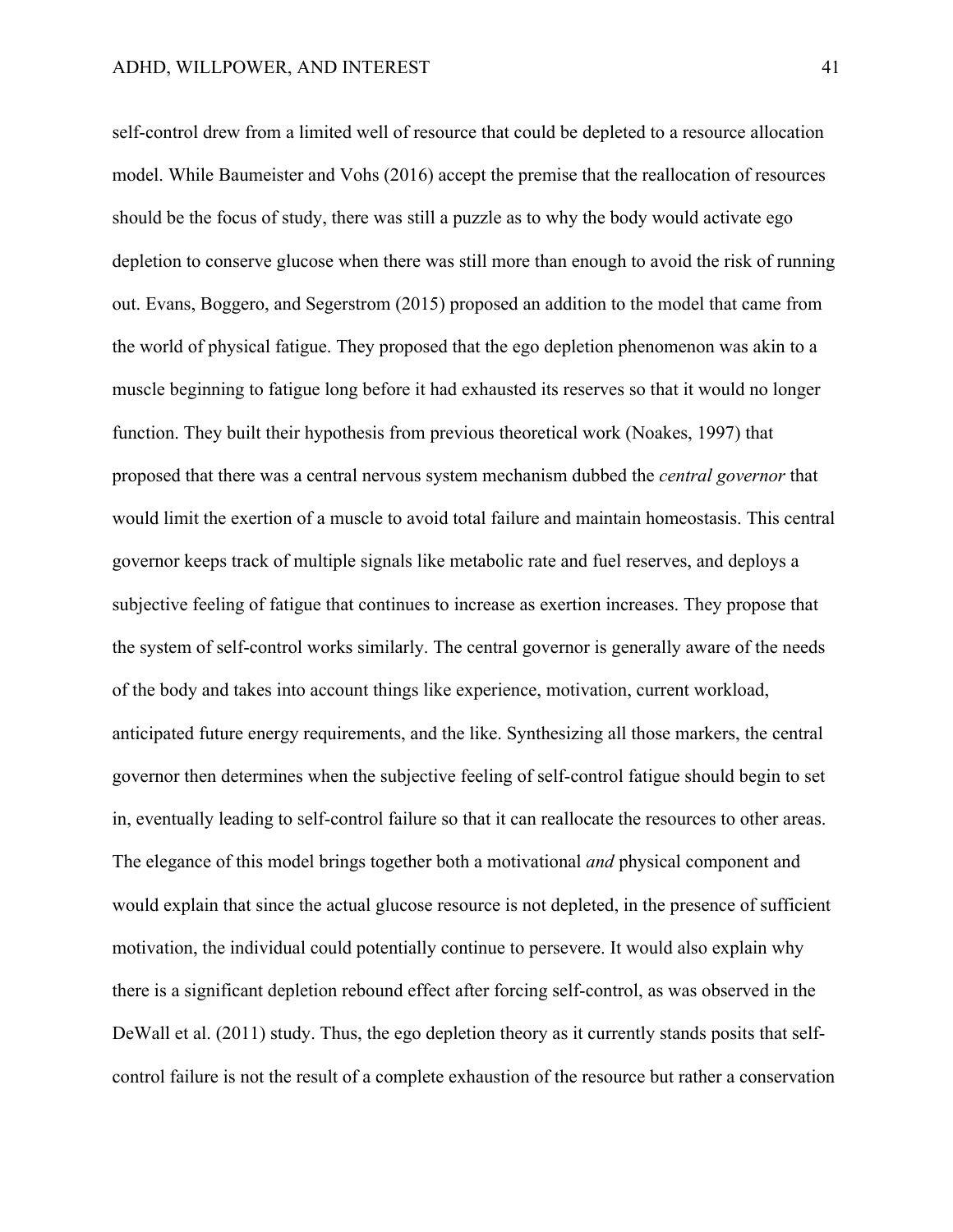of remaining resources in the face of potential future needs.

**Discussion.** As we have seen, there are a large number of studies that definitely show some kind of effect that looks like ego depletion. The common human experience of mental fatigue would seem to validate that our energy gets used up and must be replenished when we force ourselves to push through on demanding tasks. Clearly, however, there is a great deal more involved. We have seen that the depletion effect can be counteracted by such things as beliefs about willpower, positive self-talk, as well as the amount of autonomy an individual has over their tasks and choices, to name just a few. How can we reconcile these seeming contradictions?

As noted earlier, due to a challenge in the dopamine reward pathway, the brain of the individual with ADHD seeks stimulation and interest, and that that interest can be either positive or negative (Giwerc, 2011). In addition, while interest is what stimulates their brain and moves them to action, a powerful and purpose filled intention needs to serve as a criterion to measure that interest against, giving the individual with ADHD the power to recognize when they are being distracted by something that may be interesting but is not in alignment with their goals. Having this criterion allows for improved decision making and potentially better attention management that is aligned with their goals.

Further, the brain of an individual with ADHD also has challenges in the complex clusters of functions that make day-to-day activities possible (Barkley, 2012; Brown, 2006, 2009). Those cluster of functions, as described earlier, include activation, focus, effort, emotion, memory, and action. What is commonly described as self-regulation is a complex interplay of these clusters of functions and, for the individual with ADHD, in situations of low interest, regulatory challenges and ADHD traits with be high, and in situations of high interest, regulatory challenges and ADHD traits will be low.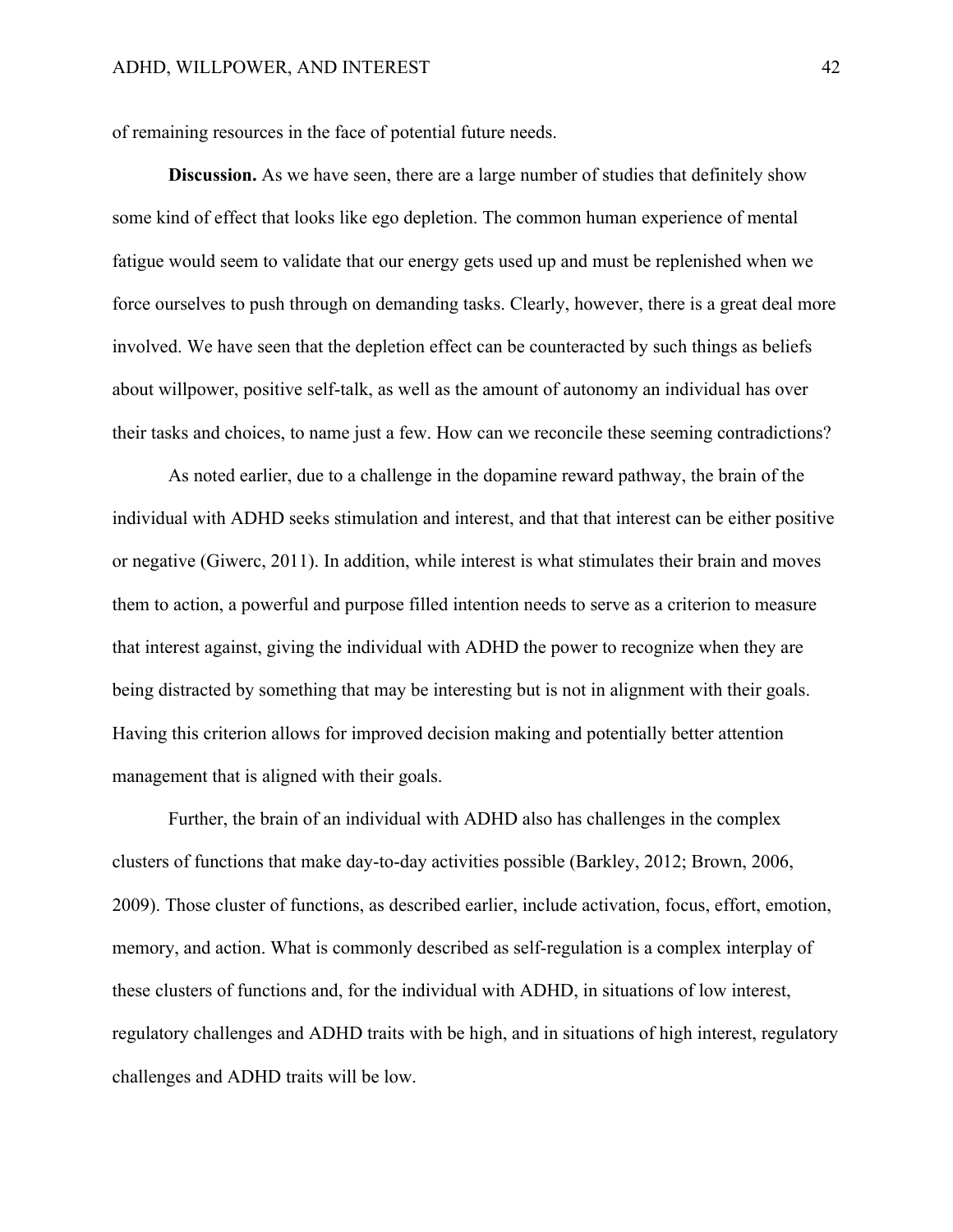*Ego depletion and ADHD*. One of the similarities between ego depletion and ADHD traits is impulsivity, a common trait with ADHD (Barkley, 1997; Brown, 2005, 2009; Brown et al., 2009). Impulsivity is also found in some studies of ego depletion. For example, chronic dieters have been shown to eat more food when depleted (Vohs & Heatherton, 2000), smokers deplete when they resist the urge to smoke (Hagger et al., 2013), and they smoke more when they are depleted (Shmueli & Prochaska, 2012). In addition, people drink more and buy more impulsively when depleted (Muraven, Collins, & Neinhaus, 2002; Vohs & Faber, 2007). Resisting the food, the purchase, or the cigarette, lacks interest. Because resisting is boring, the immediate reward of that great feeling you get when you smoke or the delicious treat that is right there in front of you would sparkle with possibility and interest, urging you to break your resolve. In addition, executive function challenges around memory and decision-making could make remembering your resolve and your goal difficult. Even if you do call to mind how good you will feel when you resist, the immediate gratification of the reward has more value than the delayed gratification (Barkley et al., 2001) and the likelihood of willpower failure may increase. Thus, an ADHD perspective can provide other areas to explore in experimental situations. Examining variables such as levels of dopamine, levels of interest, executive function impairment, and proximity of reward - all factors in ADHD - may offer new insights to the mechanisms involved, and would also be valuable for everyone in a self-control situation.

Factors that negate depletion should also be examined. Positive emotion can negate the effect of ego depletion, as can fiscal and social incentives (Muraven & Slessareva, 2003; Shmueli & Prochaska, 2012; Tice et al., 2007). In addition, a leadership role can also help individuals resist depletion as can positive self-talk (Alberts et al., 2011; Alberts et al., 2007; DeWall et al., 2011). In each one of these cases, what may be compensating for depletion is a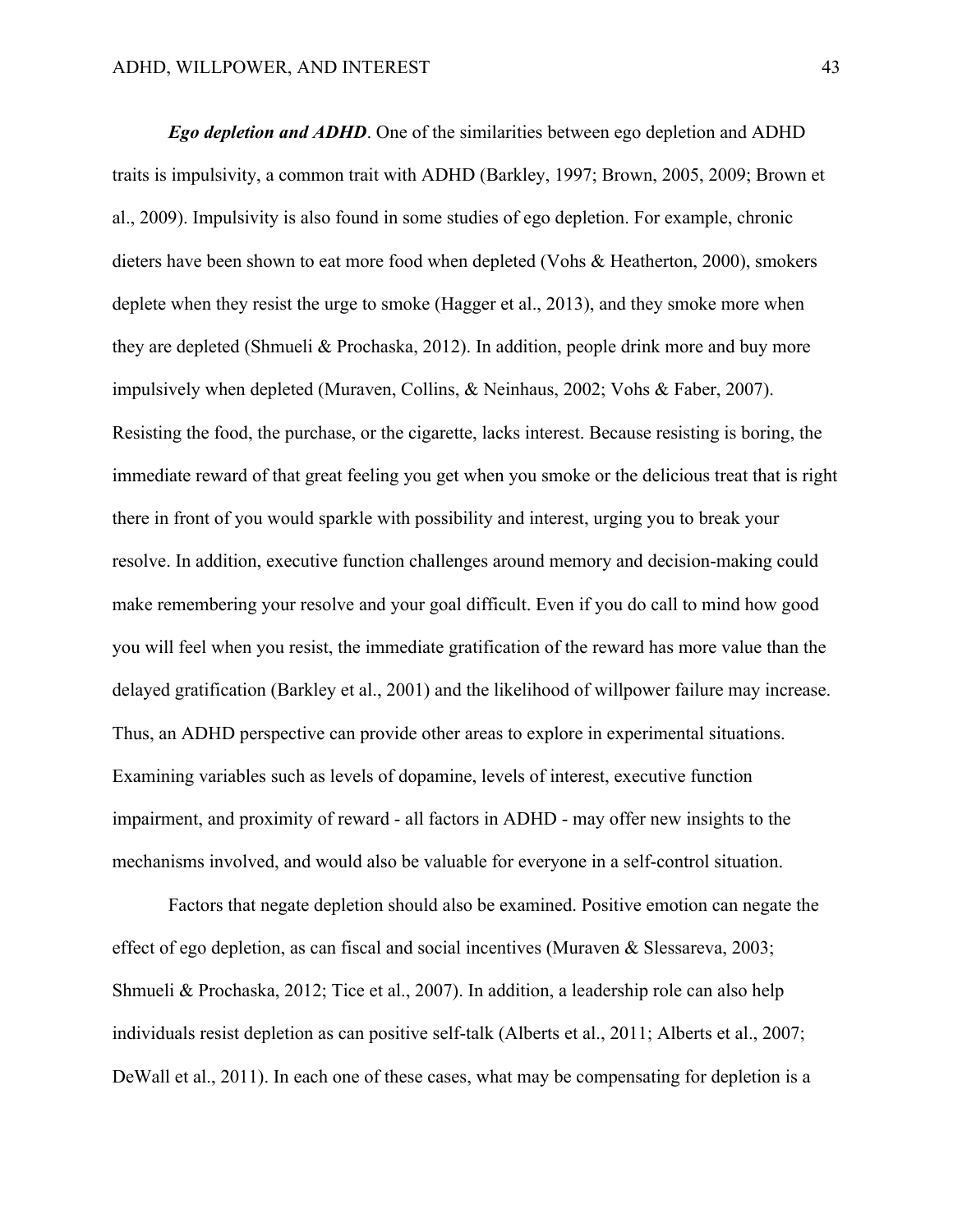level of interest that increases dopamine. A positive or comic video before a second self-control task (Shmueli & Prochaska, 2012; Tice et al., 2007) could potentially increase dopamine and allow for the better task performance. Money, social incentives, leadership and even positive self-talk can bring attention to something of higher interest than the boring task in front of you, igniting you to persevere, and potentially mitigating the depletion effect. These perspectives suggest that interest and dopamine should also be measured in these studies.

An interesting side note, in the DeWall et al. (2011) study of leadership, one of the experiments found that even though leaders who completed tasks that were usually completed by a subordinate and seen as beneath their status performed well, a surprise additional test showed significantly worse performance afterwards. This would indicate that level of obligation may serve as a factor worthy of study. It may also imply that obligation may only serve as a temporary stopgap measure to fortify willpower and may have a rebound effect. More research around the roles of obligation and duty in self-regulation is necessary.

*Ego depletion, glucose and dopamine*. As we saw earlier, after being called on to identify the actual resource that is being depleted, ego depletion theory incorporated those criticisms and moved away from the concept that willpower was a limited resource that can be completely depleted, and instead, moved to a theory that posits the experience of depletion after regulatory exertion is the result of a reallocation of glucose resources in the brain by a "central governor" system (Baumeister & Vohs, 2016; Beedie & Lane, 2012; Evans et al., 2015).

As we saw above, dopamine has an important role in the brain's reward pathways, and that the brain of an individual with ADHD may have fewer dopamine receptors and less of the protein that facilitates the transportation of dopamine (Volkow & Swanson, 2013; Volkow et al., 2009; Volkow et al., 2011). As a result, people with ADHD often have an impaired reward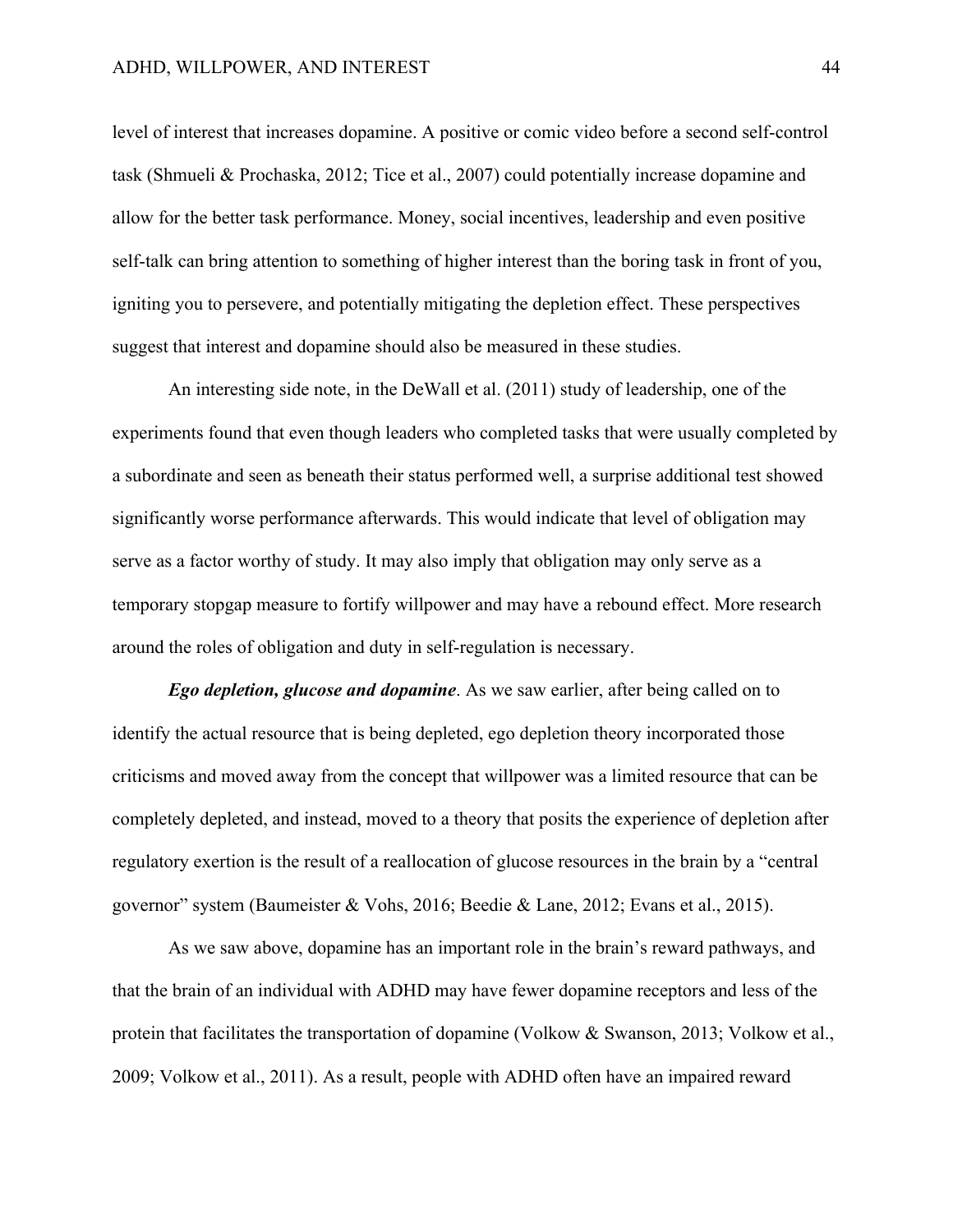experience, especially in mundane or uninteresting situations or activities. Given the challenges people with ADHD have with willpower in areas of low interest, if ego depletion theory is correct and glucose is involved, dopamine may also be associated in some way.

In a study of obesity, Blum, Thanos, and Gold (2014) have found that there is a relationship between glucose consumption and the stimulation of dopamine. It has also been found that just carbohydrates in the mouth also stimulate the production of dopamine while a sugar substitute does not (Kringelbach, 2004). Further, when an individual engages in an act of autonomous self-regulation (which could be equated with interest), glucose rises (Kazén, Kuhl, & Leicht, 2015). Given that we have seen that dopamine and interest are related, it could further be inferred that dopamine and glucose may also be related in that instance.

In regard to the link between ego depletion and dopamine, in a summary review of research findings, Lorist, Boksem, and Ridderinkhof (2005) have posited that mental fatigue (a potential factor in ego depletion), is the result of the failure to maintain sufficient levels of dopamine in the brains reward pathway. In addition, Dang, Xiao, Liu, Jiang, and Mao (2016) have found an inverted U relationship with dopamine and ego depletion. A medium level of dopamine was found to be a possible buffer against a depletion effect. If levels of dopamine were too low or too high, the ego depletion effect was observed.

If self-regulatory and willpower failure are due, in part, to low dopamine as a result of low interest, the resource that fluctuates may not just be glucose, dopamine may also be involved. Clearly, though more research needs to be done to make a definitive link between ego depletion, glucose and dopamine, it is reasonable to assert that the glucose theory of ego depletion is not incompatible with a dopamine association. Thus, studying the ego depletion effect in conjunction with interest, dopamine levels and glucose may open the door to a new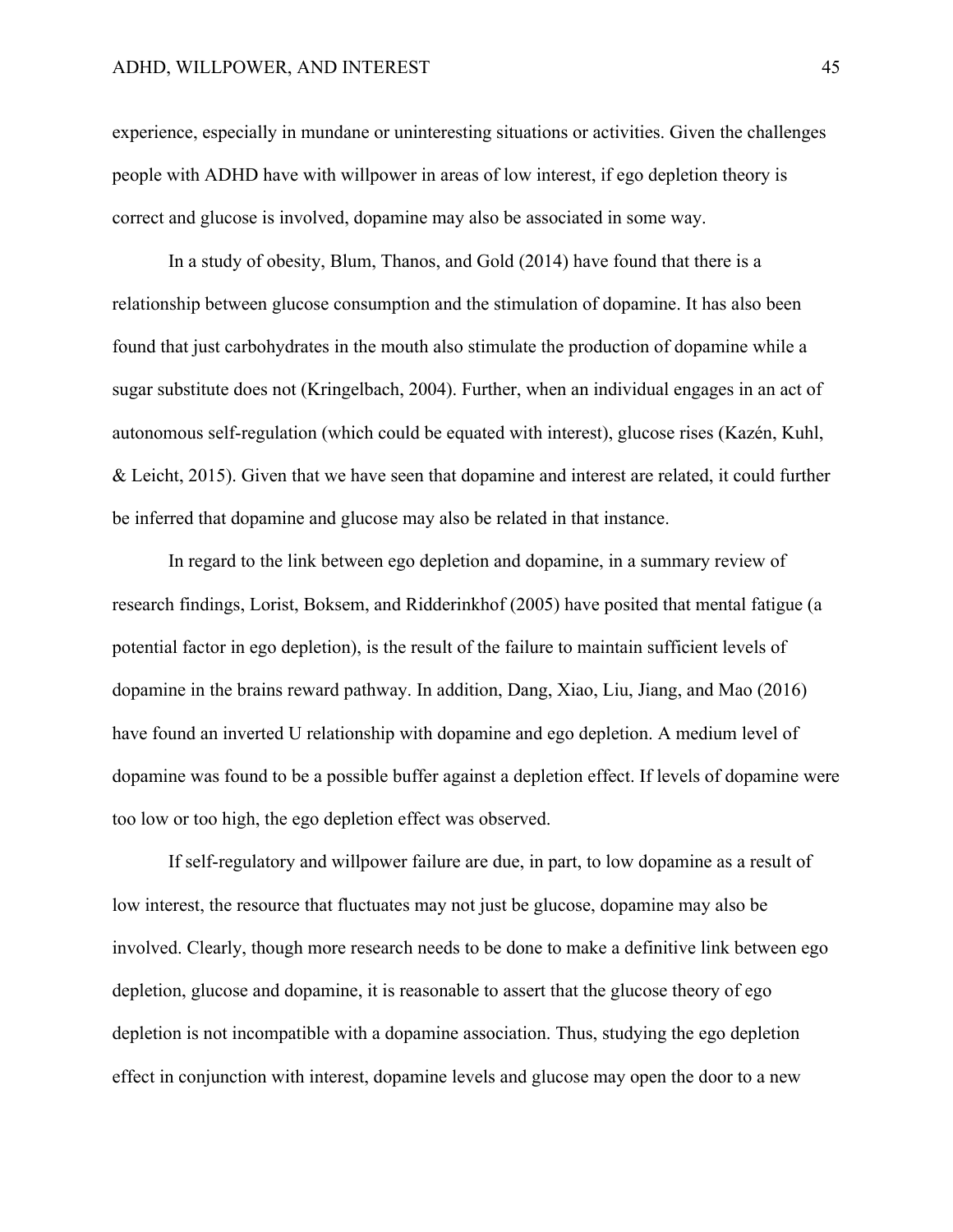understanding of other factors involved in willpower failures.

The ego depletion hypothesis continues to be studied and will no doubt continue to evolve. Indeed, with a 20-year history and hundreds of studies, for some scientists it has become the scientific theory equivalent of the "movie villain you love to hate," as this theory is not without its detractors. Three prominent alternate theories – Mindset Theory, Vitality and Autonomous Self-Regulation, and the Shifting Priorities Model – will each be examined, with a discussion to their relationship with ADHD, followed by a proposed synthesis of these theories **Mindset Theory**

A number of studies above have shown that the depletion effects can be mitigated by things like financial incentives, religious concepts, positive emotion, and the personal or other person impacts of actions (DeWall et al., 2011; Muraven & Slessareva, 2003; Rounding et al., 2012; Tice et al., 2007). In a now seminal study, Job, Dweck, and Walton (2010) set out to examine if mindset beliefs were involved in the appearance of the ego depletion effect. In a series of three efficacy studies and a longitudinal field study, they set out to see if there was a difference in the ego depletion effects between those who held the belief that willpower was a limited resource and those who held that willpower was an unlimited resource.

In the first study, 60 students comprising of 42 females and 18 males, were given a questionnaire to assess their beliefs about willpower and the effects of mental exertion. Because they were not aware that this study was specifically about willpower beliefs, statements about their beliefs were mixed in with other non-related statements. Statements like, "after a strenuous mental activity your energy is depleted and you must rest to get it refueled again" were used to identify a limited-resource belief while, "your mental stamina fuels itself" and "even after strenuous mental exertion you can continue doing more of it," (Job et al., 2010, p. 1687) to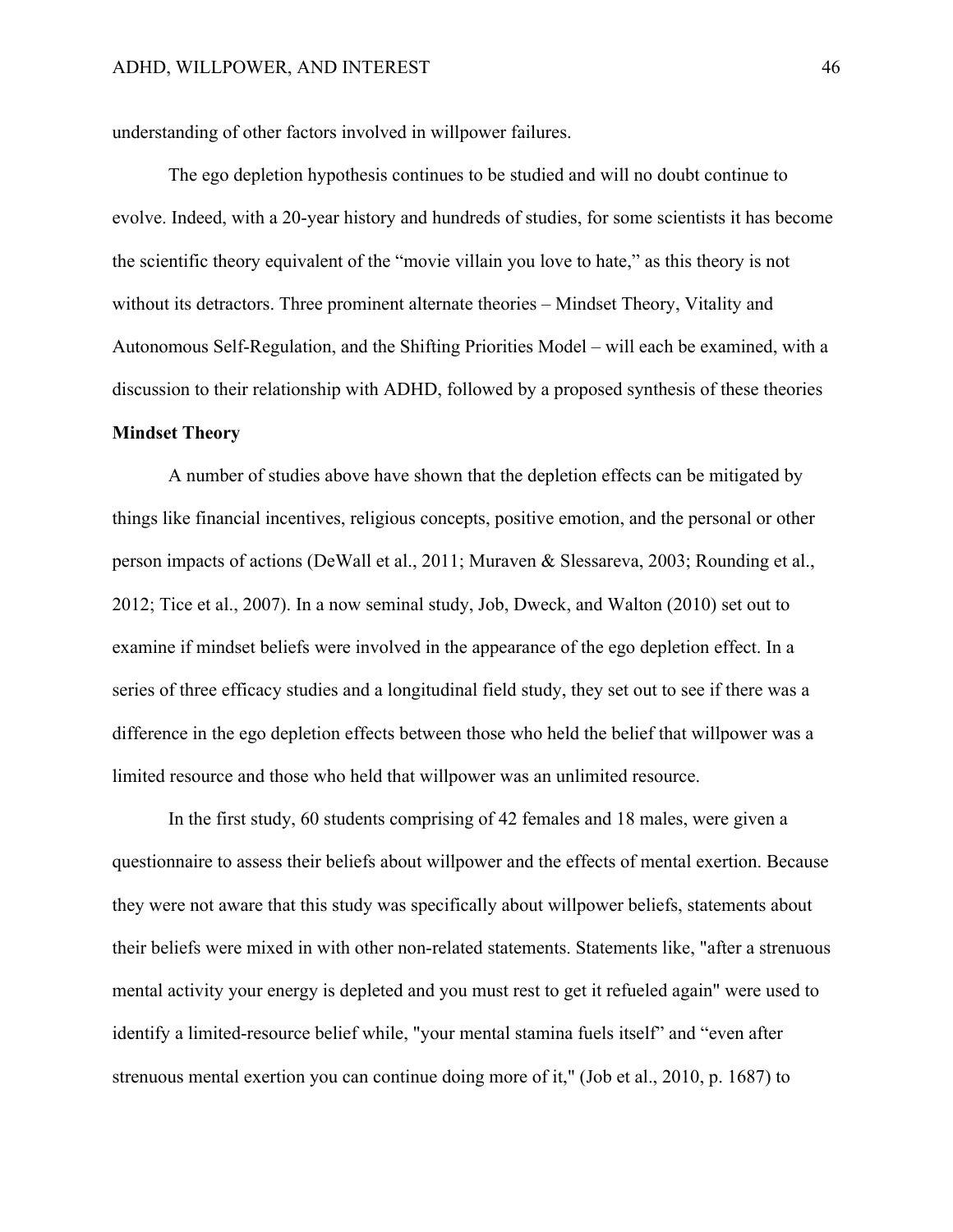identify beliefs that willpower was not a limited resource. Subsequently, they were all given a task to induce depletion and followed up with another self-control task where answer accuracy was assessed. As hypothesized, generally the ego depletion effect was present but upon closer analysis, they discovered only participants who believed that willpower was a limited resource actually showed the ego depletion effect.

The second study attempted to identify a causal relationship between mindset and ego depletion. They did so by administering a survey that was written to suggest and lead the participants into either a limited resource belief or an unlimited resource belief. The results confirmed a causal link that belief moderated ego depletion. The participants that were led to an unlimited resource mindset did not experience ego depletion whereas those who were led to a limited resource belief did experience it. There was, however, a very interesting finding. Participants who were led to the mindset that self-control was an unlimited resource, actually did worse on the non-depleting task than they did on the depleting task. The researchers noted, "It is intriguing to speculate that they were depleted by boredom rather than by self-control" (Job et al., 2010, p. 1688). If this were the case, then the role of interest, which is so prominent in ADHD coping around willpower failure, might have served as a mitigating factor.

In the third study, they added two strenuous tasks after the initial depletion task to see if the participants with the unlimited resource mindset overused their willpower resources on the second task and would consequently perform worse on the third task. In addition, after the depletion task, they also asked the participants how exhausted they felt after the first task to introduce the variable of the subjective experience of the participants. Again, limited resource mindset participants showed the ego depletion effect across the following two tasks whereas the unlimited resource mindset participants did not, indicating that the unlimited mindset participants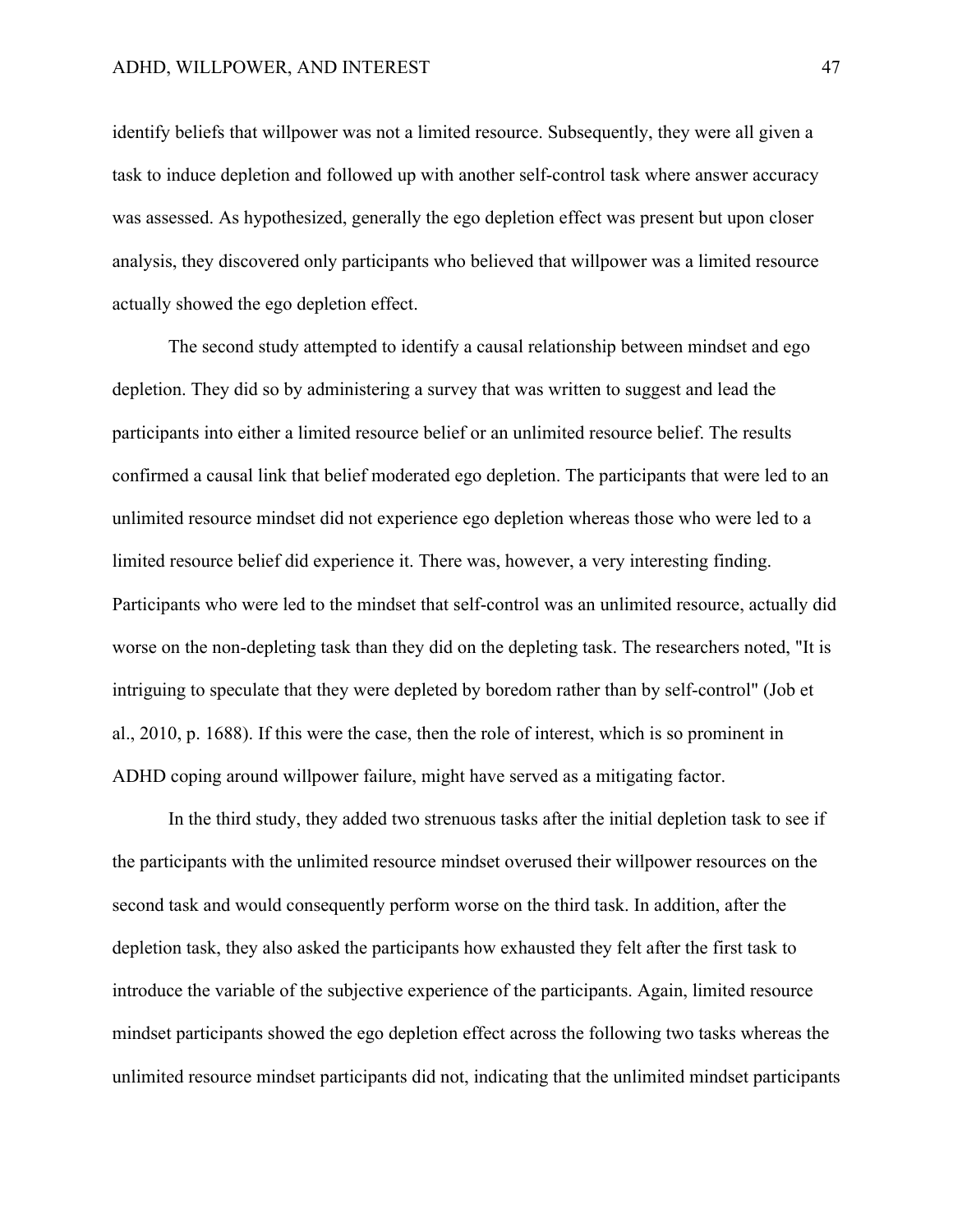did not overuse their resources during the second task. In addition, mindset did not affect the subjective experience of exhaustion. In other words, limited resource and unlimited resource mindset participants found the depleting tasks equally exhausting. What was interesting here, however, was that though all participants found the depleting task just as exhausting, the exhaustion only affected the performance of the participants with a limited resource mindset. In other words, all participants were exhausted equally, but mindset determined whether that exhaustion affected performance.

In the fourth study, Job et al. (2010) measured the willpower mindset and self-report of willpower activities of a group of college students over three points in time during the semester. 41 of 101 students completed the survey at all three time points. In the assessment, their willpower resource belief was measured along with questions about how many times they had eaten unhealthy food or avoided studying by doing other activities instead. In addition, at the initial measure, students also identified a challenging achievement goal that they were currently working toward. At the subsequent two assessment points, they were asked how well they had been able to regulate themselves toward achieving that goal. Results showed that willpower resource beliefs determined how likely the students were to be successful in regulating their behavior both generally and in actions toward their stated goal.

Job et al. (2010), taking the results of all four studies together, concluded that mindset beliefs about whether willpower resources are limited or unlimited will affect how an individual will respond and perform to the subjective experience of exhaustion. In other words, if you believe that willpower is a limited resource, that belief will affect your performance in the face of exhaustion, while unlimited willpower resource beliefs will not. They further acknowledge that biological factors do influence self-control, but in some cases, it may not be an actual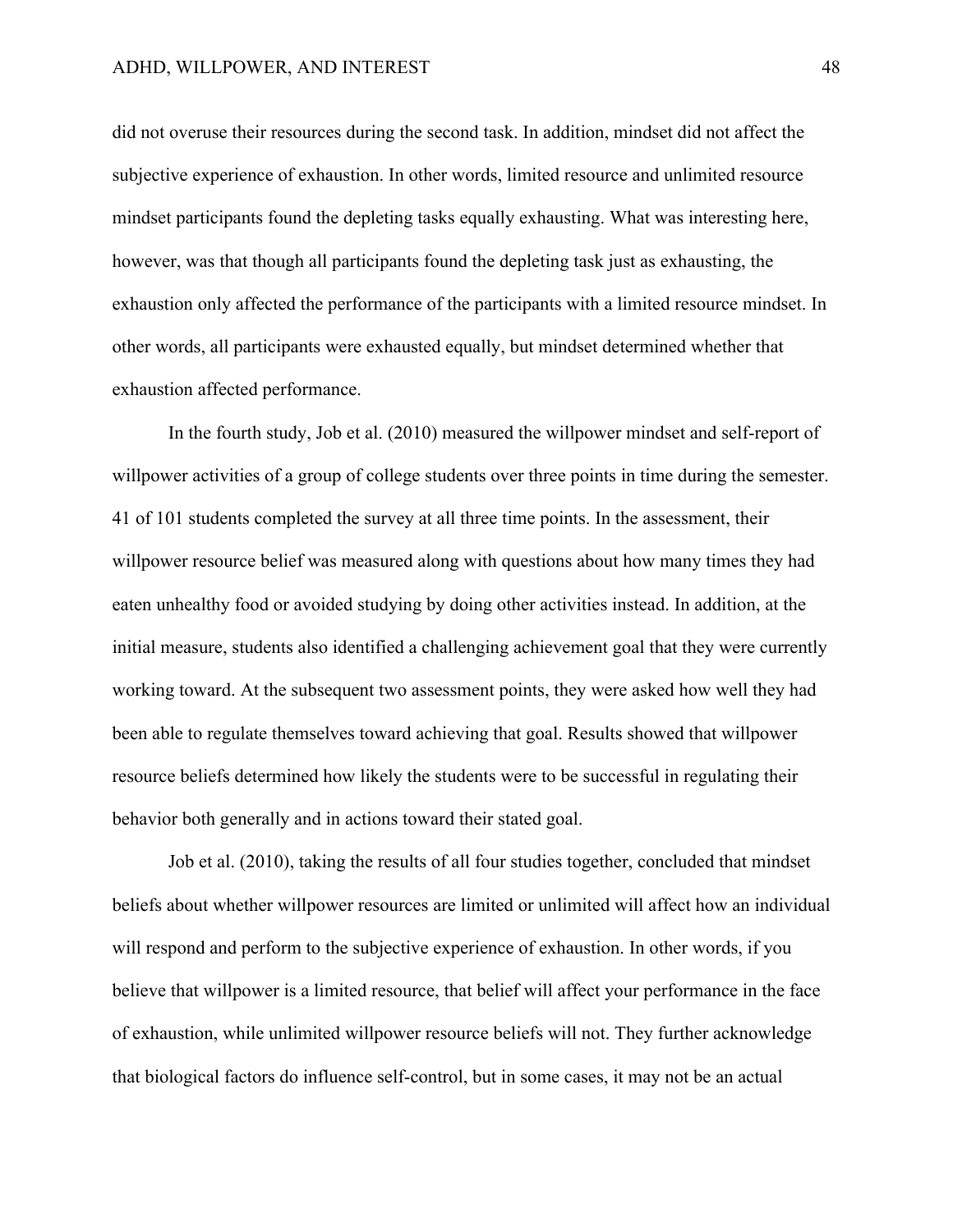resource depletion, but rather a belief about the depletion that is affecting the outcome.

**Discussion - ADHD and mindset theory***.* In the mindset theory, Job et al. (2010) showed that ego depletion was moderated by a belief in willpower as a resource. Those who saw willpower as an unlimited resource did not experience a depletion effect, while those who saw willpower as limited, did, (with one exception which I will discuss below). It is fairly well accepted that thoughts and beliefs can affect our physiology. As just one example, Crum and Langer (2007) studied 84 female room attendants across seven hotels who were measured on physical health variables and divided into two groups. One group was told, and given examples of how, the work they were doing was exercise that met government standards for an active lifestyle, while the other group was told nothing. Though neither group did anything differently, after four weeks the informed group perceived that they were fitter and also showed more physiological health changes like weight loss and reduced body mass index compared to the uninformed group. The researchers concluded that the physical effects of exercise are due, at least in part to a placebo effect. Given that the influence of mindset on the body parallels the physiological effects of a placebo; it is plausible that a mindset, too, could powerfully influence willpower.

However, if we look from an ADHD perspective, there are additional factors that may be involved. As we have seen above, individuals with ADHD have challenges in executive functions such as being able to focus, organizing and prioritizing, emotional management, and the like. In addition, situational variability, as well as level of interest, are factors that have not yet been measured in these studies, but quantifying their influence would provide insights for individuals with ADHD. For example, if being in this experimental environment is new and interesting, or the task novel and curious enough to pique their interest, the interest stimulation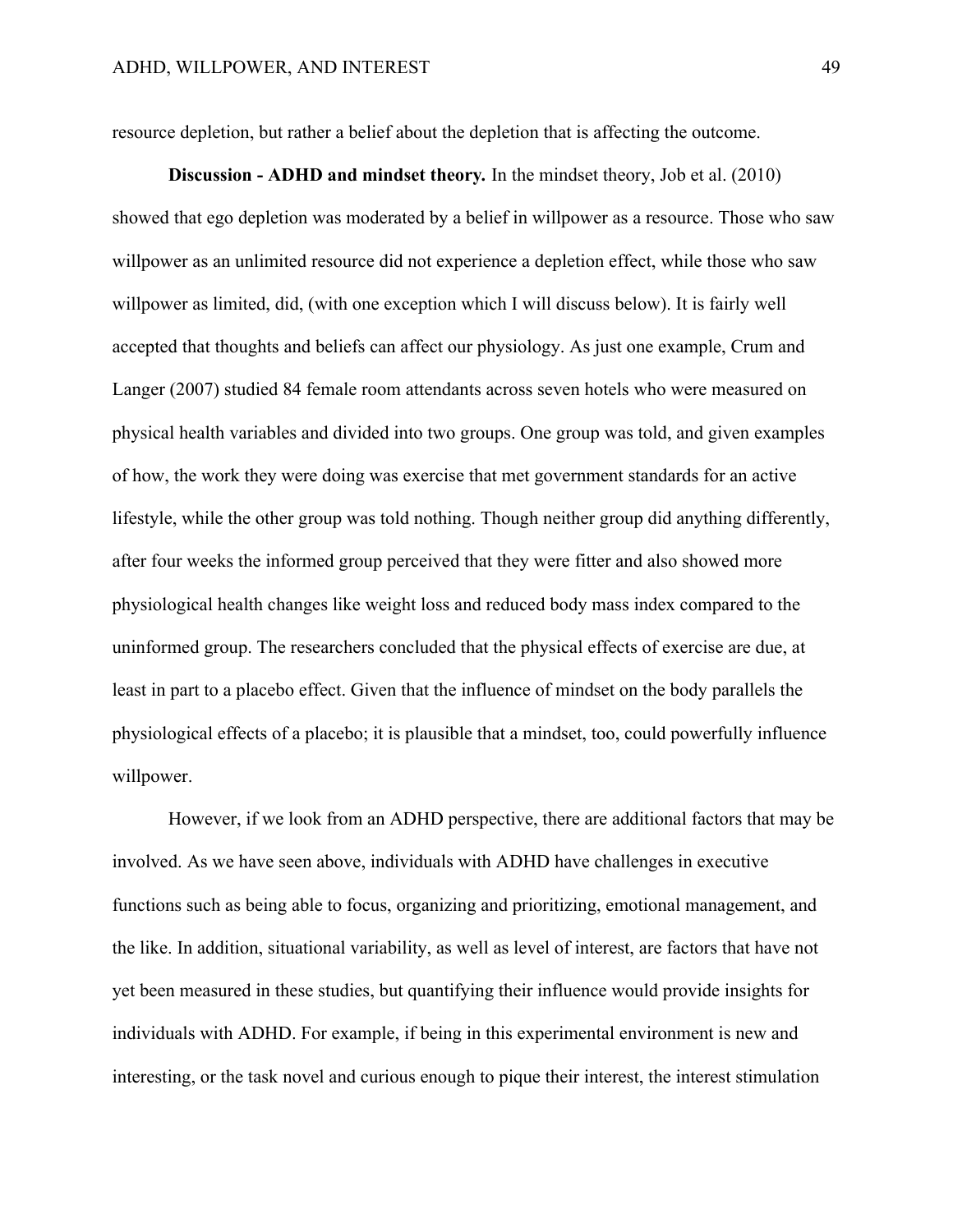### ADHD, WILLPOWER, AND INTEREST 50

(which influences dopamine production) might cause the regulation of executive functions to be easier for them. In contrast, if the task is very boring and repetitive or the participants just want it done, they will quickly lose interest, dopamine levels will likely fall, and the brain of an individual with ADHD will seek an alternative source of interest and willpower will likely fail.

Another factor that could be involved is the physiological and historical experience of the individual. Due to the executive function challenges of people with ADHD, demanding cognitive challenges that rely on executive functions actually *are* more difficult for them, especially in areas of low interest. This could therefore lead to a general reduction of a sense of self-efficacy that are not simply "beliefs" but are actually based in physiological realities for them: it actually is harder for them. This is further reinforced and confirmed by their past experiences. Teachers and family members may have criticized them for willpower failures, not understanding that selfregulation and ADHD traits are situationally variable. This could compound the fact that they believe they "don't try hard enough," cause them to give up sooner, and affect their outcomes in the experiment.

Finally, in their study, Job et al. (2010) found a curious result. In one condition, participants who were led to the mindset that self-control was an unlimited resource, actually did worse on the non-depleting task than they did on the depleting task, and the experimenters put forth the possibility that boredom may have caused the depletion. This finding aligns with the role of interest and subsequent situational variability view. For an individual with ADHD, boredom increases the effect of a challenged attention and regulation system. Executive functions would be more impaired, less dopamine would be available, ADHD traits would be more prevalent, and regulatory behavior would fail sooner.

Thus, while mindset clearly is involved, it is not as simple as "think your way to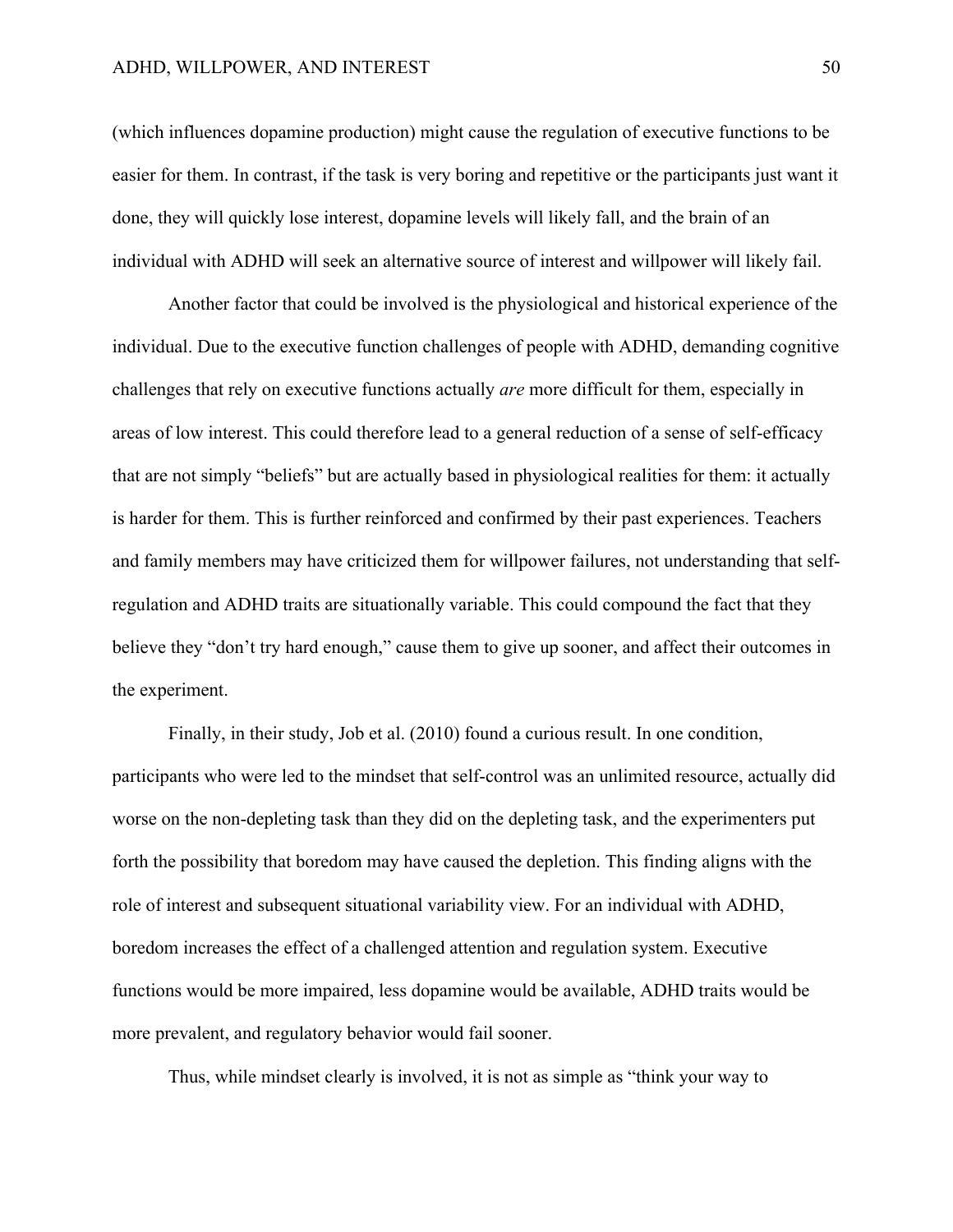willpower." Even the researchers admit that there are physiological processes involved in willpower failures. Other factors like interest, executive function, dopamine, and personal experience all have roles to play in the capability of individuals with ADHD to persevere on tasks, and, potentially, the larger (non-ADHD) population too, although to a lesser extent

# **Vitality and Autonomous Self-Regulation**

Self Determination Theory (SDT; Deci & Ryan, 2000; Ryan & Deci, 2008) is a potentially complementary theory of motivation and explanation of the ego depletion effect. SDT posits that humans have basic needs for relatedness (to care, be cared for, and to be connected), competence (to build mastery and have a positive effect on their environment), and autonomy (the ability to choose based on an alignment with their wants and desires). In addition, the experience of autonomy is related to the experience of vitality, which is classically defined as having "physical and mental energy. When vital, people experience a sense of enthusiasm, aliveness, and energy available to the self" (Ryan & Deci, 2008, p. 703). Of particular importance here is that they identify two types of regulation: autonomous and controlled. When we must regulate our behavior based on external requirements, we are required to override our personal response. This controlled regulation is therefore experienced as effortful and depleting. In contrast, when regulation is based on self-determined factors that are meaningful and important to the individual, the effort that is expended is experienced as less depleting, is related to increased vitality and, though the activity may require effort, can be experienced as energizing (Deci & Ryan, 2000; Martela, DeHaan, & Ryan, 2016; Ryan & Deci, 2008).

Some ego depletion research has lent support to the mitigating effects of autonomous self-regulation. Muraven (2008) studied 82 undergraduates (57 men and 25 women) in a study of self-control. Subjects were given the choice of whether or not to eat the cookies but were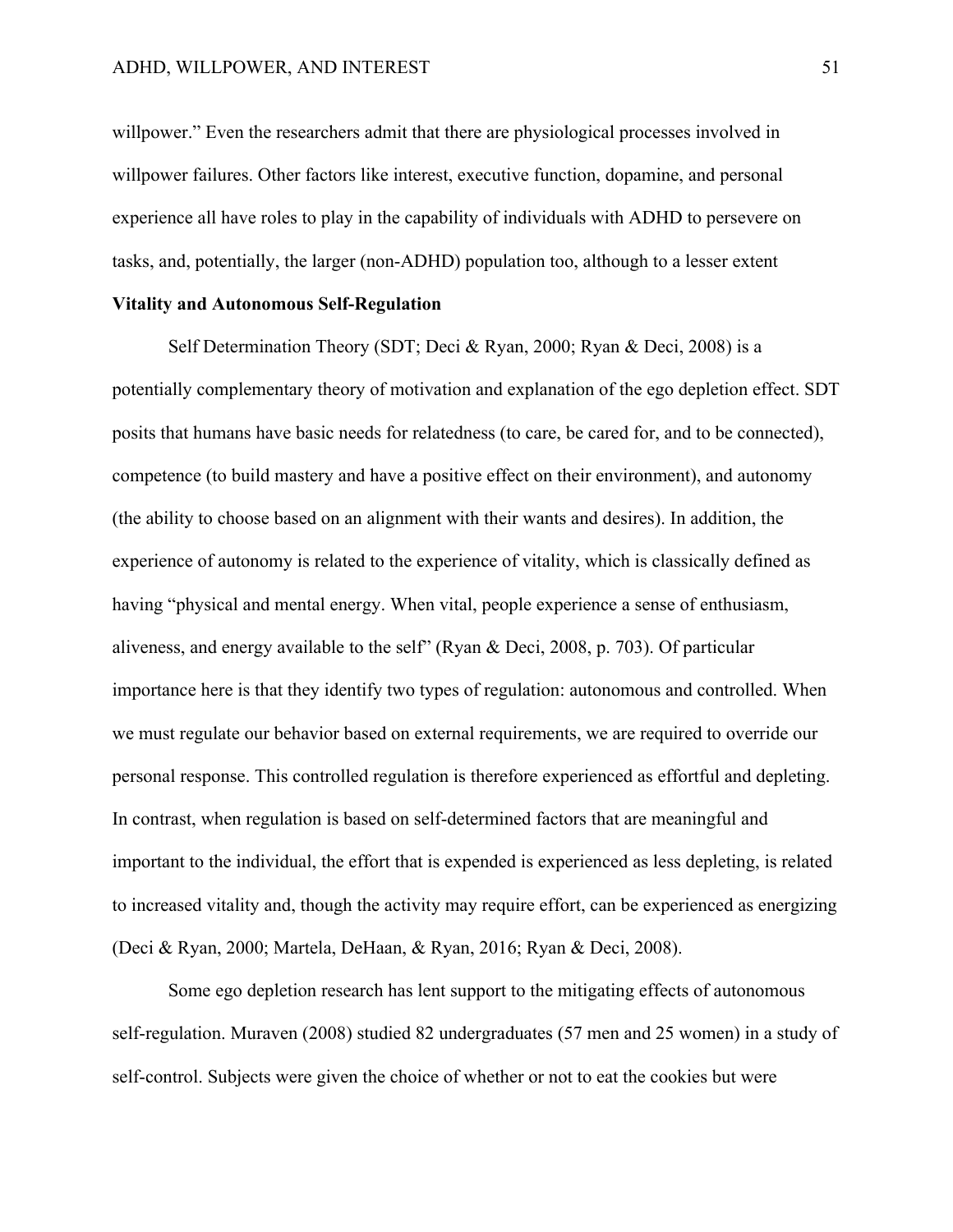encouraged to be in the "no cookie eating group." Participants were then left alone and allowed to make their choice, after which they were then given a questionnaire to explain their choice that included both autonomous and controlled regulation answers. Those who resisted eating cookies for more autonomous reasons experienced less ego depletion on a follow up task than those who resisted because of external reasons. Similar results in other research found that supporting autonomy in actions involving willpower led to better self-control results with subjective vitality found to be a mediator (Muraven, Gagné, & Rosman, 2008). They proposed that the feeling that autonomy was supported, led to an increase in vitality which, in turn, was less depleting of self-control strength and explained the superior regulation results.

It is important to note that while there is a psychological component to subjective vitality, Ryan and Frederick (1997) note that it is also affected by biological factors. This admission leaves the door open to an alignment with the theory that brain glucose levels are involved in ego depletion. Kazén et al. (2015) in a study of 57 undergraduates (34 women) manipulated instructions as either self-motivating (autonomous self-regulation) or self-controlling (controlled regulation) to participants before a cognitively demanding task. They then administered a different effortful task and measured both glucose levels as well as performance. They found that for participants in the self-control condition, blood glucose levels and performance dropped. However, for participants in the self-motivating condition, blood glucose actually rose and they performed better than the self-control condition. In addition, the self-motivating condition correlated with less effort, more ease and was moderated by fun, all lending further support to the possible rejuvenating effect of autonomous self-regulation.

**Discussion - ADHD and autonomous self-regulation***.* Autonomous self-regulation theory proposes that self-aligned and self-selected actions increase vitality and are less depleting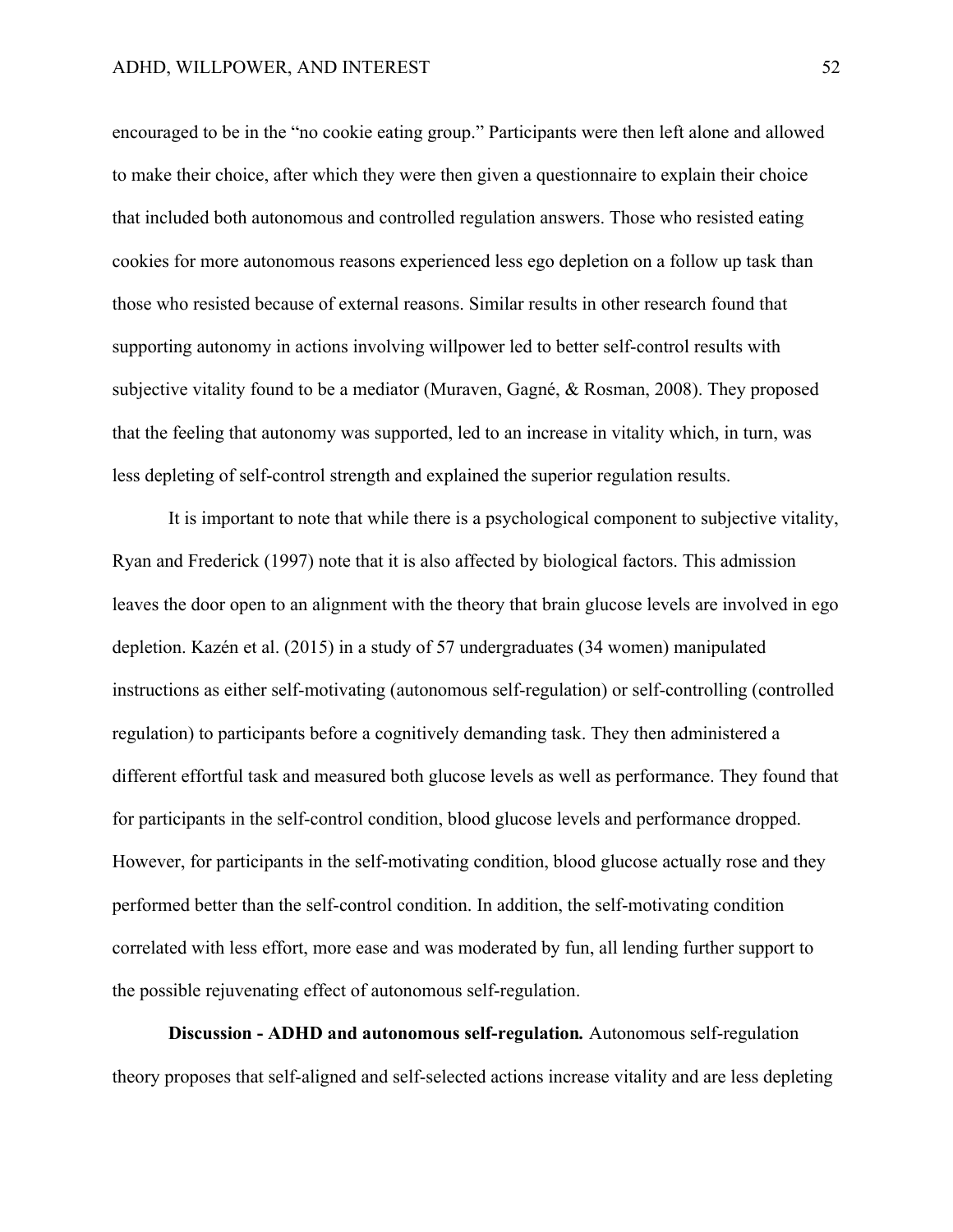than controlled or externally directed actions (Ryan & Deci, 2008). This model provides a clear parallel to the unique needs of the brain with ADHD. Autonomy of choice, by definition, is interesting to the individual, aligned with a clear intention, and hence, stimulating to the brain. That goal-aligned interest would stimulate dopamine, mitigate executive function challenges for that situation, and make willpower potentially irrelevant because of the alignment of interest and intention. The increase in vitality energy in autonomous choices and situations (Martela et al., 2016; Ryan & Deci, 2008) would further add to the energy of interest.

Further definition and study of controlled regulation would be valuable here. For people with ADHD, structures and systems are often put in place to help compensate for other challenges. For example, using the reminder function on a smart phone can help compensate or "scaffold" support for memory issues. Having another person in the room while they are doing work can mitigate against distractibility. Articulating what actually constitutes a controlled regulation and what does not is valuable information for planning appropriate support structures for people with and without ADHD alike.

# **The Shifting Priorities Model**

Inzlicht, Schmeichel, and Macrae (2014) criticize the strength model of self-regulation on three separate accounts. First, while they acknowledge that glucose has some role to play in selfcontrol, given findings that a glucose mouth rinse has a similar effect to actually consuming glucose (Hagger & Chatzisarantis, 2012; Molden et al., 2012), how glucose is involved is unclear. Second, a number of studies find that there are other variables that seem to counteract the ego-depletion effect when one would be expected to be seen, thereby bringing a limited resource theory into question (for example see: Alberts et al., 2011; Burnette, Babij, Oddo, & Knouse, 2020; Jón et al., 2017; Kazén et al., 2015; Kelly et al., 2017; Muraven & Slessareva,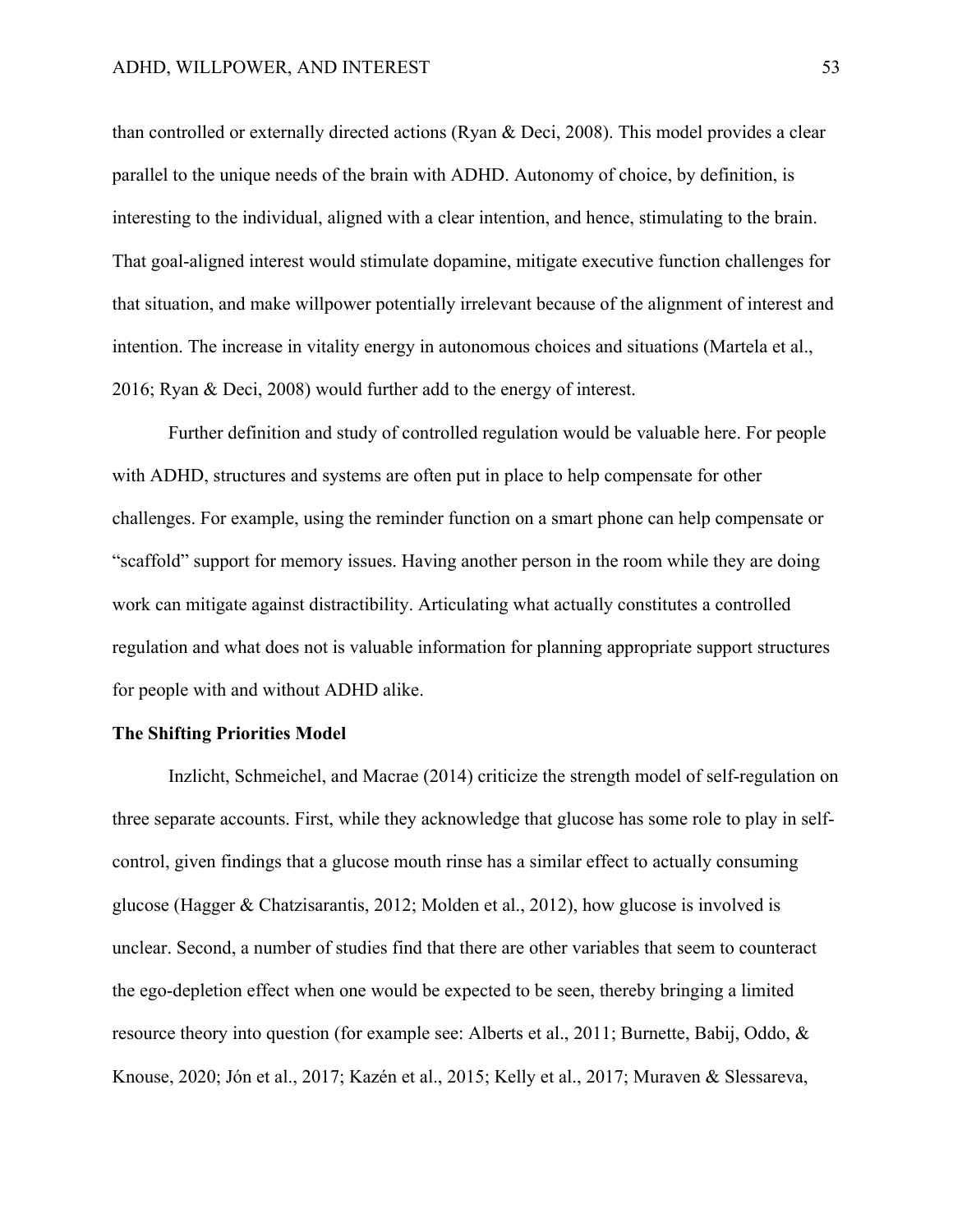2003). Third, they posit that, from an evolutionary perspective, it makes no sense that natural selection would favor self-control failure based on a limited resource rather than based on motivational priorities. Thus, their model articulates proximate and ultimate causes for ego depletion (Francis & Inzlicht, 2016; Inzlicht et al., 2014).

Francis and Inzlicht (2016) and Inzlicht et al. (2014) propose that effort fatigue should have an evolutionarily advantageous purpose. In nature, both humans and animals seek a natural balance between present needs and future oriented pursuits, what they term respectively exploitation (of current resources) and exploration (seeking future resources). If animals or humans focus too much on either one, it becomes disadvantageous for them. For example, if you are constantly seeking for the future, your day-to-day survival needs would suffer. If, instead, you focus solely on current resources without consideration of future needs, you will use up resources and, once exhausted, potentially threaten your survival as well. Thus, a balance between immediate rewards and future rewards are optimally advantageous. Translating this to modern times, they propose that there is a natural balance between labor and leisure. Thus, willpower failure is not the result of depleting a limited resource but rather, in part, the natural balance between immediate enjoyment (exploitation) and gratification delay (exploration).

In addition, the subjective feeling of effort on any given task is determined by both executive functions, such as inhibiting impulses, and the level of enjoyment experienced. Thus, the proximate cause of behaviors are governed by a personally subjective dynamic between *have to* and *want to* goals, and perceptions of levels of effort (Inzlicht et al., 2014). *Have to* actions, being externally controlled, increase perceived effort and the task becomes less rewarding. This causes a motivational shift toward the more pleasant *want to* actions; away from a future orientation where current desires are suppressed, to a present orientation of immediate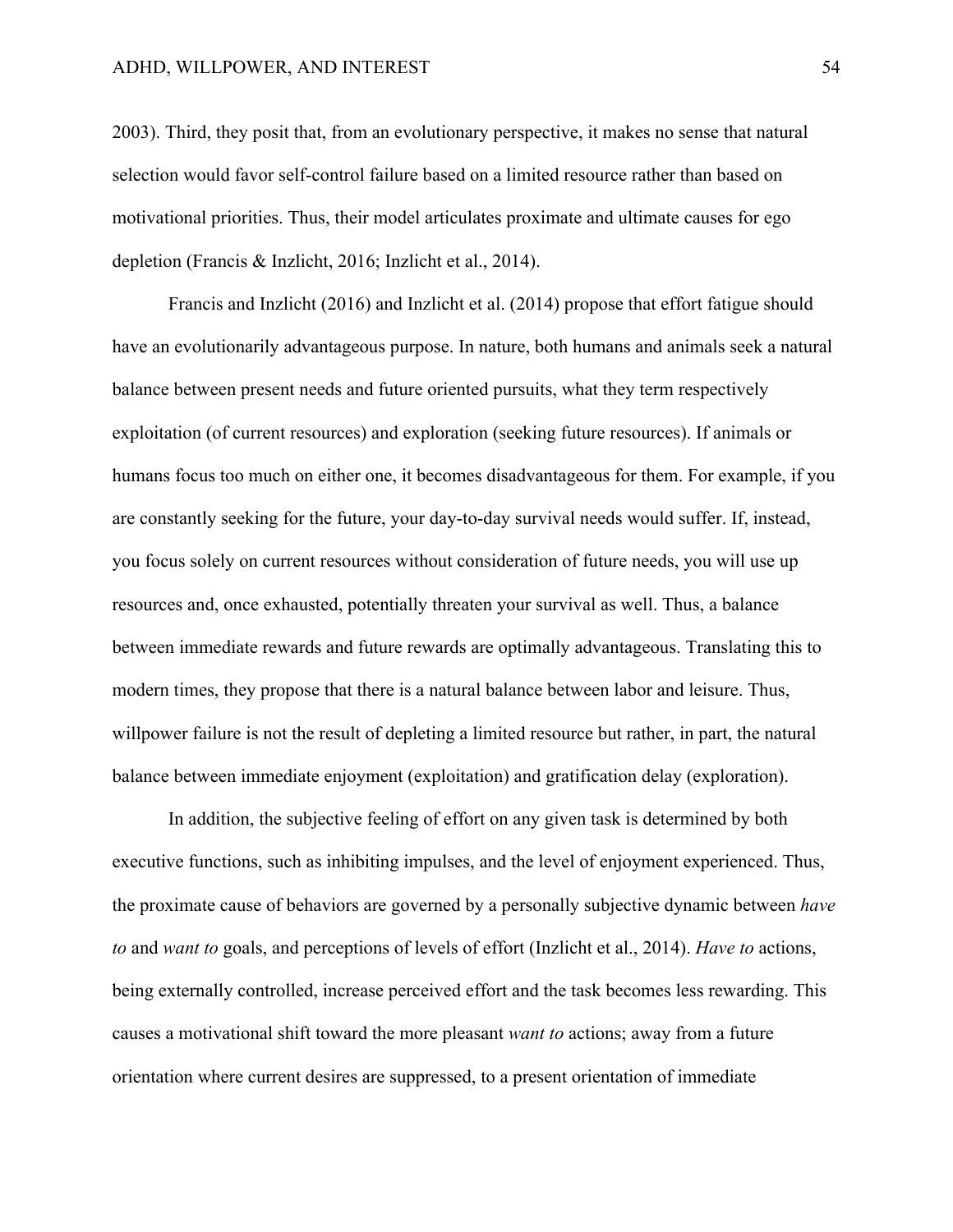gratification. However, Baumeister and Vohs (2016) question "how it can be adaptive to shirk necessary tasks" (p. 98) and propose that it, instead, could be seen as dangerous from an evolutionary perspective.

**Discussion - the shifting priorities model**. Inzlicht et al. (2014) have put forth the proposal that willpower failure is the result of a shift in priorities between future oriented selfcontrol behaviors which are experienced as subjectively effortful, and a desire for immediate rewards. They propose that too much future orientation is dangerous because it neglects immediate needs, while too much attention to the immediate needs uses up current environmental resources needed for survival and is dangerous for the long term. They propose that we have adapted a homeostatic balance between these two extremes. When we suppress our desire for immediate reward, we experience the feeling of subjective effort. When this subjective experience goes on for too long, we experience a motivational shift toward leisure, pleasure and immediate reward as a natural balance. They also cite Clarkson, Hirt, Jia, and Alexander (2010) where participants who believed an easy task would be depleting led to impaired performance on that task, to emphasize that it is the perceived exertion that drives depletion (Francis & Inzlicht, 2016). There are some limitations with this approach

First, the model seems to hold an assumption that this homeostatic balance is a unified drive born of natural selection within individuals. While this may be true for a portion of the population, it ignores an explanation of individual differences. Research by Salmon et al. (2016) suggests that people have differing levels of resistance to a depletion effect; some people deplete after a little effort while others can sustain much more. Why would there be such variability if this drive is so unified? Natural selection may have selected for variability within the group, particularly when one considers the variation of ADHD and non-ADHD individuals. If we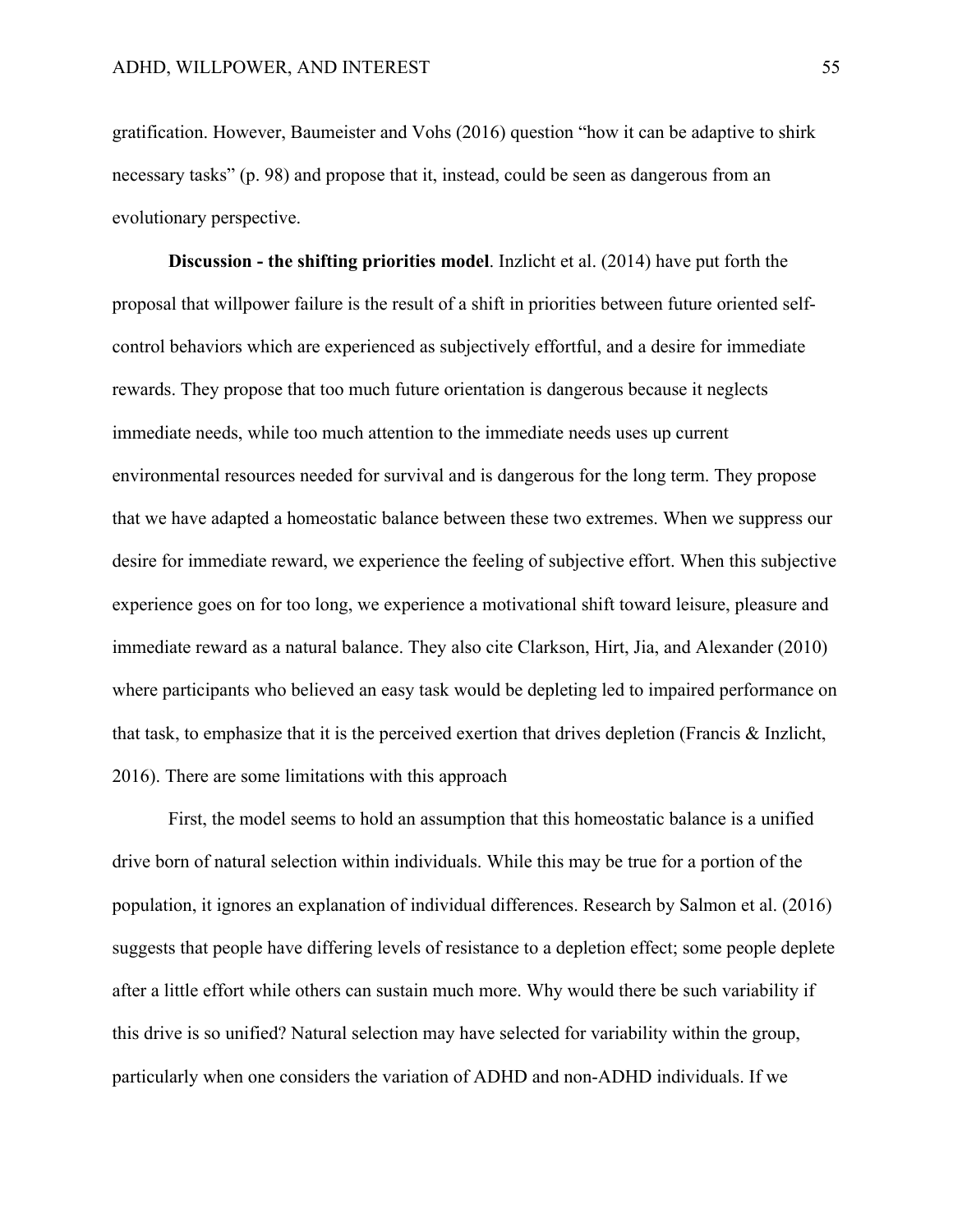assume that ADHD with its impulsivity and interest seeking wiring exist because it has a natural selection advantage, impulsivity and seeking interest must have a species advantage. I propose different people have different predispositions to self-control and willpower. People with ADHD impulsivity and a lower tolerance for forced regulation may have been more likely to be the explorers, inventers, and the creatives. Seeking novel environments and experiences, they may have been more likely to find new sources of food. So, rather than seeing this homeostatic quest solely within the individual, I propose that unique predispositions were selected for as a group and that we all fall somewhere on the continuum. Thus, understanding our individual predispositions can allow us to work within our strengths. Some of us may need more variety, while others can maintain singular effort for a more extended period of time. Some of us may have a higher tolerance for boring tasks and can muscle through, while others may need to compensate for the boredom by doing the task in an interesting way. A consideration of the individual's level of need for interest and the interest level inherent in a given situation can govern how the situation is approached. I propose that this is a better view of the evolutionary effect on ego depletion.

Second, when they cite Clarkson et al. (2010) to drive home that it is the subjective experience of effort that drives depletion, they ignore a contrary finding. In that study, the group that was given a depleting task and then told that that task would deplete them, actually performed well on the follow up tasks. If it were strictly the subjective experience of effort that was driving the results, in this case doing something depleting and being told would be depleting, one would expect to see depletion. Here, an ADHD lens may shed some light. If we ask what is the interest stimulation that may be driving the better performance, you could hypothesize that this group saw this scenario as a challenge. Seeing it as a challenge could have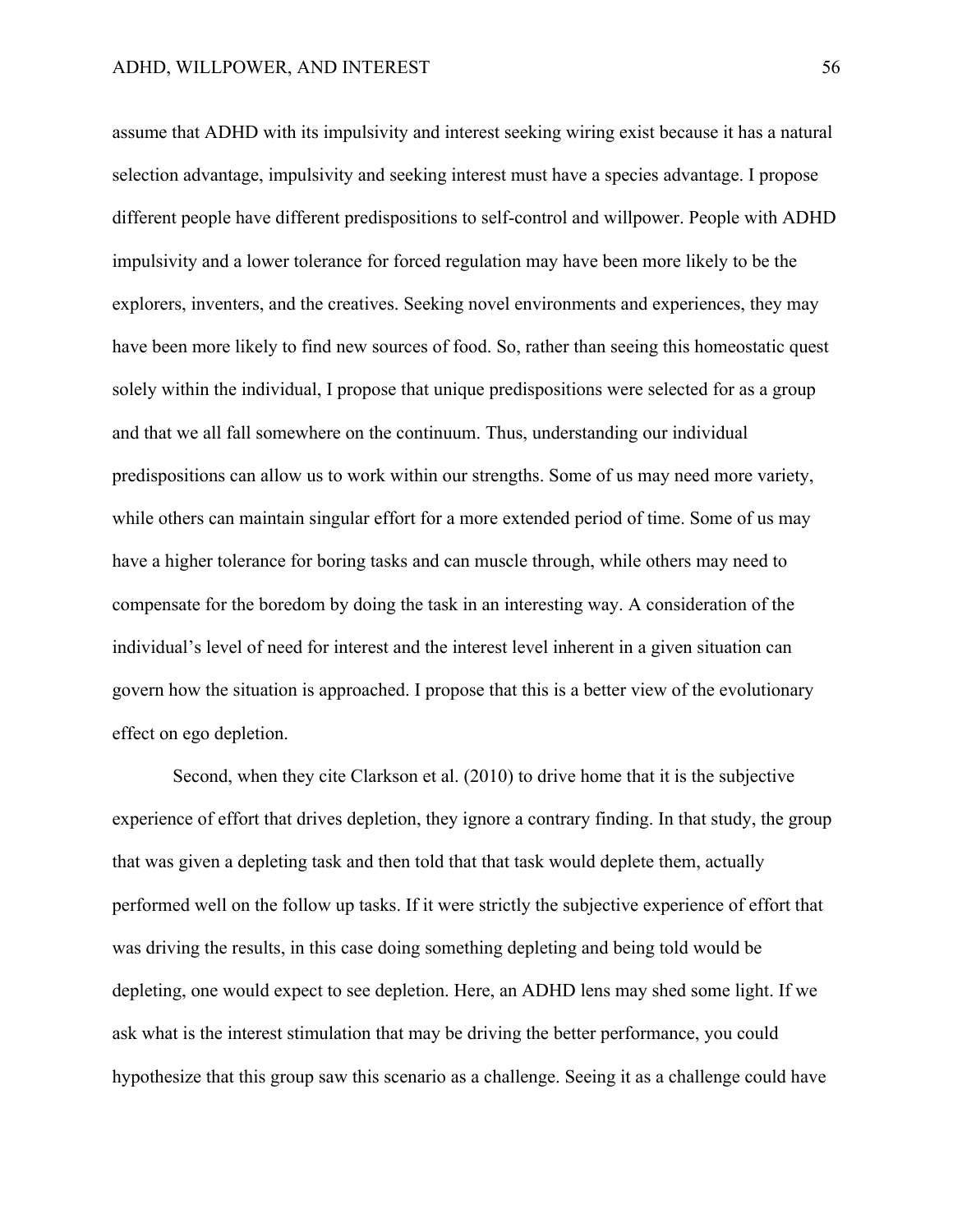potentially elevated the level of interest which would boost levels of dopamine and engage the motivation system (Volkow et al., 2009; Volkow et al., 2011; Volkow et al., 2017) resulting in a better outcome. So, while there is an argument that in some cases, perceived exertion can have an effect, without an assessment of interest level, the findings are inconclusive.

Finally, if too much willpower use causes a shift in motivation toward proximate rewards and leisure, what about the opposite effect when there is excessive focus on proximate leisure? Francis and Inzlicht (2016) offer some references to monkeys and bears that will push a lever for food when they do not have to, and they propose that sometimes humans and animals will choose to engage in effortful tasks when there is an excess of immediate gratification. They propose "The pursuit of a balance between exploitation and exploration results in novelty seeking and exploration, even though it requires extra work" (p. 388). In other words, when you have been engaging in too much proximate leisure, you will finally put down the video game and get off the couch. From an 'interest seeking brain' perspective, I would propose that what they are actually describing here is the flow between interest and boredom. From an ADHD perspective, when what is in front of us loses its novelty, the individual with ADHD becomes bored and will seek out other stimulation. Describing the yin and the yang of motivation and willpower from levels of interest would give researchers something more concrete to test than shifting priorities.

### **Conclusion and Future Directions**

In the discussion sections, I have attempted to lay out a number of possible areas that should be included in future research. I have also attempted to show that the unique need for higher levels of interest in the brains of individuals with ADHD is the positive intention of a brain that is challenged by dopamine irregularities and executive function challenges. Thus, the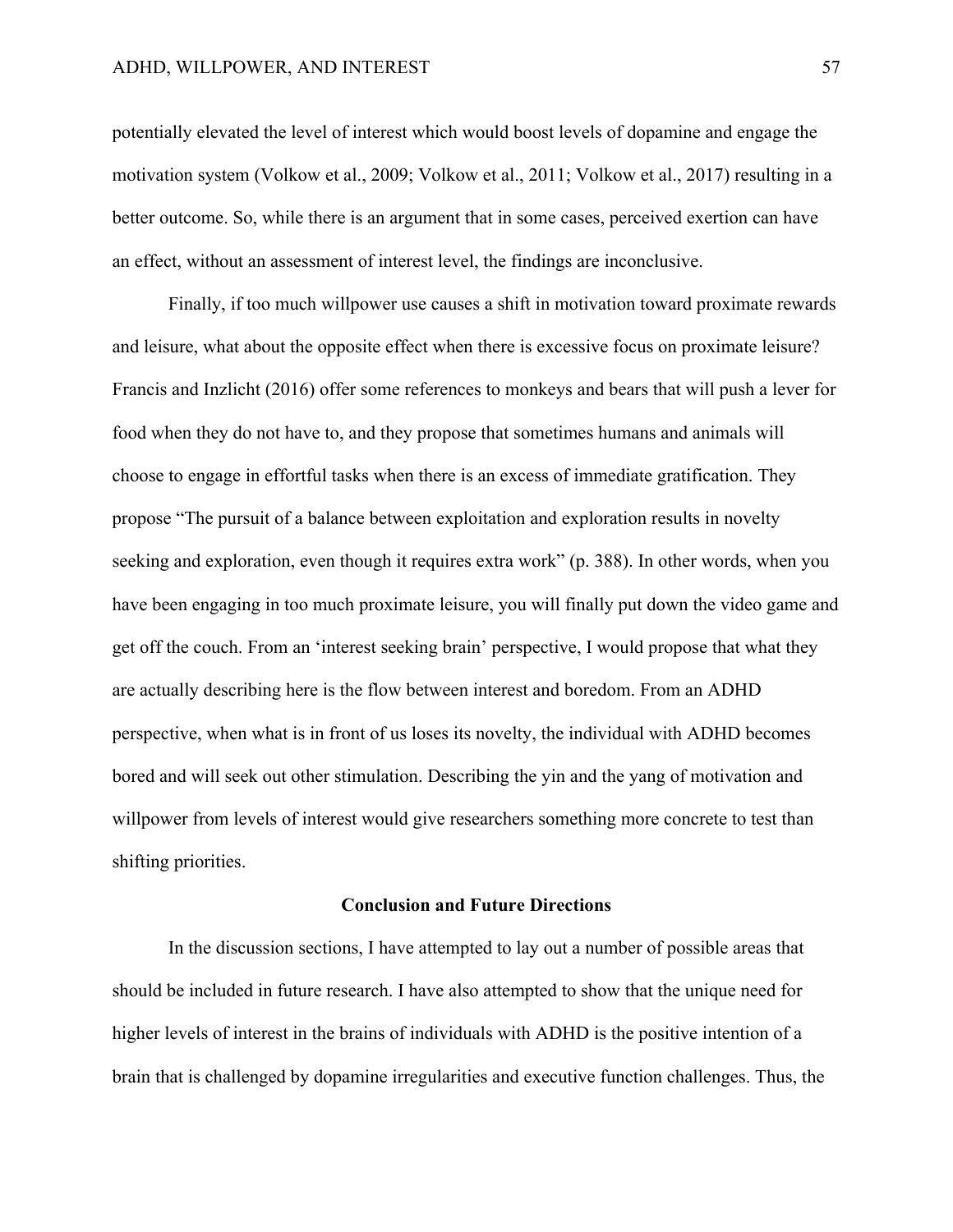negative results of willpower failure, when seen through that positive lens and not simply the deficit lens, leads us to an appreciation of the individual differences and unique variations of the human brain, and allows practitioners to craft support structures that build on strengths and what is working, rather than simply relying on a pill to "fix." This focus is critical for people with ADHD, but potentially beneficial for all people who experience willpower failure since the failures are a matter of frequency and degree, not whether they occur or not.

Future research should include inquiries into interest level, situational variability factors, executive function measures, and a measure of alignment with purpose and intention for the experimental tasks. In addition, special attention should be paid to researching ADHD and egodepletion, specifically, as little research has been done in this area. To date, only one study in a doctoral dissertation from 2006 looked at ego depletion and ADHD. Lubusko (2006) hypothesized that participants with ADHD would experience more ego depletion than non-ADHD participants. 108 university students (54 with reported childhood and current ADHD, and 54 non-ADHD matched peers) were recruited and randomly divided into a depletion (computerized self-control task) or a non-depletion (arithmetic task) condition. Though the researcher expected the ADHD group to show a stronger depletion effect and poorer selfregulation after a follow up handgrip task and gambling task, no depletion effect was found. One of the potential explanations that the researcher put forth as a possible explanation for this lower than expected ego depletion effect was that the situation itself may have affected the outcome. He posited that "working in a novel situation, working on interesting tasks, and having one-onone attention" (p.113) may have been responsible for the less than expected depletion effect. Obviously, none of these possible explanations were tested, but the insight of the researcher aligns with the premise of this paper, and aligns with clinician recommendations about support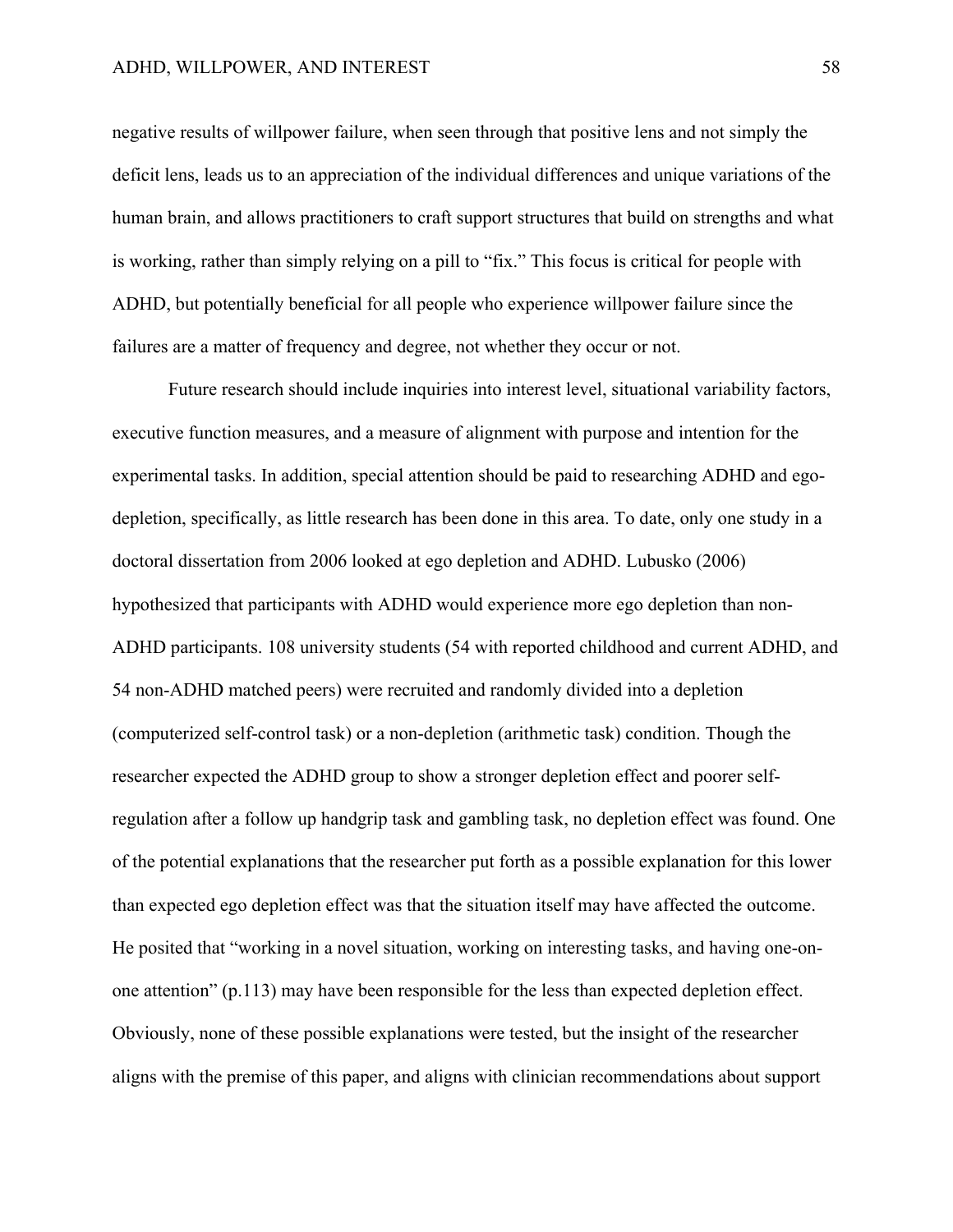necessary for individuals with ADHD to mitigate willpower failure.

ADHD is a complex brain wiring that is seen by most as a dysfunction and disability that, when left untreated, can have serious physical and psychological health consequences. There are, no doubt, profound weaknesses that require support, and often those weaknesses are mistaken for character flaws by well-meaning others. However, this dysfunction-focused perspective is only half of the viewpoint. Viewed differently, with a lens that seeks to understand the needs of this unique nervous system, we can begin to work within its strengths so that this population can flourish. Furthermore, studying this unique brain wiring in challenging situations like willpower failure and ego depletion, offers a unique perspective that can benefit all.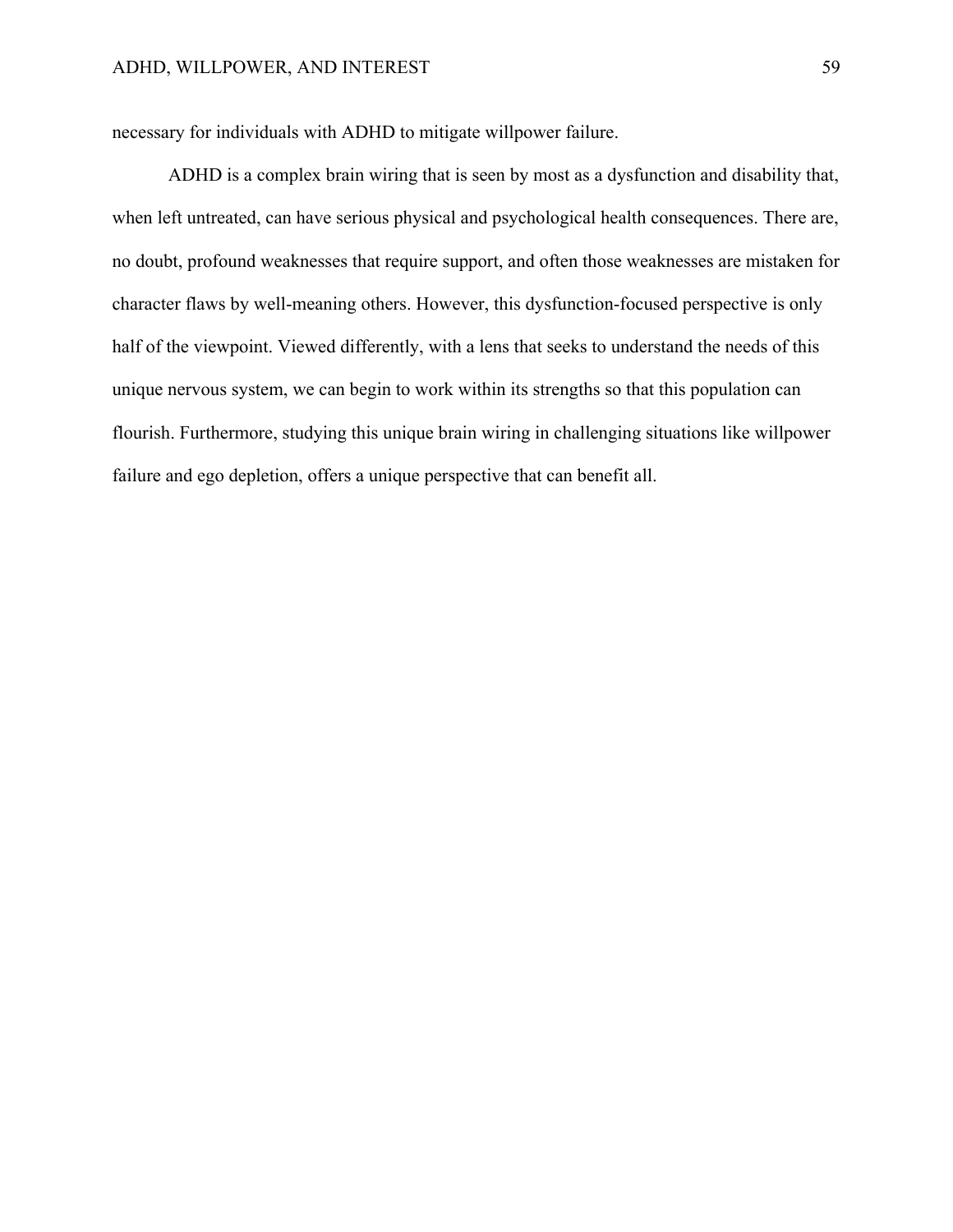### References

- Alberts, H. J. E. M., Martijn, C., & de Vries, N. K. (2011). Fighting self-control failure: Overcoming ego depletion by increasing self-awareness. *Journal of Experimental Social Psychology, 47*(1), 58-62. doi:https://doi.org/10.1016/j.jesp.2010.08.004
- Alberts, H. J. E. M., Martijn, C., Greb, J., Merckelbach, H., & de Vries, N. K. (2007). Carrying on or giving in: The role of automatic processes in overcoming ego depletion. *British Journal of Social Psychology, 46*(2), 383-399. doi:10.1348/014466606X130111
- American Psychiatric Assocation. (2013). *Diagnostic and statistical manual of mental disorders* (5th ed.). Arlington, VA: Author
- Antrop, I., Roeyers, H., Van Oost, P., & Buysse, A. (2000). Stimulation seeking and hyperactivity in children with ADHD. *The Journal of Child Psychology and Psychiatry and Allied Disciplines, 41*(2), 225-231. doi: https://doiorg.proxy.library.upenn.edu/10.1111/1469-7610.00603
- Antrop, I., Stock, P., Verté, S., Wiersema, J. R., Baeyens, D., & Roeyers, H. (2006). ADHD and delay aversion: the influence of non-temporal stimulation on choice for delayed rewards. *Journal of Child Psychology and Psychiatry, 47*(11), 1152-1158. doi:10.1111/j.1469- 7610.2006.01619.x
- Barkley, R. A. (1997). Behavioral inhibition, sustained attention, and executive functions: constructing a unifying theory of ADHD. *Psychological Bulletin, 121*(1), 65-94. doi:10.1037/0033-2909.121.1.65

Barkley, R. A. (2010). *Taking charge of adult ADHD*. New York, NY: Guilford Press.

Barkley, R. A. (2012). *Executive functions: What they are, how they work, and why they evolved*. New York, NY: Guilford Press.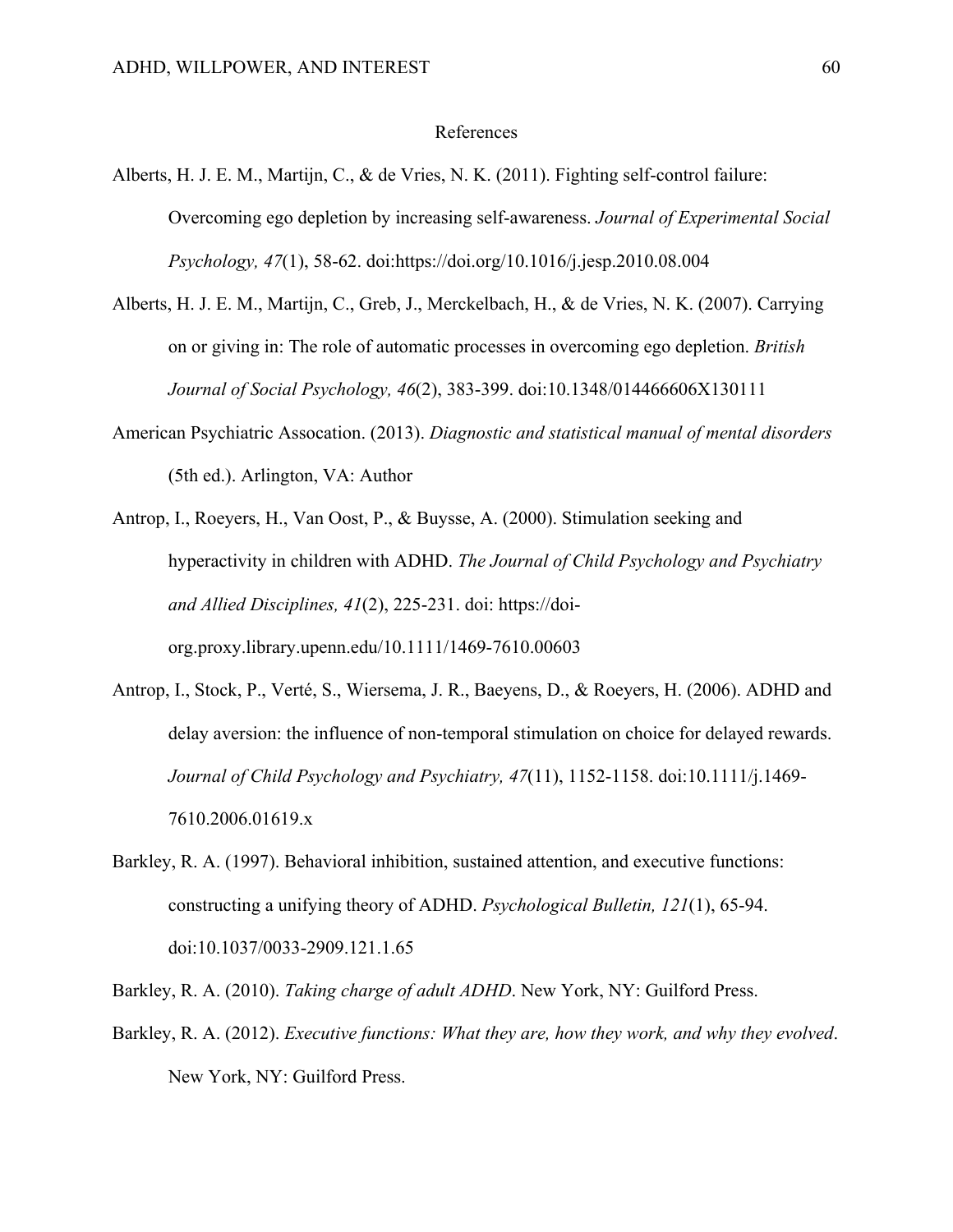- Barkley, R. A., Edwards, G., Laneri, M., Fletcher, K., & Metevia, L. (2001). Executive functioning, temporal discounting, and sense of time in adolescents with Attention Deficit Hyperactivity Disorder (ADHD) and Oppositional Defiant Disorder (ODD). *Journal of Abnormal Child Psychology, 29*(6), 541-556. doi:10.1023/A:1012233310098
- Barkley, R. A., & Fischer, M. (2019). Hyperactive child syndrome and estimated life expectancy at young adult follow-up: The role of ADHD persistence and other potential predictors. *Journal of Attention Disorders, 23*(9), 907-923.

doi:https://doi.org/10.1177/1087054718816164

- Barkley, R. A., Murphy, K. R., & Fischer, M. (2010). *ADHD in adults: What the science says*. New York, NY: Guilford Press.
- Barkley, R. A., Smith, K. M., & Fischer, M. (2019). ADHD risk genes involved in dopamine signaling and metabolism are associated with reduced estimated life expectancy at young adult follow‐up in hyperactive and control children. *American Journal of Medical Genetics Part B: Neuropsychiatric Genetics, 180*(3), 175-185. doi:

10.1002/ajmg.b.32711

- Baumeister, R. F., Bratslavsky, E., Finkenauer, C., & Vohs, K. D. (2001). Bad is stronger than good. *Review of General Psychology, 5*(4), 323-370. doi:10.1037/1089-2680.5.4.323
- Baumeister, R. F., Bratslavsky, E., Muraven, M., & Tice, D. M. (1998). Ego depletion: Is the active self a limited resource? *Journal of Personality and Social Psychology, 74*(5), 1252-1265. doi:10.1037/0022-3514.74.5.1252
- Baumeister, R. F., & Vohs, K. D. (2016). Chapter two strength model of self-regulation as limited resource: Assessment, controversies, update. In J. M. Olson & M. P. Zanna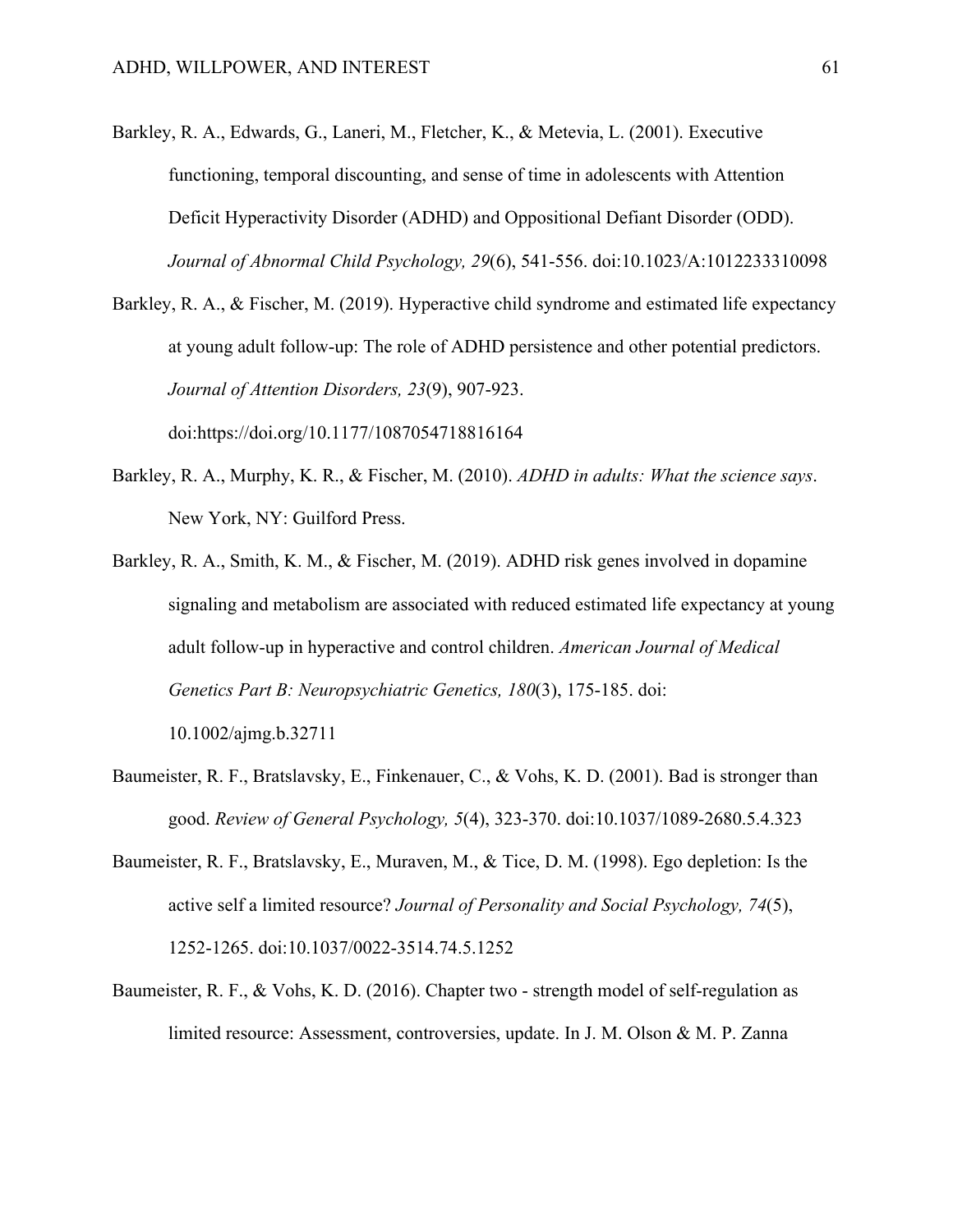(Eds.), *Advances in experimental social psychology* (Vol. 54, pp. 67-127). Cambridge, MA: Academic Press.

- Beedie, C. J., & Lane, A. M. (2012). The role of glucose in self-control: Another look at the evidence and an alternative conceptualization. *Personality and Social Psychology Review, 16*(2), 143-153. doi:10.1177/1088868311419817
- Beike, S. M., & Zentall, S. S. (2012). "The snake raised its head": Content novelty alters the reading performance of students at risk for reading disabilities and ADHD. *Journal of Educational Psychology, 104*(3), 529-540. doi:10.1037/a0027216
- Blum, K., Chen, A. L.-C., Braverman, E. R., Comings, D. E., Chen, T. J. H., Arcuri, V., . . . Oscar-Berman, M. (2008). Attention-deficit-hyperactivity disorder and reward deficiency syndrome. *Neuropsychiatric Disease and Treatment, 4*(5), 893-918. doi:10.2147/ndt.s2627
- Blum, K., Thanos, P. K., & Gold, M. S. (2014). Dopamine and glucose, obesity, and reward deficiency syndrome. *Frontiers in Psychology, 5*(919). doi:10.3389/fpsyg.2014.00919
- Brown, T. E. (2005). *Attention deficit disorder: The unfocused mind in children and adults*. New Haven, CT: Yale University Press.
- Brown, T. E. (2006). Executive functions and attention deficit hyperactivity disorder: Implications of two conflicting views. *International Journal of Disability, Development and Education, 53*(1), 35-46. doi:10.1080/10349120500510024
- Brown, T. E. (2009). ADD/ADHD and impaired executive function in clinical practice. *Current Attention Disorders Reports, 1*(1), 37-41. doi:https://doi.org/10.1007/s12618-009-0006-3
- Brown, T. E. (2013). *A new understanding of ADHD in children and adults: Executive function impairments*. London, UK: Routledge Ltd.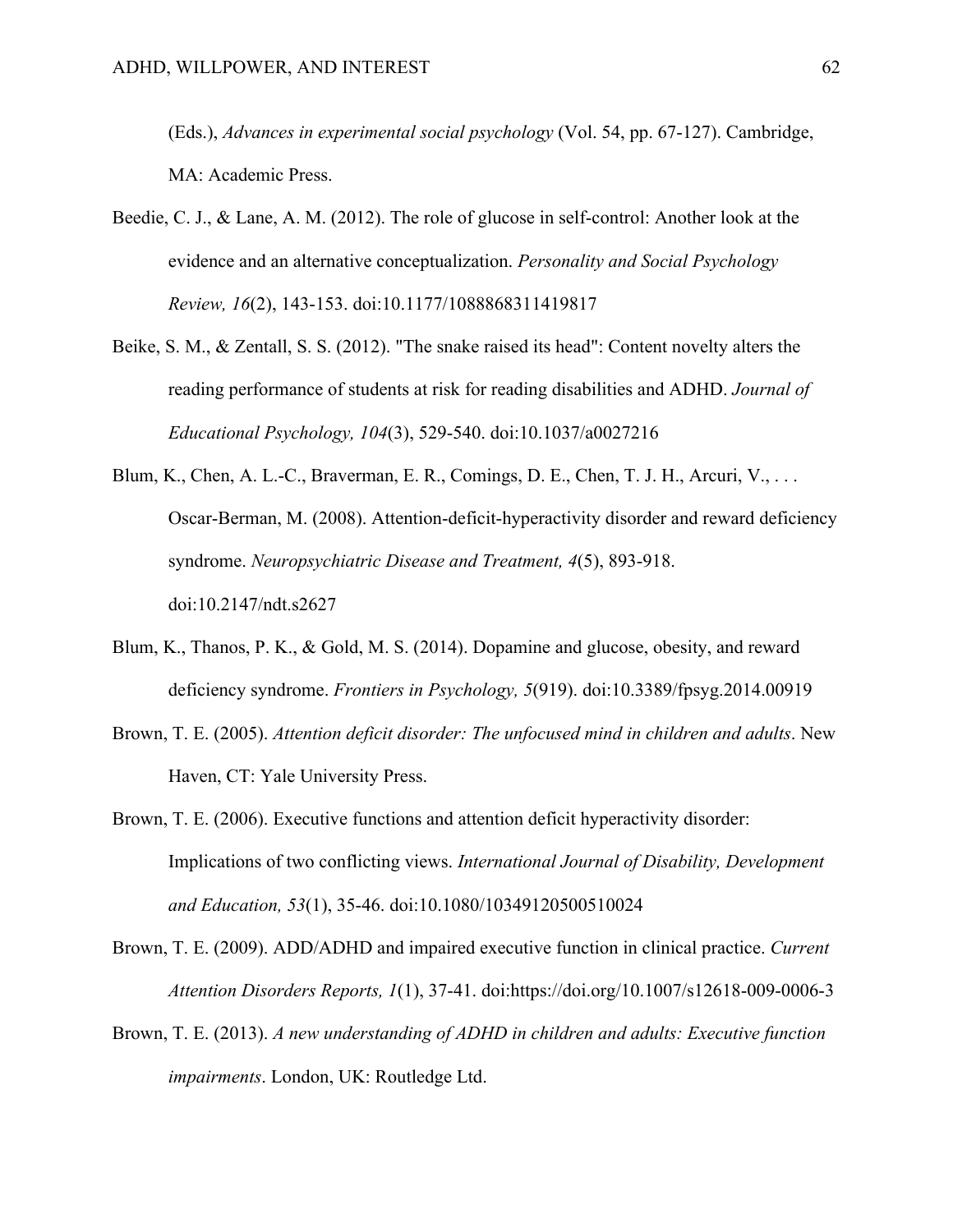- Brown, T. E., Reichel, P. C., & Quinlan, D. M. (2009). Executive Function Impairments in High IQ Adults With ADHD. *Journal of Attention Disorders, 13*(2), 161-167. doi:10.1177/1087054708326113
- Bruyneel, S. D., Dewitte, S., Franses, P. H., & Dekimpe, M. G. (2009). I felt low and my purse feels light: depleting mood regulation attempts affect risk decision making. *Journal of Behavioral Decision Making, 22*(2), 153-170. doi:10.1002/bdm.619
- Burnette, J. L., Babij, A. D., Oddo, L. E., & Knouse, L. E. (2020). Self-regulation mindsets: Relationship to coping, executive functioning, and ADHD. *Journal of Social and Clinical Psychology, 39*(2), 101-116. doi:10.1521/jscp.2020.39.02.101
- Clarkson, J. J., Hirt, E. R., Jia, L., & Alexander, M. B. (2010). When perception is more than reality: The effects of perceived versus actual resource depletion on self-regulatory behavior. *Journal of Personality and Social Psychology, 98*(1), 29-46. doi:10.1037/a0017539
- Crum, A. J., & Langer, E. J. (2007). Mind-set matters: Exercise and the placebo effect. *Psychological Science, 18*(2), 165-171. doi:10.1111/j.1467-9280.2007.01867.x
- Csikszentmihalyi, M. (1997). *Finding flow: The psychology of engagement with everyday life*. New York, NY: Basic Books.
- Dang, J., Xiao, S., Liu, Y., Jiang, Y., & Mao, L. (2016). Individual differences in dopamine level modulate the ego depletion effect. *International Journal of Psychophysiology, 99*, 121- 124. doi:https://doi.org/10.1016/j.ijpsycho.2015.11.013
- Deci, E. L., & Ryan, R. M. (2000). The "what" and "why" of goal pursuits: Human needs and the self-determination of behavior. *Psychological Inquiry, 11*(4), 227-268. doi:10.1207/S15327965PLI1104\_01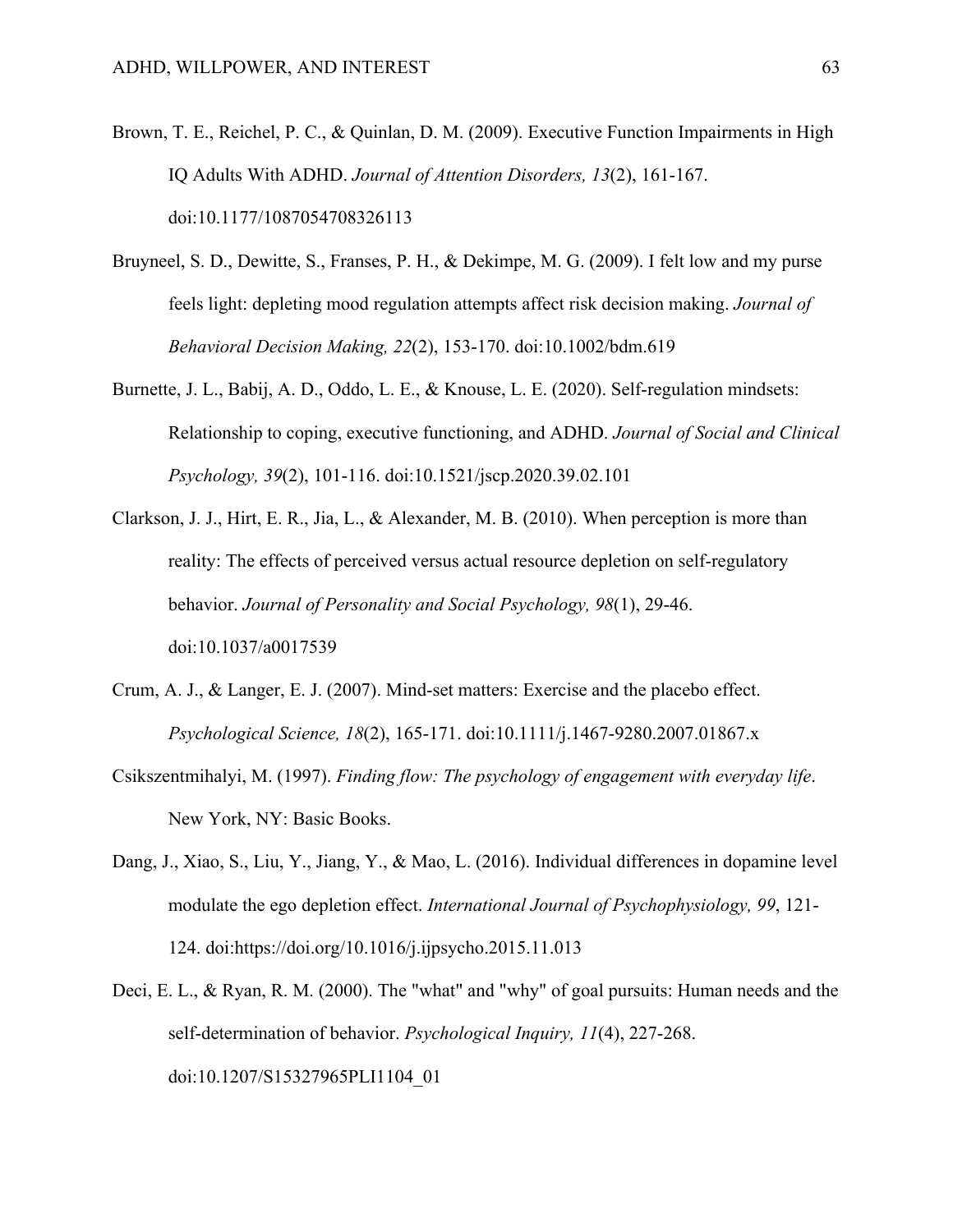- DeWall, C. N., Baumeister, R. F., Gailliot, M. T., & Maner, J. K. (2008). Depletion makes the heart grow less helpful: Helping as a function of self-regulatory energy and genetic relatedness. *Personality and Social Psychology Bulletin, 34*(12), 1653-1662. doi:10.1177/0146167208323981
- DeWall, C. N., Baumeister, R. F., Mead, N. L., & Vohs, K. D. (2011). How leaders self-regulate their task performance: Evidence that power promotes diligence, depletion, and disdain. *Journal of Personality and Social Psychology, 100*(1), 47-65. doi:10.1037/a0020932
- Diener, E., & Seligman, M. E. (2002). Very happy people. *Psychological Science, 13*(1), 81-84. doi:10.1111/1467-9280.00415
- Donaldson, S. I. (2020). Theory driven positive psychological science: A global perspective. In S. I. Donaldson, M. Csikszentmihalyi, & J. Nakamura (Eds.), *Positive psychological science: Improving everyday life, well-being, work, education, and societies across the globe* (pp. 1-11). New York, NY: Routledge.
- Duckworth, A. (2016). *Grit: The power of passion and perseverance*. New York, NY: Scribner.
- Evans, D. R., Boggero, I. A., & Segerstrom, S. C. (2015). The nature of self-regulatory fatigue and "ego depletion": Lessons from physical fatigue. *Personality and Social Psychology Review, 20*(4), 291-310. doi:10.1177/1088868315597841
- Faraone, S. V., Asherson, P., Banaschewski, T., Biederman, J., Buitelaar, J. K., Ramos-Quiroga, J. A., . . . Franke, B. (2015). Attention-deficit/hyperactivity disorder. *Nature Reviews. Disease Primers, 1*(1), 15020. doi:10.1038/nrdp.2015.20
- Faraone, S. V., Biederman, J., & Mick, E. (2006). The age-dependent decline of attention deficit hyperactivity disorder: a meta-analysis of follow-up studies. *Psychological Medicine, 36*(2), 159-165. doi:http://dx.doi.org/10.1017/S003329170500471X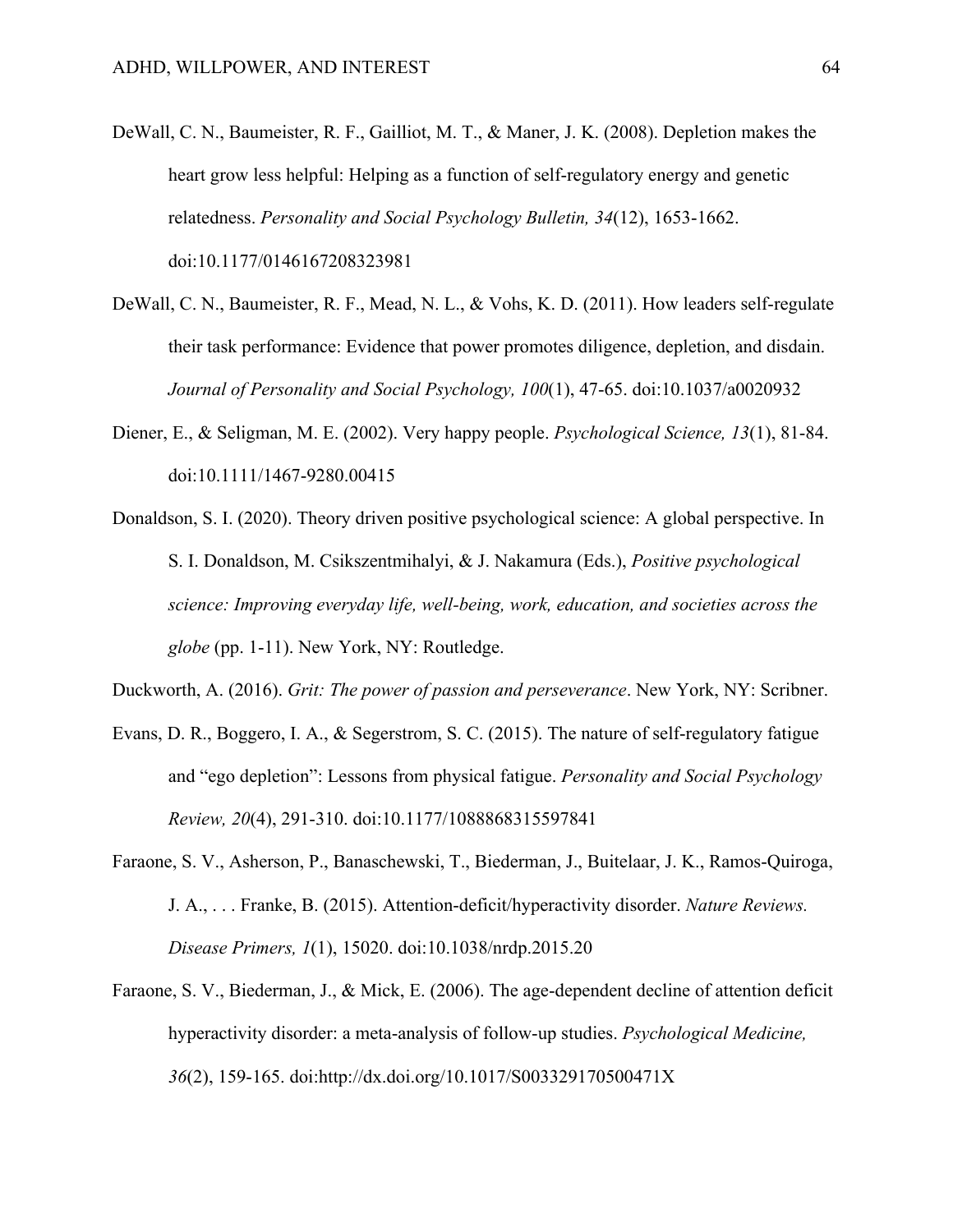- Fayyad, J., De Graaf, R., Kessler, R., Alonso, J., Angermeyer, M., Demyttenaere, K., . . . Lara, C. (2007). Cross-national prevalence and correlates of adult attention-deficit hyperactivity disorder. *The British Journal of Psychiatry, 190*(5), 402-409. doi:10.1192/bjp.bp.106.034389
- Francis, Z. L., & Inzlicht, M. (2016). Chapter 18 proximate and ultimate causes of ego depletion. In E. R. Hirt, J. J. Clarkson, & L. Jia (Eds.), *Self-regulation and ego control* (pp. 373-398). San Diego, CA: Academic Press.
- Fredrickson, B. L. (2001). The role of positive emotions in positive psychology: The broadenand-build theory of positive emotions. *American Psychologist, 56*(3), 218.
- Fredrickson, B. L. (2009). *Positivity*. New York, NY: Harmony Books.
- Freeman, N., & Muraven, M. (2010). Self-control depletion leads to increased risk taking. *Social Psychological and Personality Science, 1*(2), 175-181. doi:10.1177/1948550609360421
- Gable, S. G., & Gosnell, C. L. (2011). The positive side of close relationships. In K. M. Sheldon, T. B. Kashdan, & M. F. Steger (Eds.), *Designing positive psychology: Taking stock and moving forward* (pp. 265-279). New York, NY: Oxford University Press.
- Gailliot, M. T., & Baumeister, R. F. (2007). The physiology of willpower: Linking blood glucose to self-control. *Personality and Social Psychology Review, 11*(4), 303-327. doi:10.1177/1088868307303030
- Gailliot, M. T., Baumeister, R. F., DeWall, C. N., Maner, J. K., Plant, E. A., Tice, D. M., ... Schmeichel, B. J. (2007). Self-control relies on glucose as a limited energy source: Willpower is more than a metaphor. *Journal of Personality and Social Psychology, 92*(2), 325-336. doi:10.1037/0022-3514.92.2.325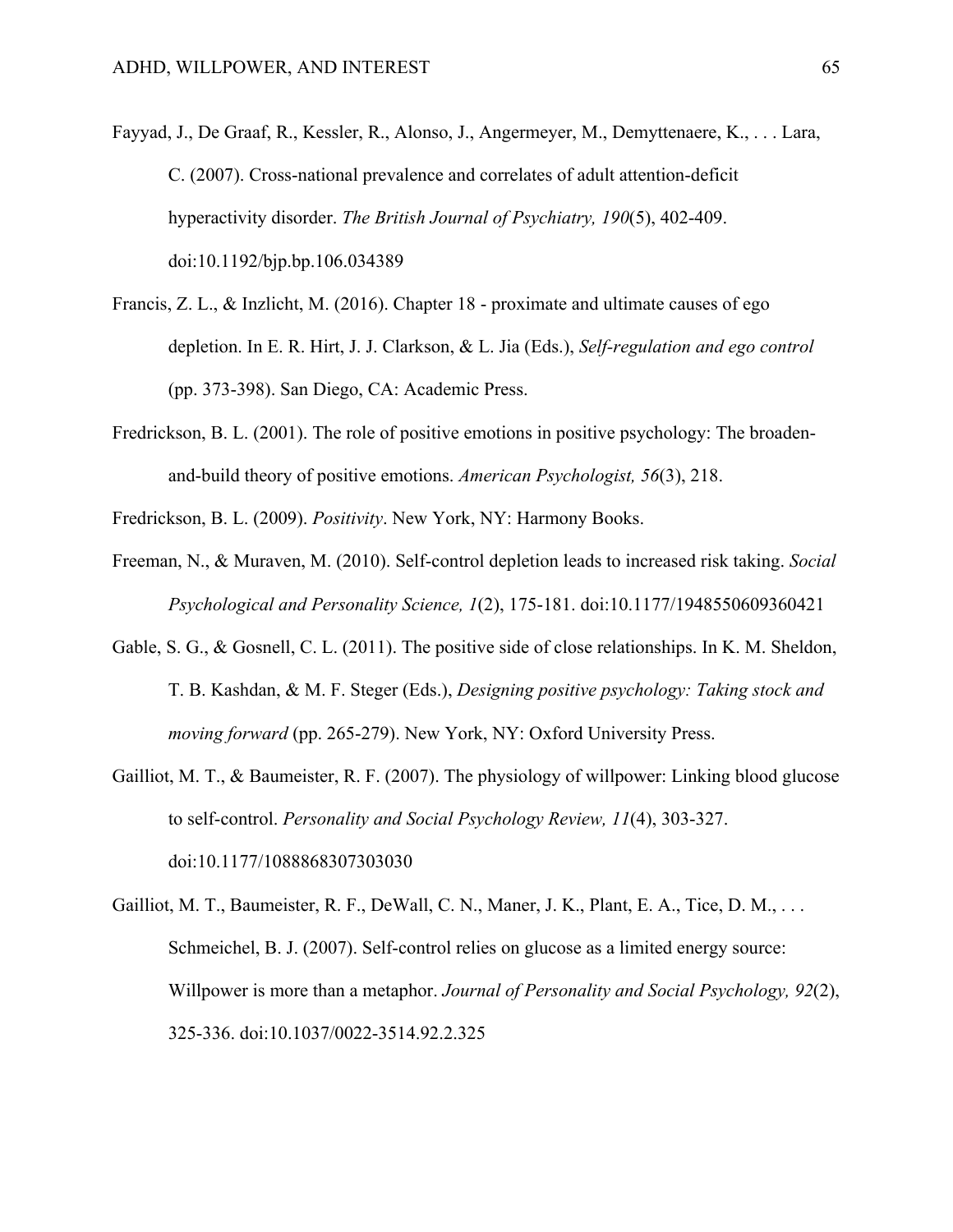- Ginsberg, Y., Quintero, J., Anand, E., Casillas, M., & Upadhyaya, H. P. (2014). Underdiagnosis of attention-deficit/hyperactivity disorder in adult patients: A review of the literature. *The Primary Care Companion for CNS Disorders, 16*(3), PCC.13r01600. doi:10.4088/PCC.13r01600
- Giwerc, D. (2011). *Permission to proceed: Creating a life of passion, purpose and possibilityfor adults with ADHD*. Springfield, UT: Vervante.
- Hagger, M. S., & Chatzisarantis, N. L. D. (2012). The sweet taste of success: The presence of glucose in the oral cavity moderates the depletion of self-control resources. *Personality and Social Psychology Bulletin, 39*(1), 28-42. doi:10.1177/0146167212459912
- Hagger, M. S., Leaver, E., Esser, K., Leung, C.-M., Te Pas, N., Keatley, D. A., ... Chatzisarantis, N. L. D. (2013). Cue-induced smoking urges deplete cigarette smokers' self-control resources. *Annals of Behavioral Medicine, 46*(3), 394-400. doi:10.1007/s12160-013-9520-8
- Hupfeld, K. E., Abagis, T. R., & Shah, P. (2019). Living "in the zone": Hyperfocus in adult ADHD. *ADHD Attention Deficit and Hyperactivity Disorders, 11*(2), 191-208. doi:10.1007/s12402-018-0272-y
- Inzlicht, M., Schmeichel, B. J., & Macrae, C. N. (2014). Why self-control seems (but may not be) limited. *Trends in Cognitive Sciences, 18*(3), 127-133. doi:https://doi.org/10.1016/j.tics.2013.12.009
- Job, V., Dweck, C. S., & Walton, G. M. (2010). Ego depletion—is it all in your head?: Implicit theories about willpower affect self-regulation. *Psychological Science, 21*(11), 1686- 1693. doi:10.1177/0956797610384745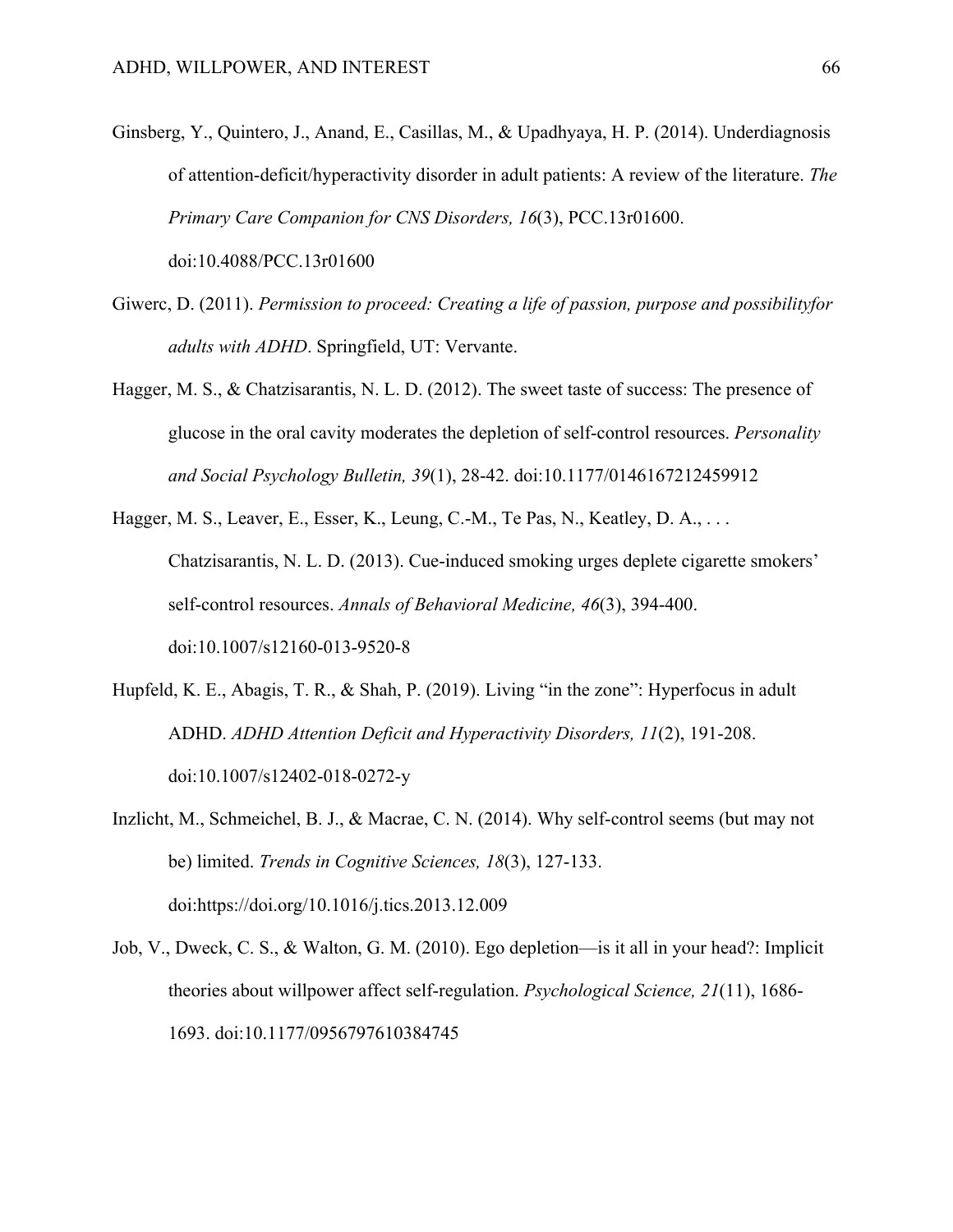- Jón, G., Antonis, H., Evangelos, G., Nikos, C., & Athanasios, P. (2017). Countering the consequences of ego depletion: The effects of self-talk on selective attention. *Journal of Sport and Exercise Psychology, 39*(3), 161-171. doi:10.1123/jsep.2016-0265
- Kazén, M., Kuhl, J., & Leicht, E.-M. (2015). When the going gets tough…: Self-motivation is associated with invigoration and fun. *Psychological Research, 79*(6), 1064-1076. doi:10.1007/s00426-014-0631-z
- Kelly, C. L., Crawford, T. J., Gowen, E., Richardson, K., & Sünram-Lea, S. I. (2017). A temporary deficiency in self-control: Can heightened motivation overcome this effect? *Psychophysiology, 54*(5), 773-779. doi:10.1111/psyp.12832
- Kessler, R. C., Adler, L., Barkley, R., Biederman, J., Conners, C. K., Demler, O., . . . Secnik, K. (2006). The prevalence and correlates of adult ADHD in the United States: Results from the National Comorbidity Survey Replication. *American Journal of Psychiatry, 163*(4), 716-723. doi:10.1176/ajp.2006.163.4.716
- Klein, M. O., Battagello, D. S., Cardoso, A. R., Hauser, D. N., Bittencourt, J. C., & Correa, R. G. (2019). Dopamine: Functions, signaling, and association with neurological diseases. *Cellular and Molecular Neurobiology, 39*(1), 31-59. doi:10.1007/s10571-018-0632-3
- Klein, R. G., Mannuzza, S., Olazagasti, M. A. R., Roizen, E., Hutchison, J. A., Lashua, E. C., & Castellanos, F. X. (2012). Clinical and functional outcome of childhood attentiondeficit/hyperactivity disorder 33 years later. *Archives of General Psychiatry, 69*(12), 1295-1303. doi:10.1001/archgenpsychiatry.2012.271
- Kringelbach, M. L. (2004). Food for thought: hedonic experience beyond homeostasis in the human brain. *Neuroscience, 126*(4), 807-819.

doi:https://doi.org/10.1016/j.neuroscience.2004.04.035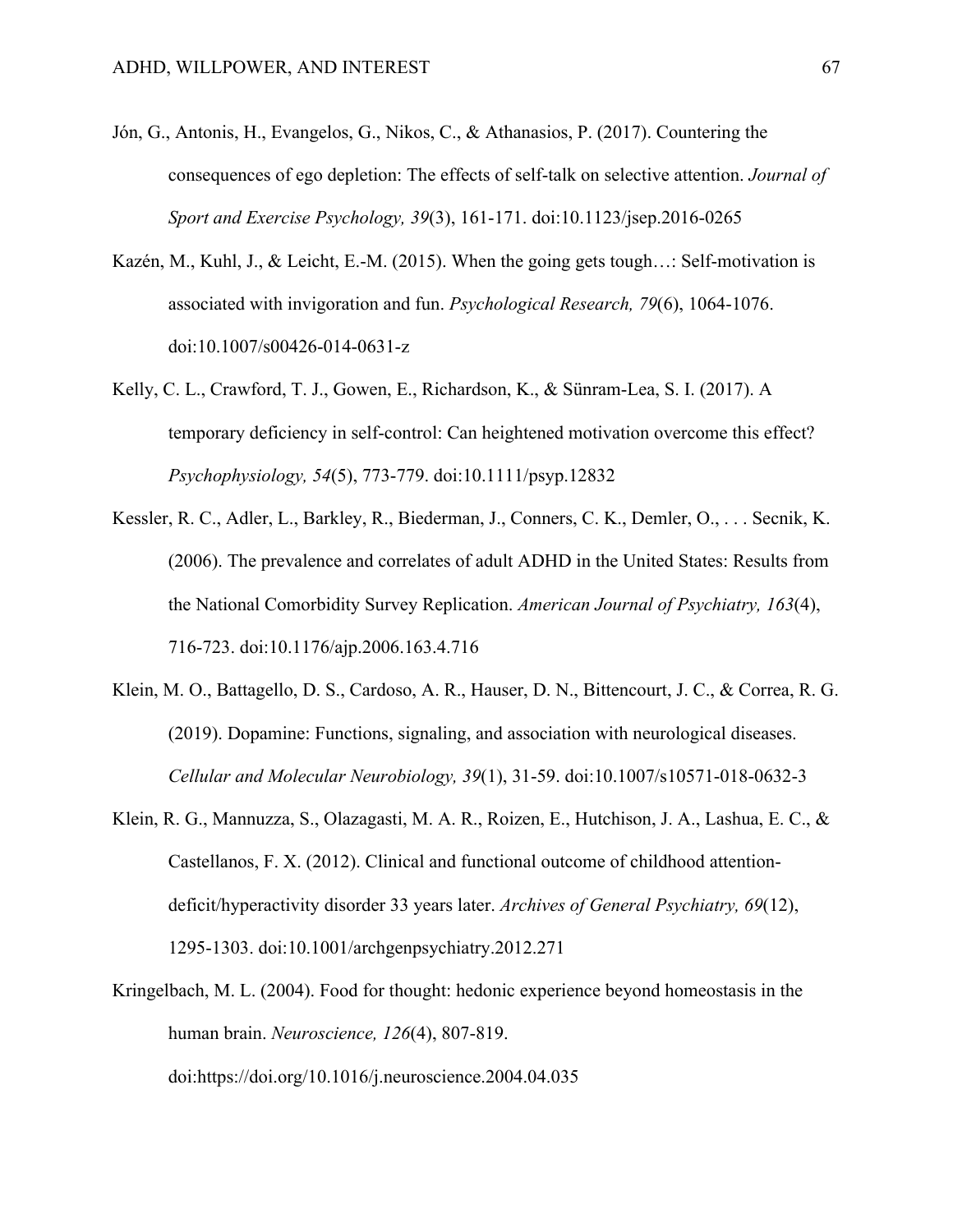Kurzban, R. (2010). Does the brain consume additional glucose during self-control tasks? *Evolutionary Psychology, 8*(2), 147470491000800208.

doi:10.1177/147470491000800208

- Lee, D. L., & Zentall, S. S. (2002). The effects of visual stimulation on the mathematics performance of children with Attention Deficit/Hyperactivity Disorder. *Behavioral Disorders, 27*(3), 272-288. Retrieved from https://www.jstor.org/stable/43153388
- Lieberman, D. Z., & Long, M. E. (2018). *The molecule of more: How a single molecule in your brain drives love, sex, and creativity-and will determine the fate of the human race*. Dallas, TX: BenBella Books Inc.
- Lorist, M. M., Boksem, M. A. S., & Ridderinkhof, K. R. (2005). Impaired cognitive control and reduced cingulate activity during mental fatigue. *Cognitive Brain Research, 24*(2), 199- 205. doi:https://doi.org/10.1016/j.cogbrainres.2005.01.018

Lubusko, A. A. (2006). *Self-control and attention-deficit hyperactivity disorder: Individual differences in ego depletion in a university sample.* (Unpublished doctoral dissertation). University of Manitoba, Winnipeg. Retrieved from https://mspace.lib.umanitoba.ca/jspui\_org/bitstream/1993/20812/1/Lubusko\_Selfcontrol\_and.pdf

Luman, M., Tripp, G., & Scheres, A. (2010). Identifying the neurobiology of altered reinforcement sensitivity in ADHD: A review and research agenda. *Neuroscience & Biobehavioral Reviews, 34*(5), 744-754. doi:https://doi.org/10.1016/j.neubiorev.2009.11.021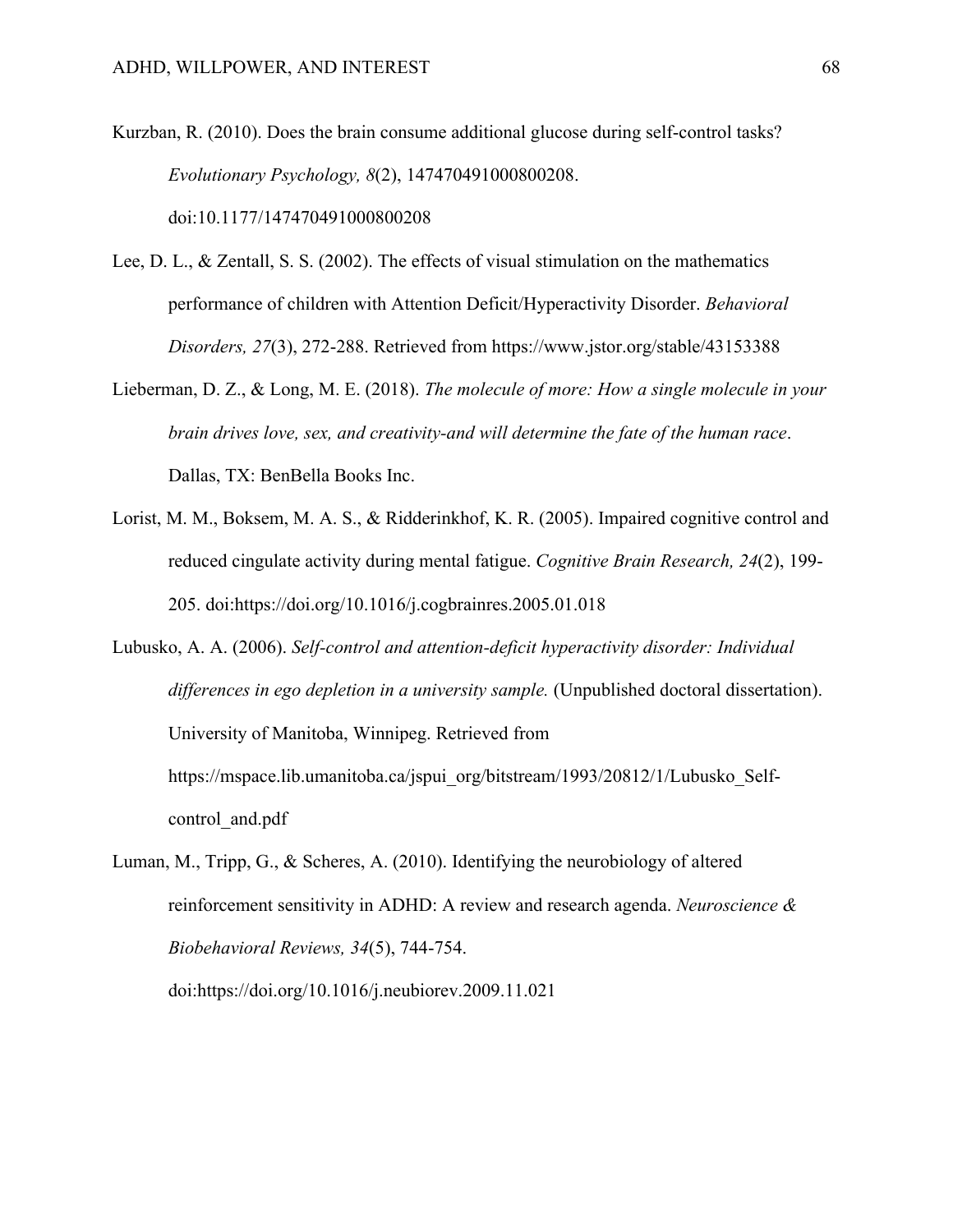Magyar‐Moe, J. L., & Lopez, S. J. (2015). Strategies for accentuating hope. In S. Joseph (Ed.), *Positive psychology in practice: Promoting human flourishing in work, health, education, and everyday life* (2nd ed., pp. 483-502). Hoboken, NJ: Wiley.

Mannuzza, S., Klein, R. G., Klein, D. F., Bessler, A., & Shrout, P. (2002). Accuracy of adult recall of childhood attention deficit hyperactivity disorder. *American Journal of Psychiatry, 159*(11), 1882-1888. doi:https://doiorg.proxy.library.upenn.edu/10.1176/appi.ajp.159.11.1882

- Manor, I., Vurembrandt, N., Rozen, S., Gevah, D., Weizman, A., & Zalsman, G. (2012). Low self-awareness of ADHD in adults using a self-report screening questionnaire. *European Psychiatry, 27*(5), 314-320. doi:https://doi.org/10.1016/j.eurpsy.2010.08.013
- Martela, F., DeHaan, C. R., & Ryan, R. M. (2016). On enhancing and diminishing energy through psychological means: Research on vitality and depletion from self-determination theory. In E. R. Hirt, J. J. Clarkson, & L. Jia (Eds.), *Self-regulation and ego control* (pp. 67-85). Cambridger, MA: Academic Press.
- Masicampo, E. J., & Baumeister, R. F. (2008). Toward a physiology of dual-process reasoning and judgment: Lemonade, willpower, and expensive rule-based analysis. *Psychological Science, 19*(3), 255-260. doi:10.1111/j.1467-9280.2008.02077.x
- Mazursky-Horowitz, H., Thomas, S. R., Woods, K. E., Chrabaszcz, J. S., Deater-Deckard, K., & Chronis-Tuscano, A. (2018). Maternal executive functioning and scaffolding in families of children with and without parent-reported ADHD. *Journal of Abnormal Child Psychology, 46*(3), 463-475. doi:10.1007/s10802-017-0289-2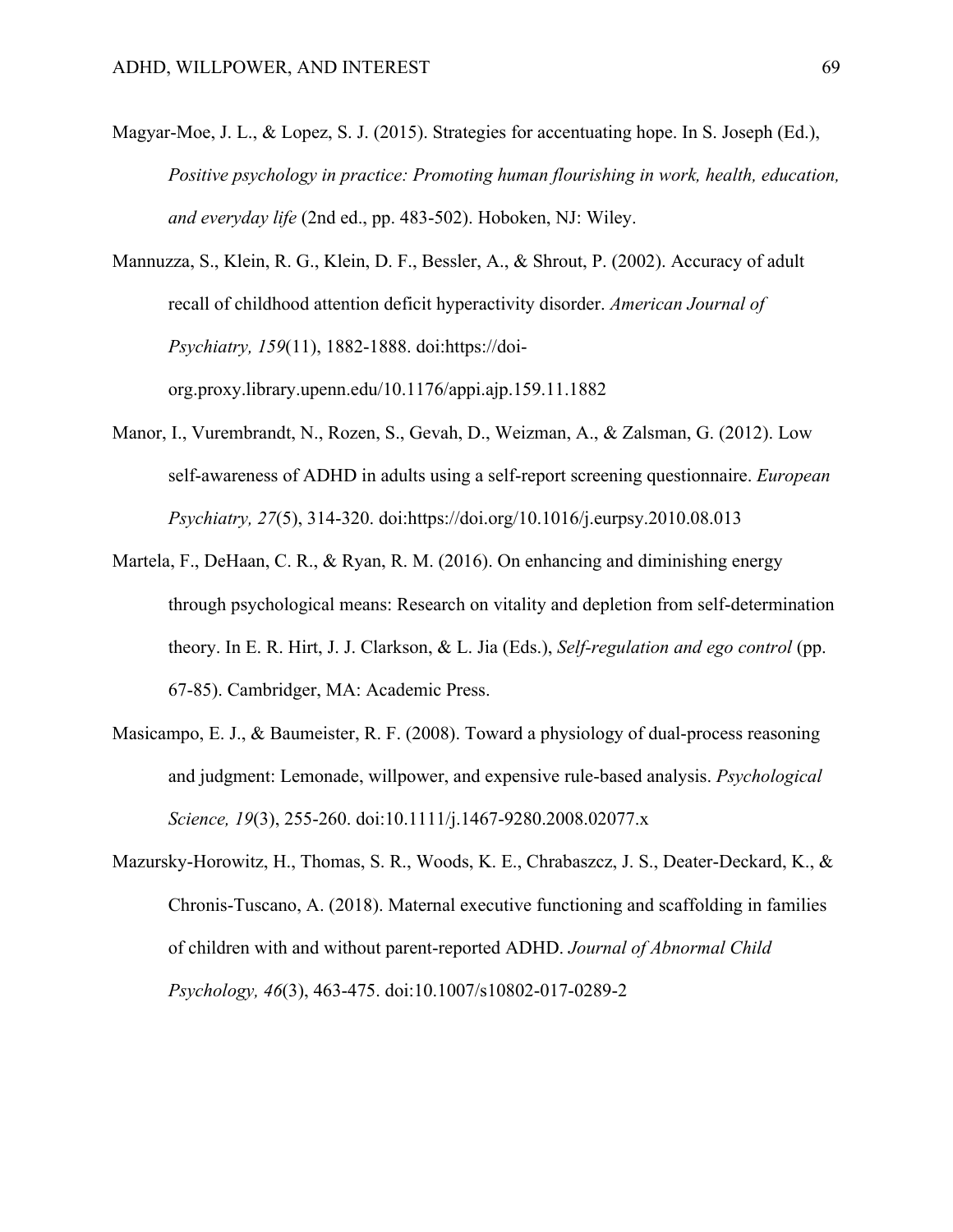- Molden, D. C., Hui, C. M., Scholer, A. A., Meier, B. P., Noreen, E. E., D'Agostino, P. R., & Martin, V. (2012). Motivational versus metabolic effects of carbohydrates on self-control. *Psychological Science, 23*(10), 1137-1144. doi:10.1177/0956797612439069
- Muraven, M. (2008). Autonomous self-control is less depleting. *Journal of Research in Personality, 42*(3), 763-770. doi:https://doi.org/10.1016/j.jrp.2007.08.002
- Muraven, M. (2010). Practicing self-control lowers the risk of smoking lapse. *Psychology of Addictive Behaviors, 24*(3), 446-452. doi:10.1037/a0018545
- Muraven, M., Baumeister, R. F., & Tice, D. M. (1999). Longitudinal improvement of selfregulation through practice: Building self-control strength through repeated exercise. *The Journal of Social Psychology, 139*(4), 446-457.

doi:http://dx.doi.org/10.1080/00224549909598404

- Muraven, M., Collins, R. L., & Neinhaus, K. (2002). Self-control and alcohol restraint: An initial application of the Self-Control Strength Model. *Psychology of Addictive Behaviors, 16*(2), 113-120. doi:10.1037/0893-164X.16.2.113
- Muraven, M., Collins, R. L., Shiffman, S., & Paty, J. A. (2005). Daily fluctuations in self-control demands and alcohol intake. *Psychology of Addictive Behaviors, 19*(2), 140-147. doi:http://dx.doi.org/10.1037/0893-164X.19.2.140
- Muraven, M., Gagné, M., & Rosman, H. (2008). Helpful self-control: Autonomy support, vitality, and depletion. *Journal of Experimental Social Psychology, 44*(3), 573-585. doi:https://doi.org/10.1016/j.jesp.2007.10.008
- Muraven, M., & Slessareva, E. (2003). Mechanisms of self-control failure: Motivation and limited resources. *Personality and Social Psychology Bulletin, 29*(7), 894-906. doi:10.1177/0146167203029007008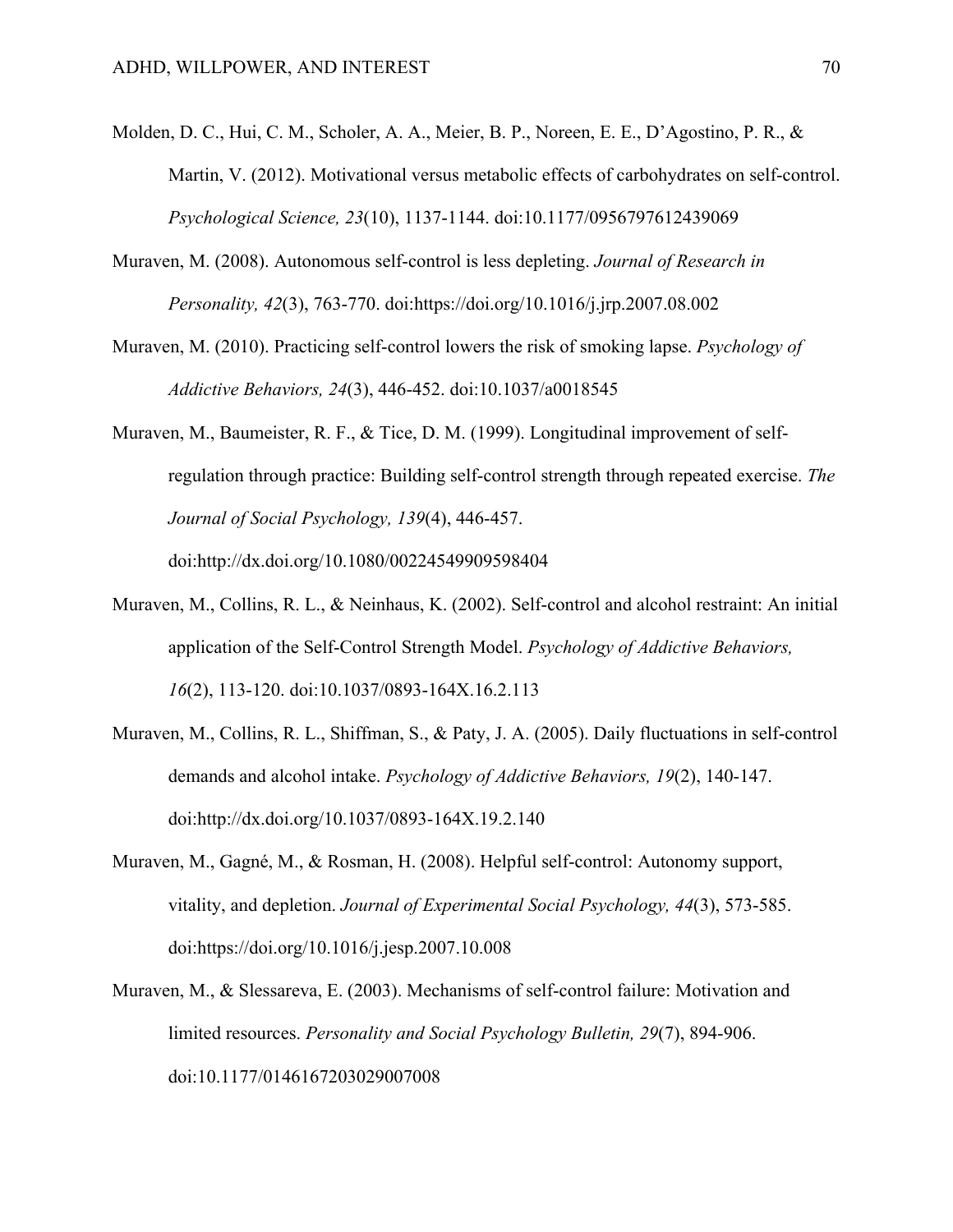- Muraven, M., Tice, D. M., & Baumeister, R. F. (1998). Self-control as a limited resource: Regulatory depletion patterns. *Journal of Personality and Social Psychology, 74*(3), 774- 789. doi:10.1037/0022-3514.74.3.774
- Niemiec, R. M. (2018). *Character strengths interventions : a field guide for practitioners*. Boston, MA: Hogrefe Publishing Corporation.
- Noakes, T. D. (1997). Challenging beliefs: ex Africa semper aliquid novi. *Medicine & Science in Sports & Exercise, 29*(5). Retrieved from https://journals.lww.com/acsmmsse/Fulltext/1997/05000/Challenging\_beliefs\_\_ex\_Africa\_semper\_aliquid\_novi.1.aspx
- Oaten, M., & Cheng, K. (2006). Longitudinal gains in self-regulation from regular physical exercise. *British Journal of Health Psychology, 11*(4), 717-733. doi:10.1348/135910706X96481
- Oaten, M., & Cheng, K. (2007). Improvements in self-control from financial monitoring. *Journal of Economic Psychology, 28*(4), 487-501. doi:https://doi.org/10.1016/j.joep.2006.11.003
- Oishi, S., & Diener, E. (2014). Residents of poor nations have a greater sense of meaning in life than residents of wealthy nations. *Psychological Science, 25*(2), 422-430. doi:10.1177/0956797613507286
- Penn LPS MAPP. (n.d.). Retrieved from https://www.sas.upenn.edu/lps/graduate/mapp
- Peterson, C. (2006). *A primer in positive psychology*. New York, NY: Oxford University Press.
- Peterson, C., & Seligman, M. E. P. (2004). *Character strengths and virtues: A handbook and classification*. New York, NY: Oxford University Press.
- Pohl, R. F., Erdfelder, E., Hilbig, B. E., Liebke, L., & Stahlberg, D. (2013). Effort reduction after self-control depletion: The role of cognitive resources in use of simple heuristics. *Journal of Cognitive Psychology, 25*(3), 267-276. doi:10.1080/20445911.2012.758101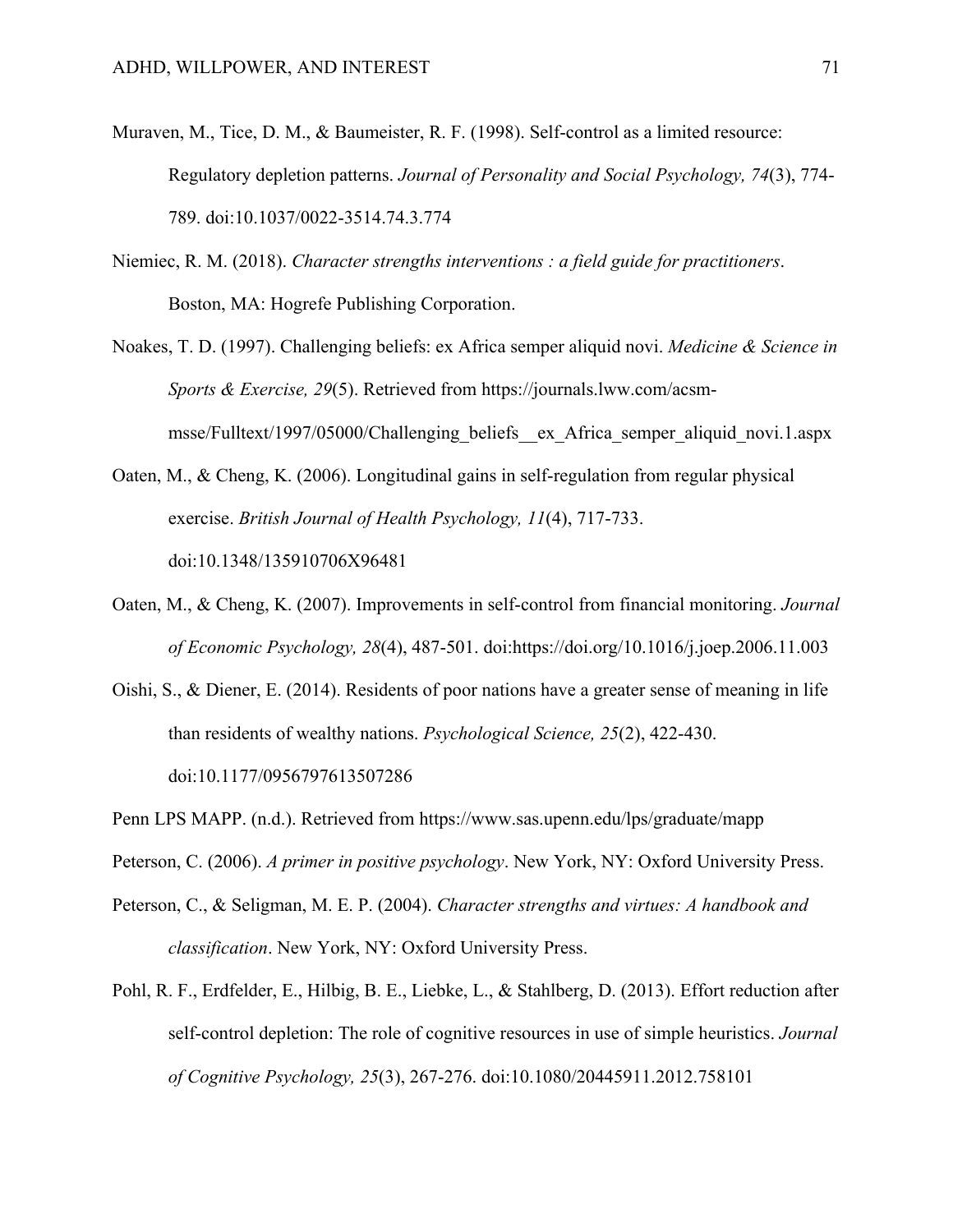- Ramsay, J. R. (2017). The relevance of cognitive distortions in the psychosocial treatment of adult ADHD. *Professional Psychology: Research and Practice, 48*(1), 62-69. doi:https://doi.org/10.1016/j.psychres.2016.02.034
- Roberts, W., Milich, R., & Barkley, R. A. (2015). Primary symptoms, diagnostic criteria, subtyping, and prevalence of ADHD. In R. A. Barkley (Ed.), *Attention-deficit hyperactivity disorder: A handbook for diagnosis and treatment* (5th ed.; Chapter 2; Kindle ed.): Retrieved from www.amazon.com
- Rounding, K., Lee, A., Jacobson, J. A., & Ji, L.-J. (2012). Religion replenishes self-control. *Psychological Science, 23*(6), 635-642. doi:10.1177/0956797611431987
- Rozin, P., & Royzman, E. B. (2001). Negativity bias, negativity dominance, and contagion. *Personality and Social Psychology Review, 5*(4), 296-320. doi:10.1207/S15327957PSPR0504\_2
- Ryan, R. M., & Deci, E. L. (2008). From ego depletion to vitality: Theory and findings concerning the facilitation of energy available to the self. *Social and Personality Psychology Compass, 2*(2), 702-717. doi:10.1111/j.1751-9004.2008.00098.x
- Ryan, R. M., & Frederick, C. (1997). On energy, personality, and health: Subjective vitality as a dynamic reflection of well‐being. *Journal of Personality, 65*(3), 529-565. doi:10.1111/j.1467-6494.1997.tb00326.x
- Salmon, S. J., Adriaanse, M. A., Fennis, B. M., De Vet, E., & De Ridder, D. T. D. (2016). Depletion sensitivity predicts unhealthy snack purchases. *Appetite, 96*, 25-31. doi:https://doi.org/10.1016/j.appet.2015.08.027
- Seligman, M. E. P. (1999). The APA 1998 annual report: The President's address. *American Psychologist, 54*(8), 559-562. doi:10.1037/0003-066X.54.8.537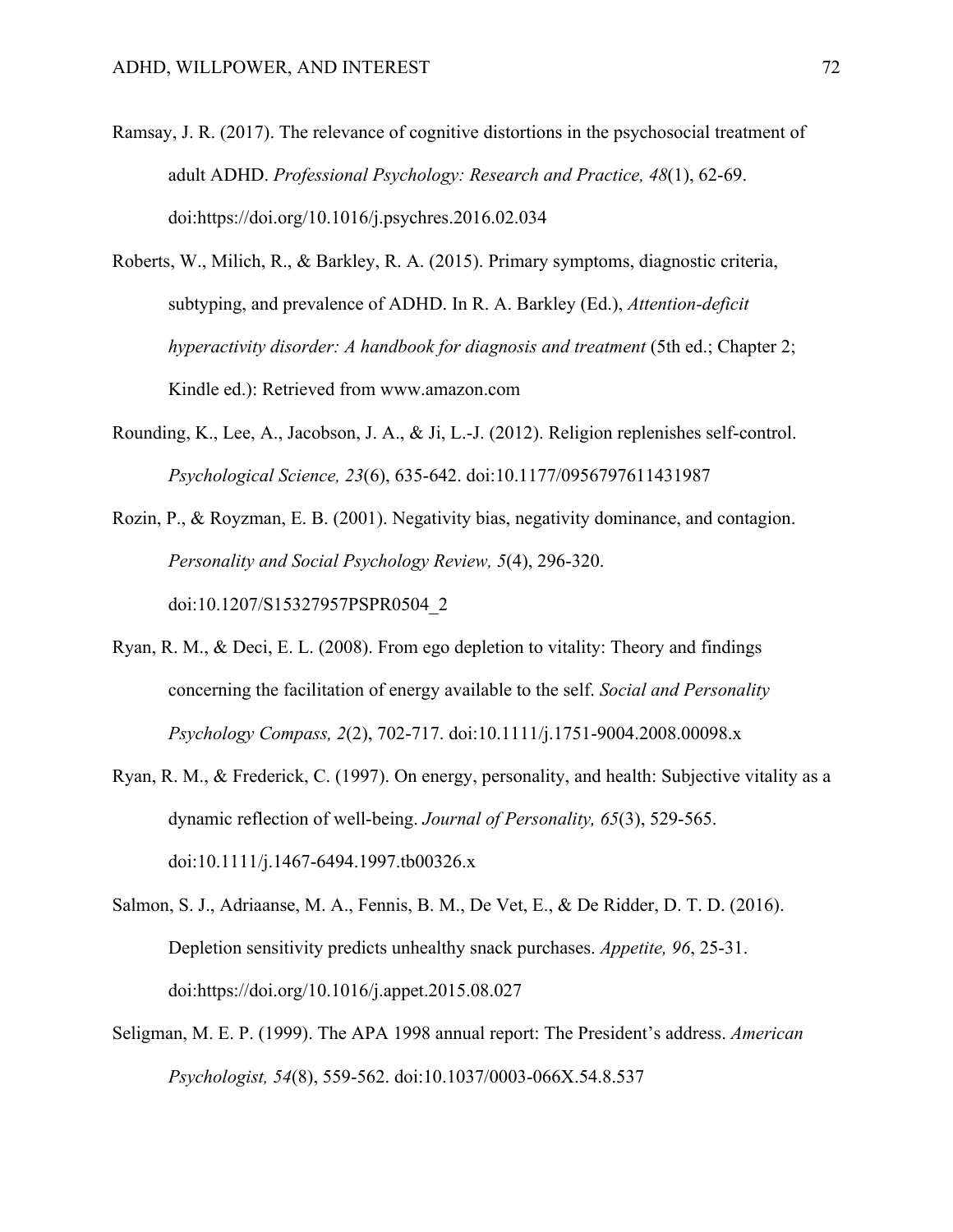- Seligman, M. E. P. (2002). *Authentic happiness: Using the new positive psychology to realize your potential for lasting fulfillment*. New York, NY: Free Press.
- Seligman, M. E. P. (2012). *Flourish: A visionary new understanding of happiness and wellbeing*. New York, NY: Simon and Schuster.
- Seligman, M. E. P. (2018). *The hope circuit: A psychologist's journey from helplessness to optimism*. New York, NY: Hachette Book Group.
- Seligman, M. E. P., & Csikszentmihalyi, M. (2000). Positive psychology: An introduction. *American Psychologist, 55*(1), 5-14. doi:10.1037/0003-066X.55.1.5
- Shmueli, D., & Prochaska, J. J. (2012). A test of positive affect induction for countering selfcontrol depletion in cigarette smokers. *Psychology of Addictive Behaviors*, *26*, 157-161. doi:10.1037/a0023706
- Smith, E. E. (2017). *The power of meaning: Finding fulfillment in a world obsessed with happiness*. New York, NY: Crown Books.
- Tice, D. M., Baumeister, R. F., Shmueli, D., & Muraven, M. (2007). Restoring the self: Positive affect helps improve self-regulation following ego depletion. *Journal of Experimental Social Psychology, 43*(3), 379-384. doi:https://doi.org/10.1016/j.jesp.2006.05.007
- UEL MAPPCP. (n.d.). Retrieved from https://www.uel.ac.uk/postgraduate/courses/msc-appliedpositive-psychology-and-coaching-psychology
- Vohs, K. D., Baumeister, R. F., & Ciarocco, N. J. (2005). Self-regulation and self-presentation: Regulatory resource depletion impairs impression management and effortful selfpresentation depletes regulatory resources. *Journal of Personality and Social Psychology, 88*(4), 632-657. doi:10.1037/0022-3514.88.4.632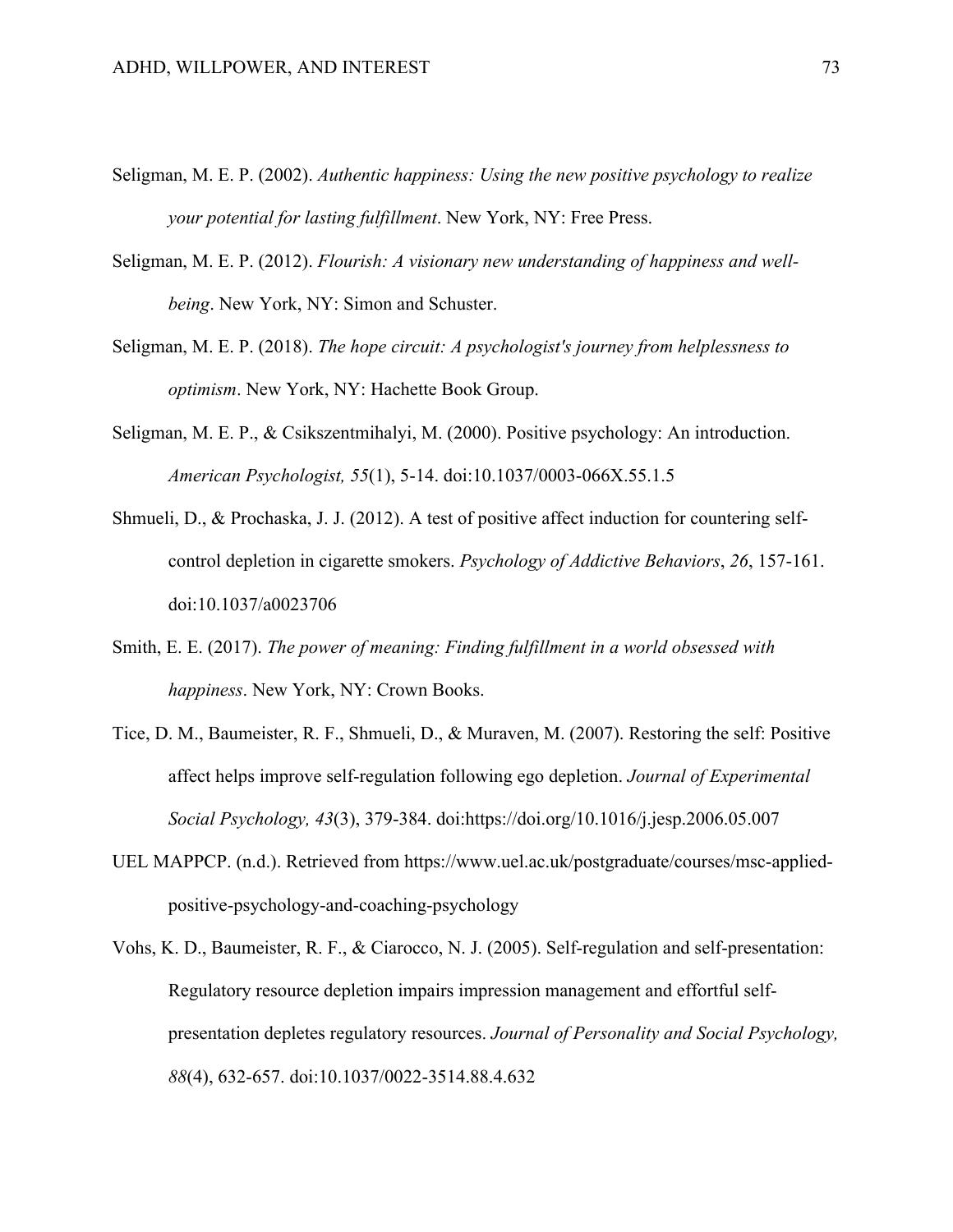- Vohs, K. D., Baumeister, R. F., Schmeichel, B. J., Twenge, J. M., Nelson, N. M., & Tice, D. M. (2014). Making choices impairs subsequent self-control: A limited-resource account of decision making, self-regulation, and active initiative. *Motivation Science, 1*(S), 19-42. doi:10.1037/2333-8113.1.S.19
- Vohs, K. D., & Faber, R. J. (2007). Spent resources: Self-regulatory resource reliability affects impulse buying. *Journal of Consumer Research, 33*(4), 537-547. doi:10.1086/510228
- Vohs, K. D., & Heatherton, T. F. (2000). Self-regulatory failure: A resource-depletion approach. *Psychological Science, 11*(3), 249-254. doi:10.1111/1467-9280.00250
- Volkow, N. D., & Swanson, J. M. (2013). Adult attention deficit–hyperactivity disorder. *New England Journal of Medicine, 369*(20), 1935-1944. doi:10.1056/NEJMcp1212625
- Volkow, N. D., Wang, G.-J., Kollins, S. H., Wigal, T. L., Newcorn, J. H., Telang, F., . . . Swanson, J. M. (2009). Evaluating dopamine reward pathway in ADHD: Clinical implications. *Journal of the Amarican Medical Association, 302*(10), 1084-1091. doi:10.1001/jama.2009.1308
- Volkow, N. D., Wang, G.-J., Newcorn, J. H., Kollins, S. H., Wigal, T. L., Telang, F., . . . Logan, J. (2011). Motivation deficit in ADHD is associated with dysfunction of the dopamine reward pathway. *Molecular Psychiatry, 16*(11), 1147-1154. doi:10.1038/mp.2010.97
- Volkow, N. D., Wise, R. A., & Baler, R. (2017). The dopamine motive system: implications for drug and food addiction. *Nature Reviews Neuroscience, 18*(12), 741-752. doi:10.1038/nrn.2017.130
- Willcutt, E. G. (2012). The prevalence of DSM-IV attention-deficit/hyperactivity disorder: A meta-analytic review. *Neurotherapeutics, 9*(3), 490-499. doi:http://dx.doi.org/10.1007/s13311-012-0135-8